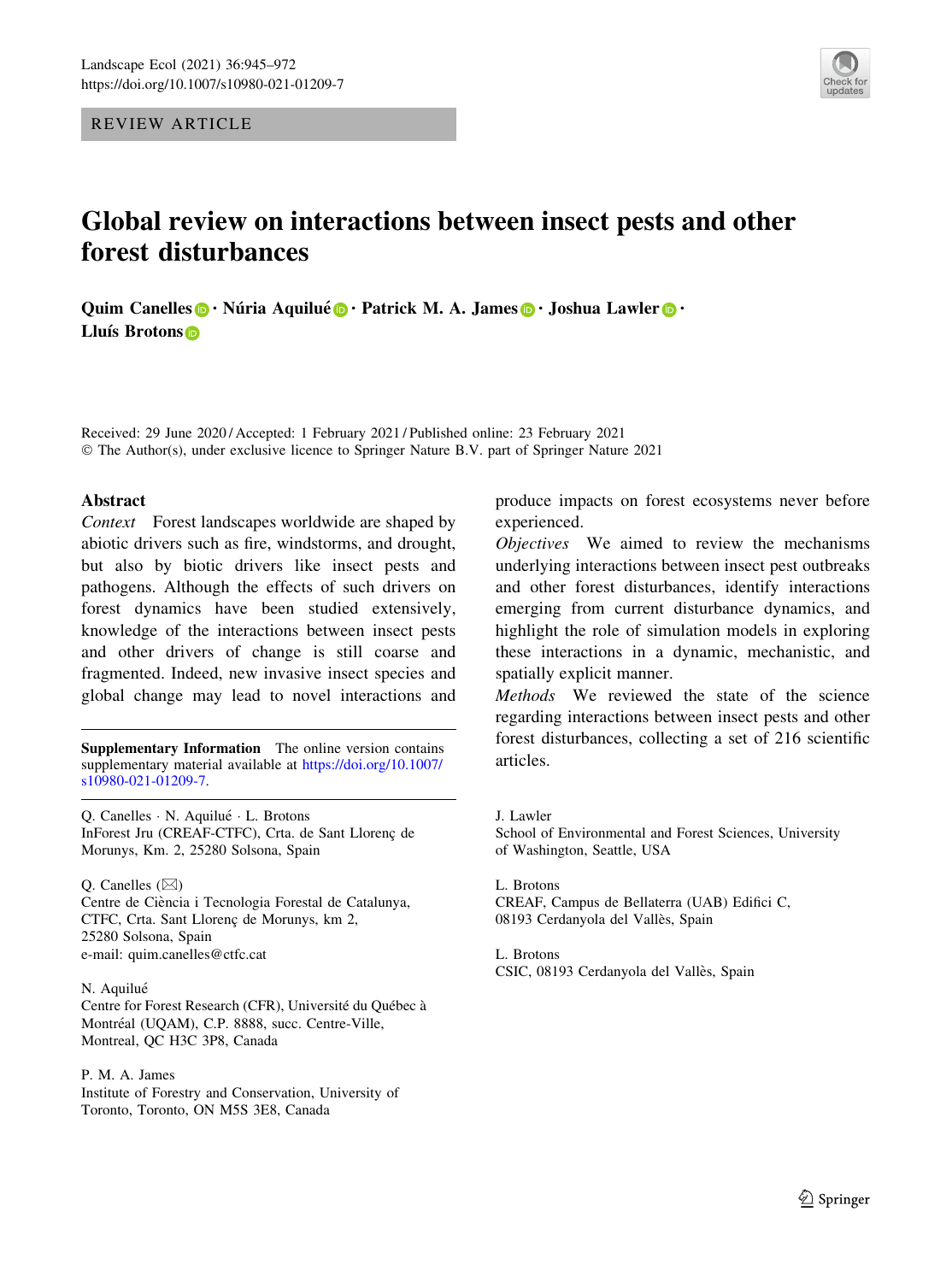Results Most studies focused on the interaction between insect outbreaks and fire, whereas interactions between insect pests and drought, forest management or forest diseases received much less attention. Although we identified some trends in how interactions were manifested, interactions were not more commonly found at particular spatial or temporal scales. Relatively few studies used simulation models to explore interactions between disturbances and very few studies explored multiple interactions.

Conclusions Interactions between pests and other forest disturbances play critical roles in driving forest dynamics. The effects of these interactions are likely to increase in the face of continuing global change.

Keywords Simulation modeling · Outbreak · Fire · Drought - Climate change - Landscape dynamics

#### Introduction

Forest disturbances such as fire, drought, windstorms, landslides, disease, and insect outbreaks are key drivers of change in forested landscapes. Disturbances modulate landscape dynamics by modifying forest composition and structure, influencing forest ecosystem functioning and resource availability (White and Pickett [1985;](#page-27-0) Seidl et al. [2017\)](#page-25-0), and facilitating adaptation to new environmental conditions (Thom et al. [2017\)](#page-26-0). Despite the essential role that natural disturbances play in forest ecosystem functioning and composition, our understanding of their future impacts remains limited due to the complex feedbacks that exist between disturbances and global change (Dale et al. [2001](#page-19-0); Turner [2010](#page-26-0)). For instance, ongoing changes in the global economy, land use, and climate change may lead to more extreme disturbances (such as windstorms, floods, and wildfires) with yet unknown consequences for forest landscapes (Weed et al. [2013](#page-26-0); Duane and Brotons [2018\)](#page-19-0). Such changes may also result in novel disturbance caused by invasive species introduced via international trade (Brockerhoff et al. [2006](#page-18-0); FAO [2008](#page-19-0); van Lierop et al. [2015\)](#page-26-0).

Insect pests are one of the main agents shaping forest landscapes, affecting almost 35 million ha annually, mainly in boreal and temperate biomes (van Lierop et al. [2015](#page-26-0)). Although many native pests and diseases are integral agents of forest ecosystems, high-intensity outbreaks can have adverse effects on tree growth and survival (van Lierop et al. [2015](#page-26-0)). The extent and subsequent economic and ecological costs of pest outbreaks have increased in recent decades as world trade has facilitated the spread of invasive species (Hulme [2009;](#page-21-0) Turner [2010](#page-26-0)).

Insect pests are highly sensitive to global change. New environmental conditions resulting from changes in temperature, precipitation, and drought can alter insect development and reproduction (Ayres and Lombardero [2000;](#page-17-0) Kingsolver et al. [2011\)](#page-21-0), and hence population dynamics and outbreaks. These changes may also enable native and invasive insect pests to spread to areas currently free of such outbreaks (Cullingham et al. [2011\)](#page-19-0). Changes in land use can also influence insect population distributions and local viability (Rosenberger et al. [2017\)](#page-25-0). Although the impact of direct climate-pest and land-use-pest have been examined, we know less about the indirect consequences of insect pests on forest ecosystems through their interactions with other disturbances (Ayres and Lombardero [2000;](#page-17-0) Raffa et al. [2008](#page-24-0); Hessburg et al. [2015\)](#page-20-0).

A deeper understanding of forest disturbance dynamics and their interactions is required to better forecast how global change will affect forest ecosystems (Buma and Wessman [2011\)](#page-18-0). Insect outbreaks have complex relationships with other disturbances, and can be affected by fire (Parker et al. [2006;](#page-24-0) Chou et al. [2010;](#page-19-0) Hicke et al. [2012](#page-20-0); Jenkins et al. [2014](#page-21-0)), drought (Sangüesa-Barreda et al. [2015](#page-25-0); Temperli et al. [2015\)](#page-26-0), windstorms (Reyes and Kneeshaw [2008](#page-25-0); Potterf and Bone [2017\)](#page-24-0), forest management (Bauce and Fuentealba [2013;](#page-17-0) Rosenberger et al. [2017](#page-25-0)), pollution (Roth et al. [1998;](#page-25-0) Agrell et al. [2005](#page-17-0)), and other pests or diseases affecting the forest (Jones et al. [2015;](#page-21-0) Borkowski and Skrzecz [2016\)](#page-18-0). Many studies have explored the interactions between insect pests and other disturbance agents (Colgan and Erbilgin [2010;](#page-19-0) Day and Pérez [2013](#page-20-0); Gitau et al. 2013; Anderegg et al. [2015](#page-17-0); Millar and Stephenson [2015](#page-23-0); Kolb et al. [2016;](#page-22-0) Agne et al. [2018](#page-17-0); Leverkus et al. [2018\)](#page-22-0). However, to date, no global synthesis exists that integrates such interactions with insect pests across different agents and regions, analyzing how global change may influence these interactions in the near future (Seidl et al. [2011](#page-25-0)), or how alterations in current ecosystems may lead to novel interaction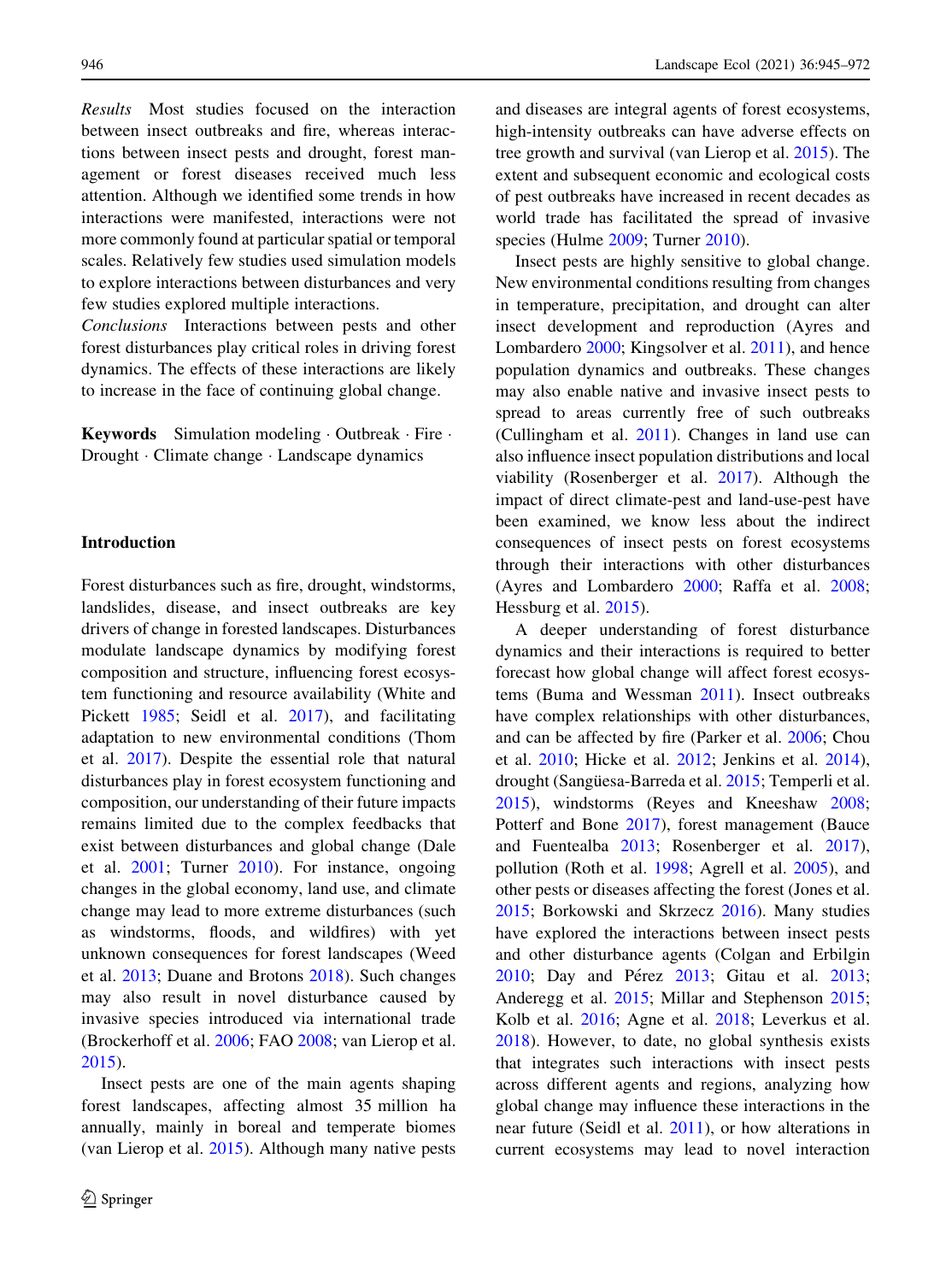regimes (Turner [2010\)](#page-26-0). Such a synthesis is challenged by the diversity of insect feeding strategies and outbreak dynamics, the multiple ways in which one can characterize insect outbreaks (e.g., severity, frequency, extent), and the multiple spatiotemporal scales at which disturbance interactions occur (Joseph et al. [2001](#page-21-0); Hanula et al. [2002;](#page-20-0) Meigs et al. [2015,](#page-23-0) [2016](#page-23-0); Kelsey and Westlind [2017a\)](#page-21-0).

Ecological models are essential for improving our understanding of interactions between pests and other disturbances in the face of rapid global change. Although empirical models (based on statistical relationships among drivers and a response variable; Table [1\)](#page-3-0) are widely used, they can only model observed dynamics and are therefore limited in their capacity to make predictions in novel contexts. In contrast, simulation models (mechanistic models based on a combination of theoretical understanding and mathematical/empirical information; Gustafson and Keene [2014](#page-20-0)) can be designed to include the effects of uncertain, multiple interacting disturbances characterized by cumulative effects, non-linear dynamics, cross-scale interactions and, most importantly, with the potential to capture unobserved dynamics (Clark and Gelfand [2006](#page-19-0); Ager et al. [2007;](#page-17-0) Taylor et al. [2009](#page-26-0); Baker and Robinson [2010](#page-17-0); James et al. [2011;](#page-21-0) Keane et al. [2015](#page-21-0); Maroschek et al. [2015;](#page-23-0) Leite et al. [2018](#page-22-0)). Such simulation models are particularly appropriate methods to assess changes in insect species ranges, predict novel insect outbreaks, and anticipate host– insect relationships under novel environmental conditions (Taylor et al. [2009;](#page-26-0) Maino et al. [2016;](#page-23-0) Barbet-Massin et al. [2018\)](#page-17-0).

Here we present a systematic review of spatiotemporal interactions between insect pest outbreaks and other forest disturbances. We aim to: (1) detail the processes that determine how insect pest outbreaks interact with other disturbances, while highlighting the main sources of variability in such interactions; (2) identify current and potential future interactions between insect pests and emerging disturbances in the face of global change; and (3) discuss the role of simulation models as a tool for studying both current and novel forest disturbance interactions.

### Methods

We searched for publications that examined interactions between insect pests and other forest disturbances. We used the Web of Science, Scopus, and Google Scholar databases to identify articles published between 1990 and 2019 that contained the following words in the title, abstract, or keyword: (Insect) AND (outbreak\* OR defoliat\* OR infest\* OR pest OR bio\* disturb\* OR epidemic\*) AND (forest\* OR tree\* OR landscape\* OR stand\*) AND (\*fire\* OR \*burn\* OR \*drought\* OR \*logging\* OR forest management OR harvest\* OR \*wind\* OR hurricane OR \*snow\* OR \*storm\* OR \*flood\* OR \*slide\* OR disease OR \*pollution\*) AND (interact\*).

We defined an interaction between disturbances as a direct or indirect relationship in which one disturbance affects the likelihood, extent, severity, or impacts of another. These effects could be either synergistic (a disturbance favors the likelihood or accentuates the impact of a subsequent disturbance) or antagonistic (a disturbance hinders, reduces, or prevents the likelihood or impact of a subsequent disturbance). We did not explicitly include climate change as a disturbance, but its effect was implicit in the influence of insect pest outbreaks, drought episodes, wildfire, wind, and flooding. Papers that were out of our thematic scope (e.g., studies focusing on agricultural instead of forest pests, or that studied multiple disturbances or climate effects on insect pests but not the interactions between them) were excluded. Finally, we included those articles that considered forest management and silvicultural interventions as drivers of change in forests, but not those that analyzed pest control via forest management. A final pool of 216 papers was selected.

We applied a common analysis scheme to all the reviewed studies. For each paper, we recorded information about the study area (at continental level), insect species examined, feeding guild (sensu Coviella and Trumble [1999](#page-19-0); Labandeira [2013\)](#page-22-0), disturbance agents involved, occurrence or lack of interaction, order of the disturbances, type of response, methodological approach, spatial and temporal scale, ecological explanation, and inferences regarding possible future trends of the interaction when applicable (Table [1](#page-3-0)). We categorized publications as being either empirical analyses or simulation modeling studies (see Table [1](#page-3-0); Gustafson and Keene [2014](#page-20-0)). For simulation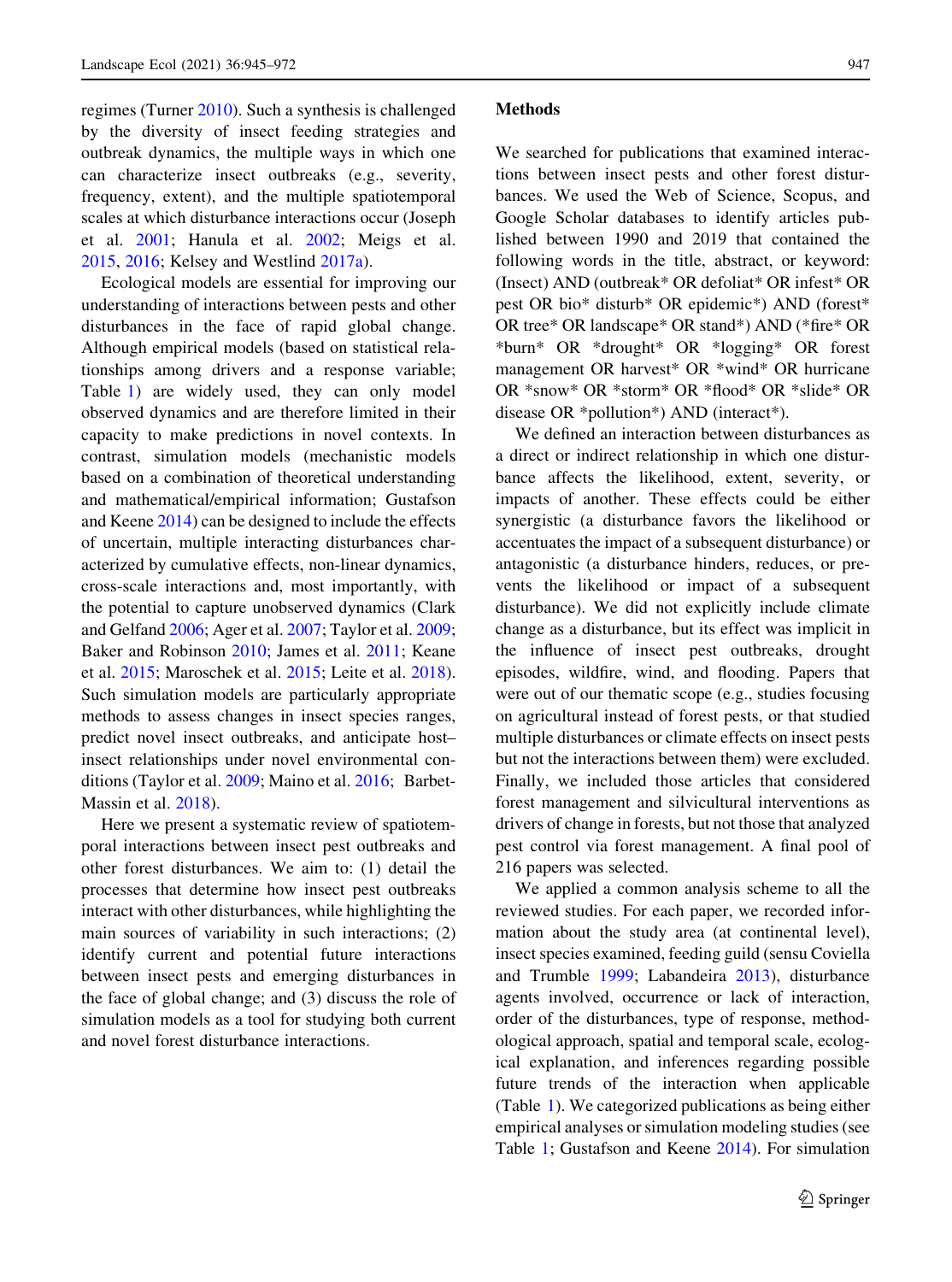| Parameter                  | Categories                                                                                                                                                                                                                                                                                                                                                                  |
|----------------------------|-----------------------------------------------------------------------------------------------------------------------------------------------------------------------------------------------------------------------------------------------------------------------------------------------------------------------------------------------------------------------------|
| Study area                 | Africa; Asia; Europe; North America; Oceania; South America                                                                                                                                                                                                                                                                                                                 |
| Insect species             | Genus or species reported                                                                                                                                                                                                                                                                                                                                                   |
| Insect feeding guild       | Xylem/phloem feeders insects feeding on the vascular tissue system (e.g., bark beetles)                                                                                                                                                                                                                                                                                     |
|                            | <i>Foliage feeders</i> insects feeding on leaves or needles (e.g., defoliators)                                                                                                                                                                                                                                                                                             |
|                            | Other gall producers, saproxylic feeders, seed feeders, or root feeders                                                                                                                                                                                                                                                                                                     |
| Disturbance agents         | Drought; Fire; Forest management; Landslides; Other pathogen/disease; Pollution; Snowstorm; Wind; Flood                                                                                                                                                                                                                                                                     |
| Occurrence of              | Lack of interaction one disturbance has no effect on another                                                                                                                                                                                                                                                                                                                |
| interaction                | Occurrence of interaction one disturbance effects another                                                                                                                                                                                                                                                                                                                   |
|                            | • Synergistic a disturbance increases the likelihood or impact of a subsequent disturbance                                                                                                                                                                                                                                                                                  |
|                            | • Antagonistic a disturbance reduces the likelihood or impact of a subsequent disturbance                                                                                                                                                                                                                                                                                   |
| Order of<br>disturbances   | Insect pest later influences another disturbance; Other disturbance later influences insect pest; Insect pest and<br>other disturbance occur at the same time                                                                                                                                                                                                               |
| Type of response           | Likelihood earlier disturbance affects the probability of the later one                                                                                                                                                                                                                                                                                                     |
|                            | <i>Severity</i> earlier disturbance influences the severity or intensity of the later one                                                                                                                                                                                                                                                                                   |
|                            | <i>Fitness</i> earlier disturbance influences the fitness of insect pests later in terms of reproductive success and<br>progeny survival                                                                                                                                                                                                                                    |
|                            | Spread earlier disturbance influences later insect spread                                                                                                                                                                                                                                                                                                                   |
| Methodological<br>approach | <i>Empirical model approach</i> models assessing statistical relationships, whether causal or not, between two or<br>more variables (also called correlative or phenomenological models)                                                                                                                                                                                    |
|                            | Simulation model approach mechanistic models built on a combination of theoretical understanding and<br>mathematical concepts (also based on empirical information and correlative relationships) to emulate a real<br>life system. Normally, simulation models project results to simulated future conditions. They are also called<br>mechanistic or process-based models |
| Temporal scale             | Days/months; 1 year; $2-9$ years; $10-49$ years; $50-99$ years; $>100$ years                                                                                                                                                                                                                                                                                                |
| Spatial scale              | Physiological level; Tree level (individual); Stand level (microhabitat); Landscape level                                                                                                                                                                                                                                                                                   |
| Ecological                 | Conceptual explanation based on ecological processes that cause the interaction of different disturbances                                                                                                                                                                                                                                                                   |

<span id="page-3-0"></span>Table 1 Information extracted from the selected articles

The right-hand column lists in detail the different categories into which we classified each study within each information field

modeling studies, we also listed the modeling approach, the explanatory variables, the data source, and the projection scenarios considered. Information about disturbance interaction impacts (including the mechanisms of community between species, the immediate and indirect consequences of the disturbance, possible regeneration after impact, etc.) was not always available in the reviewed papers or was difficult to compare. Thus, we calculated summary statistics (frequencies) regarding the above-mentioned variables as a proxy for the incidence of interactions in ecosystems. Finally, studies that found interactions between disturbances were coded with ''1'', and those that failed to find such interactions with ''0''. We then used logistic regression analyses with the presence of an interaction as the binary response variable and

(detailed in Table [2\)](#page-9-0)

explanation

several predictors considered to influence the disturbance interactions (i.e., disturbance agent, order of the disturbance, type of response, insect feeding guild, spatial scale, and temporal scale) as explanatory variables. Regression models were fitted using the  $g/m$  function in R (R Core Team [2019](#page-24-0)) and significance level was considered at  $p$ -value  $\lt$  0.05.

Differences in the number of publications on disturbance interaction among continents could reflect either true geographic differences in the frequency of interactions between forest pests and other disturbances, or differences in the general amount of forest research being conducted. To account for such differences, and to control for potential geographic bias, we conducted a second search in the Web of Science looking for publications on forest disturbances, in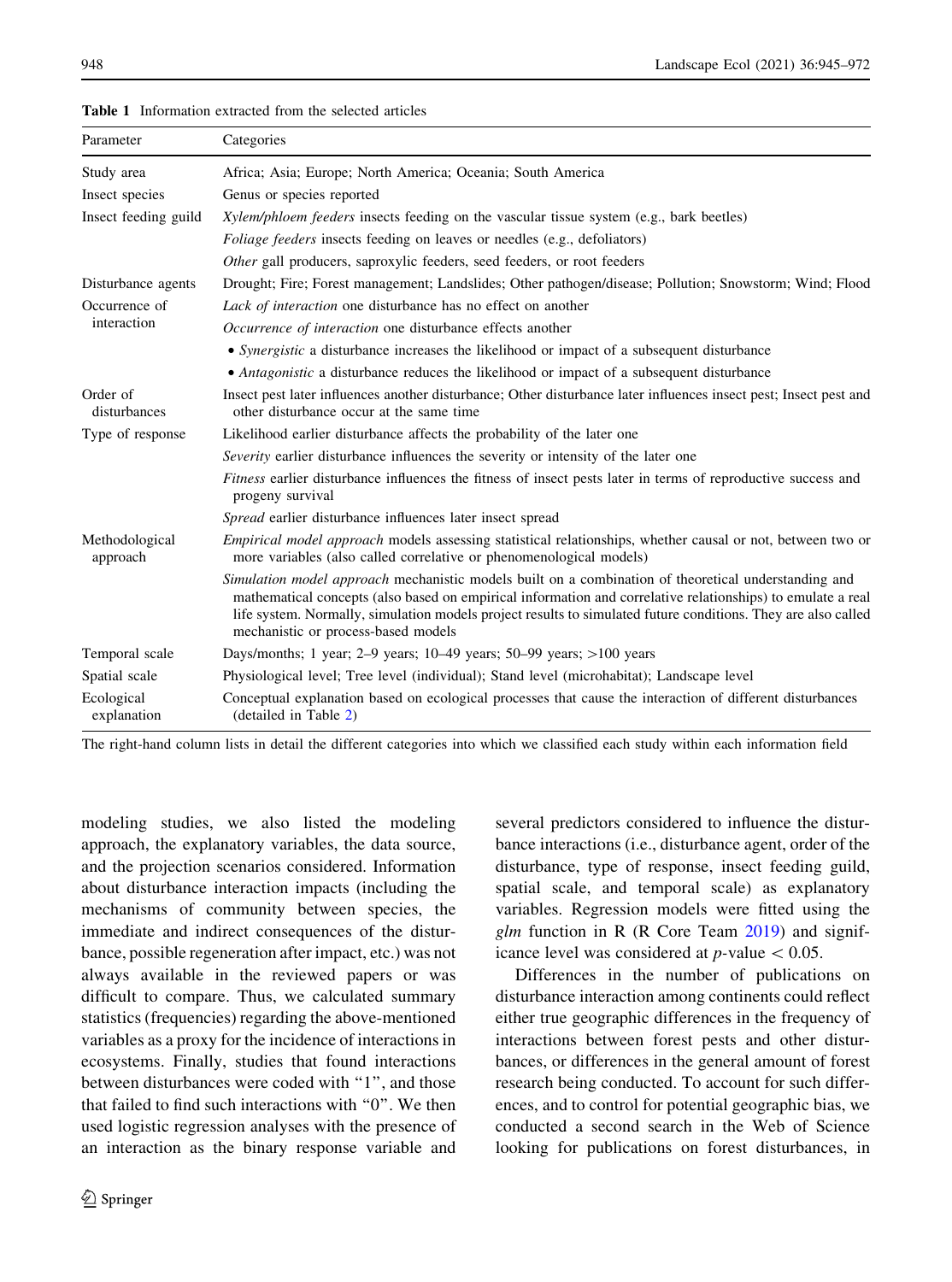<span id="page-4-0"></span>order to then calculate the ratio (per continent) of articles addressing insect pest interactions with other forest disturbances to articles only addressing forest disturbances.

## **Results**

## Geographic coverage

Most of the 216 papers reviewed addressed North American forest systems (173, 79%; Fig. 1). Of these papers, most focused on forest insects in western Canada and the USA (133, 61% of the total), followed by Europe (39, 18%). Studies from other continents were very rare and no studies were conducted in Africa.

With respect to articles that studied forest disturbances in general (those with and without interactions among disturbances), the greatest number were from North America and Europe (9931, 43% and 7453, 32%, respectively). The proportion of forest disturbance studies that addressed interactions with pests was similarly small across all continents: North America (1.73%), Europe (0.52%), South America (0.16%), Asia (0.13%), Oceania (0.07%), and Africa  $(0\%)$ .

## Insect species

Xylem and phloem feeders, mainly bark beetles, were the most studied forest insect pests (71%), mainly Dendroctonus spp. and Ips typographus (Fig. 2).



Fig. 2 Proportion of studies addressing each insect species, grouped by insect feeding guild



Fig. 1 Geographical distribution of number of studies at continental level. Solid filled circles indicate the distribution of the 216 papers addressing interactions between insect pests and other forest disturbances included in the review. Striped circles indicate the distribution of papers addressing forest disturbances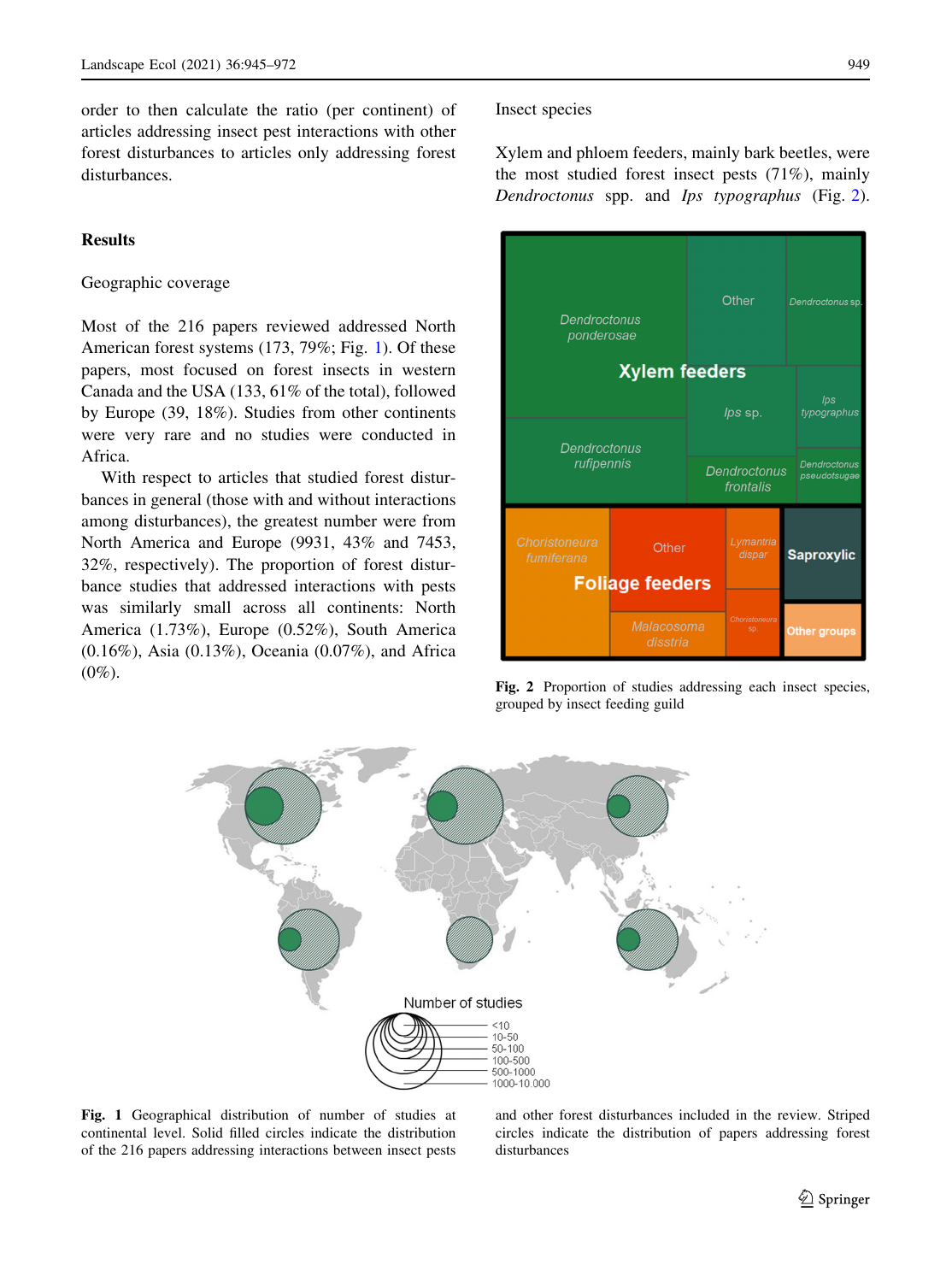<span id="page-5-0"></span>Foliage feeding insects such as defoliating budworms (Choristoneura spp.) and gypsy moth (Lymantria dispar) (22%), and insects of other feeding groups (7%) were also studied. We also found that interacting disturbance agents varied with insect feeding group: fire, wind, and diseases were usually associated with xylem/phloem feeders (72%, 66%, and 64% over all studies of each disturbance, respectively), pollution was mostly studied in conjunction with foliage feeders (73%). The influence of drought, forest management, and other disturbances (landslides, floods, etc.) was considered across most feeding groups.

### Disturbance interactions

Interactions between fire and forest insect pests were the most commonly studied  $(41\%; Fig. 3)$ . Of these fire–insect studies, 48% examined how insect-induced tree mortality affects fuel loads and consequent fire activity, 36% investigated how fire promotes insect attacks, and 16% looked at how fire and insect pests together affect forest structure and composition. The second most studied interaction was with drought (24%). Such publications investigated how waterstressed trees are more susceptible to insect attacks and how insect outbreaks can increase the vulnerability of trees to moisture stress. Other interacting agents included forest diseases (11%), forest management (10%), pollution (6%), and wind and winter storm events (5%). Finally, 3% of studies examined other types of forest disturbances (e.g., landslides and floods). Although we did not explicitly include climate change as a disturbance in our list, it was considered in 48% of the papers examined.

## Spatial and temporal scales

A similar number of studies focused on disturbance interactions at landscape scale (26%), stand scale (35%), and tree scale (30%), and only 9% of the studies focused on the physiological scale (Fig. [4](#page-6-0)). Simulation modeling studies tended to focus on landscapes (48%) and stands (44%) and much less on trees (8%; Fig. [5](#page-7-0)). Temporal scales covered a broad range, from a few days to hundreds of years, although most of the studies focused on interactions occurring between 2 and 9 years (36%) or 10 and 49 years (24%; Fig. [4\)](#page-6-0). Longer temporal scales were more frequent in simulation model studies, where 10–49 years accounted for 60% of studies and 50–99 years 48% (Fig. [5](#page-7-0)).



Drought 60 40 Fire **Diseases**  $20<sup>1</sup>$ Management Pollution Likelihood Severity Other disturbances **Other** 

Fig. 3 Number of papers reporting synergistic interactions, antagonistic interactions, and a lack of interactions between insect pest and each type of forest disturbance (left panel).

Number of papers analyzing influences on the likelihood, severity, or another type of response between insect pests and each type of forest disturbance (right panel)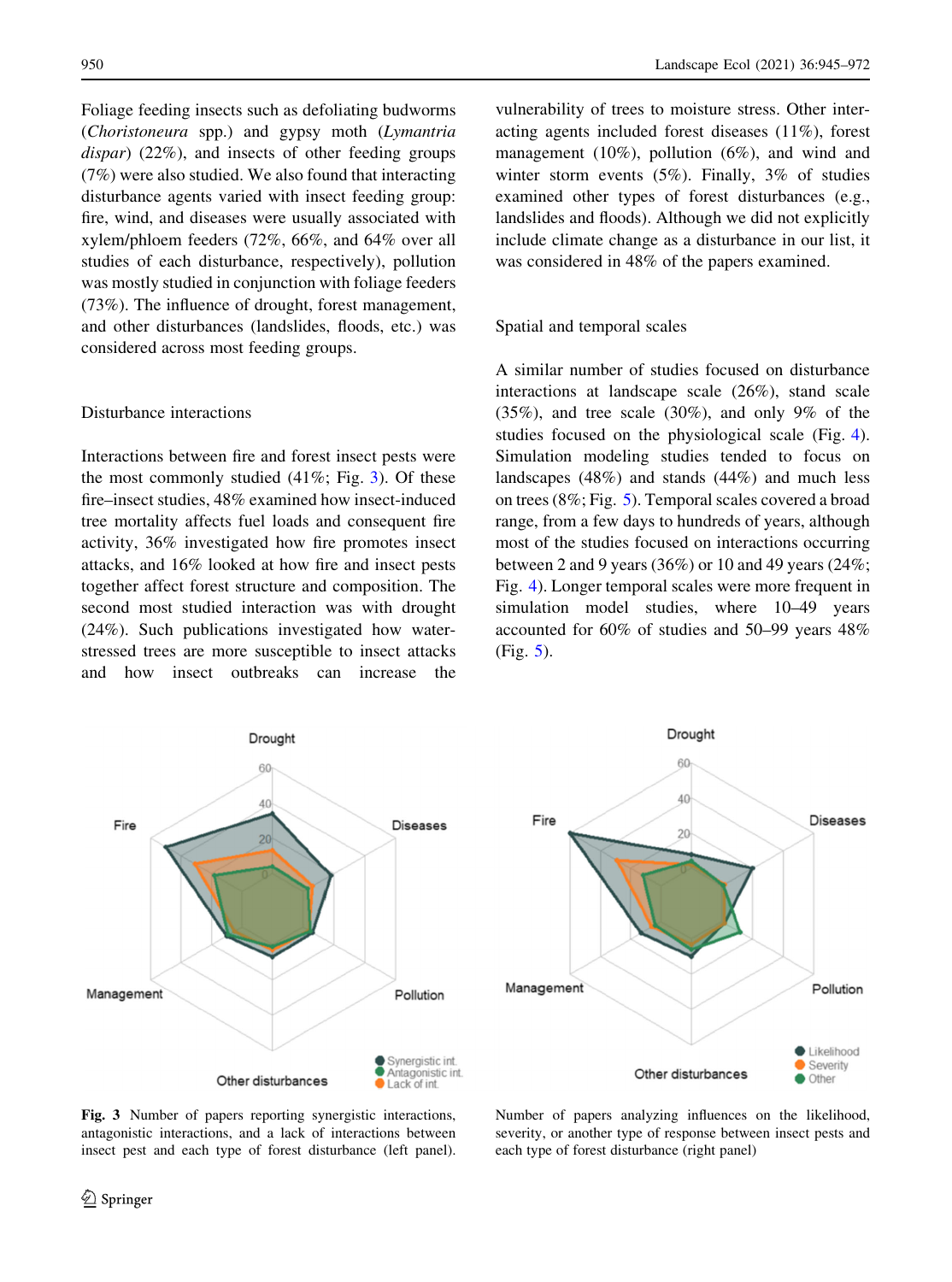<span id="page-6-0"></span>

Fig. 4 Histograms of spatial and temporal scales used by reviewed studies. Heatmap indicates the percentage of interactions or lack of the interaction reported

## Impact and sources of variation

Most studies reported the occurrence of interactions between disturbances (71%), considering both synergistic (54%) and antagonistic relationships (17%; Fig. [3\)](#page-5-0). We found that interactions were more often identified at shorter time scales than at longer ones, while the interactions were more frequently identified at the physiological, tree, and stand scales (74%, 75%, and 71% respectively), than at landscape scale (65%; Fig. 4). However, logistic regressions showed that the presence of disturbance interactions was not significantly affected by spatial ( $r^2 = 0.34$ , *p*-value  $> 0.41$ ) or temporal scales ( $r^2 = 0.11$ , *p*-value = 0.15). Similarly, relationships between temporal or spatial scales and the disturbance agent involved were not statistically significant  $(r^2 = 0.18, p-value > 0.06$  and  $r^2 = 0.14$ , *p*-value > 0.13, respectively). However, interactions between fire and insect pests were identified more often at short, than at long temporal scales  $(Z = |1.15|, p-value = 0.06$  and  $Z = |1.03|, p-value =$ 0.07 at temporal scale categories 1 year and 2–9 years, respectively).

No disturbance was found to play a role in interaction occurrence more frequently than any other  $(r^2 = 0.11, p-value > 0.12$  in all levels). In terms of frequencies, insect pest and forest management interactions occurred in 79% of the reviewed papers; insects and diseases, 77%; insects and drought, 74%; insects and pollution, 73%; insects and wind, 67%; insects and fire, 67%; and the two studies addressing insect pests interacting with storms and landslides also reported interactions (Fig. [3\)](#page-5-0). No insect feeding guild tended to be more associated with interaction occurrence than any other ( $r^2 = 0.17$ , *p*-value  $> 0.91$  in all levels). We also found no significant association between the occurrence of an interaction and the order of occurrence of the disturbances ( $r^2 = 0.14$ , pvalue  $= 0.31$ ). Nonetheless, we found that insects tended to follow fires in 57% of the reviewed studies, whereas fire followed insect pest outbreaks in 76% of the studies. We also found that the interaction of drought followed by xylem/phloem feeder insect pests occurred significantly more often than other combinations (Z = 48.79, *p*-value  $\lt$  0.001).

Studies varied in terms of the specific effects of disturbance interactions they examined. For example,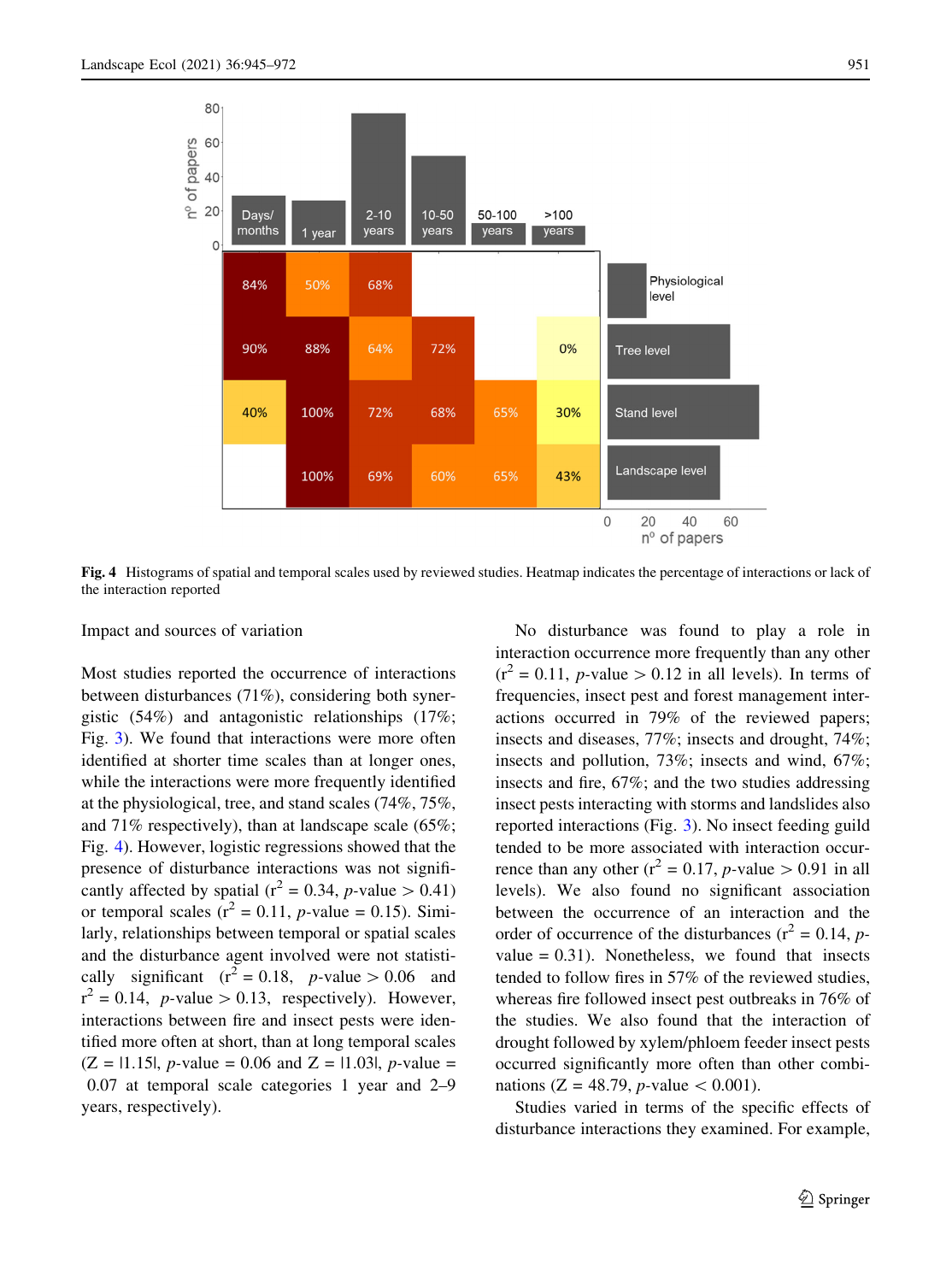<span id="page-7-0"></span>most of the studies reviewed (59%) investigated how an initial disturbance influences the likelihood of a subsequent one and, of these studies, disturbance interactions were successfully identified in 73% of the cases (Fig. [3](#page-5-0)). Other papers (27%) examined how a disturbance affects the severity of subsequent disturbances, finding such an interaction in 70% of cases. Finally, some studies examined how multiple disturbances affect other features, like disturbance spread (10%) or competitiveness of insect pests (4%). However, logistic regressions showed that no interaction type was more associated with interaction occurrence than any other  $(r^2 = 0.13, p-value > 0.10$  for any type), neither in the case of any disturbance agent in particular ( $r^2 = 0.12$ , *p*-value  $> 0.06$ ).

# Simulation models and interactions between disturbances

We found 23 articles (11%) that used simulation models to investigate the interaction between insect pests and other disturbances. Again, the most frequently studied interaction was between insect outbreaks and wildfires (82%), followed by interactions with drought (35%; Fig. 5). Nine articles included three forest disturbances in a model (insect pests plus two other disturbances; Fig. 5). Almost all the models operated at either the landscape or stand scale (96%), and the most common temporal scale was 10–49 years, although some made projections over as many as 300 years. Most of the studies (63%) used previously published models (e.g., LANDIS, SOR-TIE, LandClim) while some built and used their own models. Many models used forest attributes (e.g., individual tree diameter, age, basal area, tree species), disturbance severity (for both insect pests and the interacting disturbance), and climatic variables as inputs. Other variables such as topography, forest spatial distribution, and soil properties were only occasionally considered. Data sources were mainly external empirical data, either from public repositories or from published studies (70%). Only in eight articles did authors compile their own data and in one case model data were simulated. With respect to scenarios, most of the studies tested models under different scenarios, either simulating different disturbance

|                       |                                   |                                             |                                                     |                                     |                                                                                               | Multiple dist. Intensity seri- |                  |
|-----------------------|-----------------------------------|---------------------------------------------|-----------------------------------------------------|-------------------------------------|-----------------------------------------------------------------------------------------------|--------------------------------|------------------|
|                       |                                   |                                             |                                                     |                                     |                                                                                               |                                |                  |
|                       |                                   |                                             |                                                     |                                     |                                                                                               |                                |                  |
|                       |                                   |                                             |                                                     | Forest stricture                    |                                                                                               |                                |                  |
|                       |                                   | Management                                  | SO-99 Years<br>TONS Jeans                           | Stand level                         | Topography.                                                                                   |                                |                  |
|                       |                                   | Drought<br><b>Vr Year</b>                   | *TOO years<br>Heater<br><b>Vree level</b><br>I Hear |                                     |                                                                                               |                                |                  |
|                       |                                   | Diseases Other Peases<br>Other distintances |                                                     | Cimate variables<br>Landscape level | Extended energies desert<br>Disturbance severity<br>Own empirical date<br>Spatial disposition | Simulated date                 |                  |
| Reference             | Model                             | <b>Disturbance</b>                          | <b>Temporal scale</b>                               | <b>Spatial scale</b>                | <b>Variables included</b>                                                                     | Data source                    | <b>Scenarios</b> |
| Ager et al. 2007      | FVS-PPE, Westwide Pine Beetle M.  |                                             |                                                     |                                     |                                                                                               |                                |                  |
| Chapin et al. 1997    | Frame-based model                 |                                             |                                                     |                                     |                                                                                               |                                |                  |
| Chew et al. 2004      | <b>SIMPPLLE</b>                   |                                             |                                                     |                                     |                                                                                               |                                |                  |
| Derose et al.2009     | FVS-FFE. Fire and Fuels Extension |                                             |                                                     |                                     |                                                                                               |                                |                  |
| Gustafson et al.2010  | <b>LANDIS-II</b>                  |                                             |                                                     |                                     |                                                                                               |                                |                  |
| Hansen et al.2015     | FVS-FFE. Fire and Fuels Extension |                                             |                                                     |                                     |                                                                                               |                                |                  |
| Hoffman et al.2012a   | <b>WFDS</b>                       |                                             |                                                     |                                     |                                                                                               |                                |                  |
| Hoffman et al.2012b   | WFDS                              |                                             |                                                     |                                     |                                                                                               |                                |                  |
| James et al.2011      | <b>VLM</b>                        |                                             |                                                     |                                     |                                                                                               |                                |                  |
| Linn et al.2013       | <b>HIGRAD/FIRETEC</b>             |                                             |                                                     |                                     |                                                                                               |                                |                  |
| Loehman et al.2017    | FireBGC                           |                                             |                                                     |                                     |                                                                                               |                                |                  |
| Lucash et al.2018     | <b>LANDIS-II</b>                  |                                             |                                                     |                                     |                                                                                               |                                |                  |
| Maroschek et al.2015  | <b>PICUS</b>                      |                                             |                                                     |                                     |                                                                                               |                                |                  |
| Nitschke et al.2012   | <b>SORTIE</b>                     |                                             |                                                     |                                     |                                                                                               |                                |                  |
| Økland et al. 2016    | Own dispersal model               |                                             |                                                     |                                     |                                                                                               |                                |                  |
| Potterf et al.2017    | <b>IPS</b>                        |                                             |                                                     |                                     |                                                                                               |                                |                  |
| Scheller et al.2018   | <b>LANDIS-II</b>                  |                                             |                                                     |                                     |                                                                                               |                                |                  |
| Seidl et al.2016      | FVS-FFE, Fire and Fuels Extension |                                             |                                                     |                                     |                                                                                               |                                |                  |
| Sieg et al.2017       | <b>HIGRAD/FIRETEC</b>             |                                             |                                                     |                                     |                                                                                               |                                |                  |
| Simard et al.2011     | Nexus                             |                                             |                                                     |                                     |                                                                                               |                                |                  |
| Sturtevant et al.2012 | <b>LANDIS-II</b>                  |                                             |                                                     |                                     |                                                                                               |                                |                  |
| Temperli et al.2013   | LandClim                          |                                             |                                                     |                                     |                                                                                               |                                |                  |
| Temperli et al.2015   | LandClim                          |                                             |                                                     |                                     |                                                                                               |                                |                  |

Fig. 5 Studies assessing insect pest interactions with other disturbances via simulation models showing the disturbances included, the temporal and spatial scales used, and the explanatory variables considered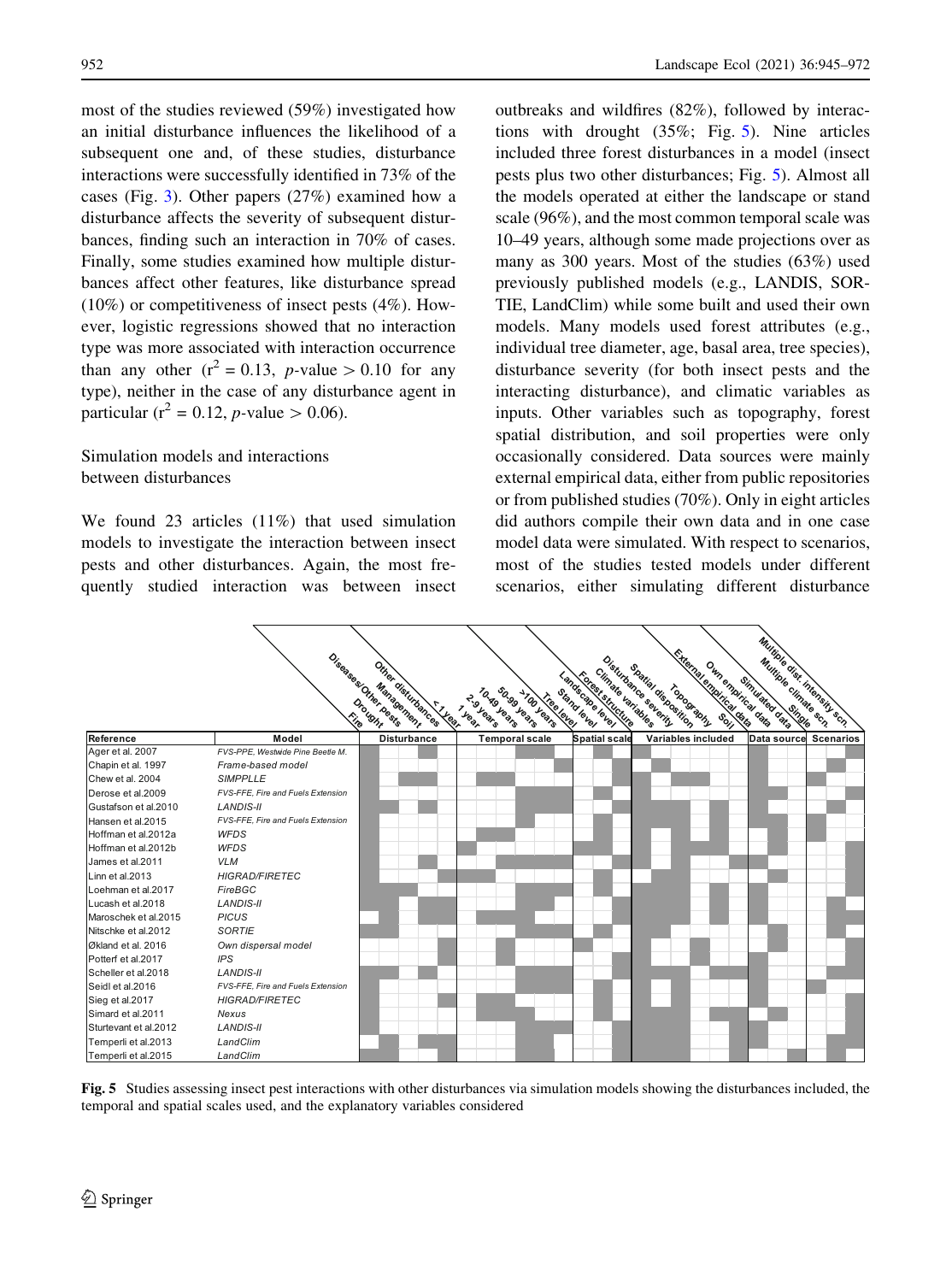intensities and/or the effects of different IPCC climate scenarios (83%; Moss et al. [2010](#page-24-0)). Finally, simulationmodel studies reported finding interactions between disturbances at a similar frequency as the empirical studies reviewed here (68%).

## **Discussion**

Global change is increasing the frequency and severity of disturbances and the uncertainty linked to disturbance interactions. Understanding forest ecosystem dynamics in such a context requires integrated research approaches that consider both individual disturbances and their interactive effects. In surveying the published literature regarding the reciprocal influence of forest insect pests on other disturbances, we found that interactions with fire and drought were the most frequently studied. We found that any of the factors considered (i.e., disturbance agent, type of response, insect feeding guild, or spatial and temporal scale) could be associated with the probability of an interaction being detected and reported in the scientific literature. Finally, simulation models were used in only 23 publications despite their enormous potential to help us further unravel how complex interactions among climate change, forest disturbance, and forest recovery processes contribute to forest dynamics and ecosystem resilience.

## Geographic coverage and bias

Most studies of interactions between insect pests and other disturbances were conducted in North America and Europe. However, these two continents also produced most of the published papers on forest disturbances in general, with or without interactions. There are likely two main reasons for this, acting in combination: first, the reported absolute forest area affected by disturbances is larger in North America (followed by Europe, Africa, and Asia, respectively) than on other continents (Parker et al. [2006;](#page-24-0) FAO [2008;](#page-19-0) Weed et al. [2013\)](#page-26-0). Second, as a result of economic and educational factors, scientific research output in general tends to be higher in North America and Europe (Smith et al. [2014](#page-26-0); Gonzalez-Brambila et al. [2016](#page-20-0)).

The insect species represented in our survey reflect the geographic distribution of these studies, thus most

of the insect pests studied were from North America and Europe. The most common species were those that exhibit large-scale and periodic outbreaks, such as the mountain pine beetle (Dendroctonus ponderosae) and the eastern spruce budworm (Choristoneura fumiferana), as well as other Coleopteran phloem feeders such as the North American spruce beetle (Dendroctonus rufipennis) and the European spruce bark beetle (I. typographus). These species attract greater research attention as they have large impacts on forests around the globe in terms of extent and severity, and they commonly occur in regions that are also subject to fires, drought, and forest management (FAO [2008](#page-19-0)). The economic consequences of outbreaks of these species for management agencies and the forest industry are not negligible (Chang et al. [2012](#page-18-0)). However, our findings suggest that other insect pests in other regions are understudied, such as the brown Christmas beetle (Anoplognathus chloropyrus) and the eucalyptus weevil (Gonipterus scutellatus) that interact with fires in Australia (Carnegie et al. [2005](#page-18-0); Loch and Matsuki [2010](#page-22-0)), and the dynamics of the latter (G. scutellatus) also being related to drought in South Africa (Graziosi et al. [2020\)](#page-20-0).

Forest disturbances interacting with insect pests

#### Fire: insect pests

Fire is the most studied disturbance that interacts with insect pests. Although there is a well-established hypothesis that insect attacks lead to the accumulation of more fuel and a consequent amplification of wildfire susceptibility (McCullough et al. [1998\)](#page-23-0), the studies we reviewed provided mixed evidence of positive, negative, and no effect of insects on wildfire (Parker et al. [2006;](#page-24-0) Jenkins et al. [2014](#page-21-0); Meigs et al. [2015](#page-23-0); James et al. [2017\)](#page-21-0) (Fig. [2](#page-4-0)). Studies showing evidence of insect-induced fire highlight the increase in litter (Jenkins [2011](#page-21-0); Agne et al. [2016\)](#page-17-0), crown fuel accumulation (Simard et al. [2011;](#page-26-0) Hoffman et al. [2012a,](#page-20-0) [b;](#page-20-0) Jolly et al. [2012;](#page-21-0) Woolley et al. [2019](#page-27-0)), vertical connectivity (Candau et al. [2018](#page-18-0); Crotteau et al. [2018](#page-19-0); Watt et al. [2018](#page-26-0)), flammability of needles (Jolly et al. [2012\)](#page-21-0), and wind penetration due to the lack of leaves (Linn et al. [2013\)](#page-22-0) as the main drivers of the interaction, leading to high risk of ignition, spread, and severity of fire (Bigler et al. [2005;](#page-18-0) Kulakowski and Veblen [2007](#page-22-0)). Other authors did not find a positive link between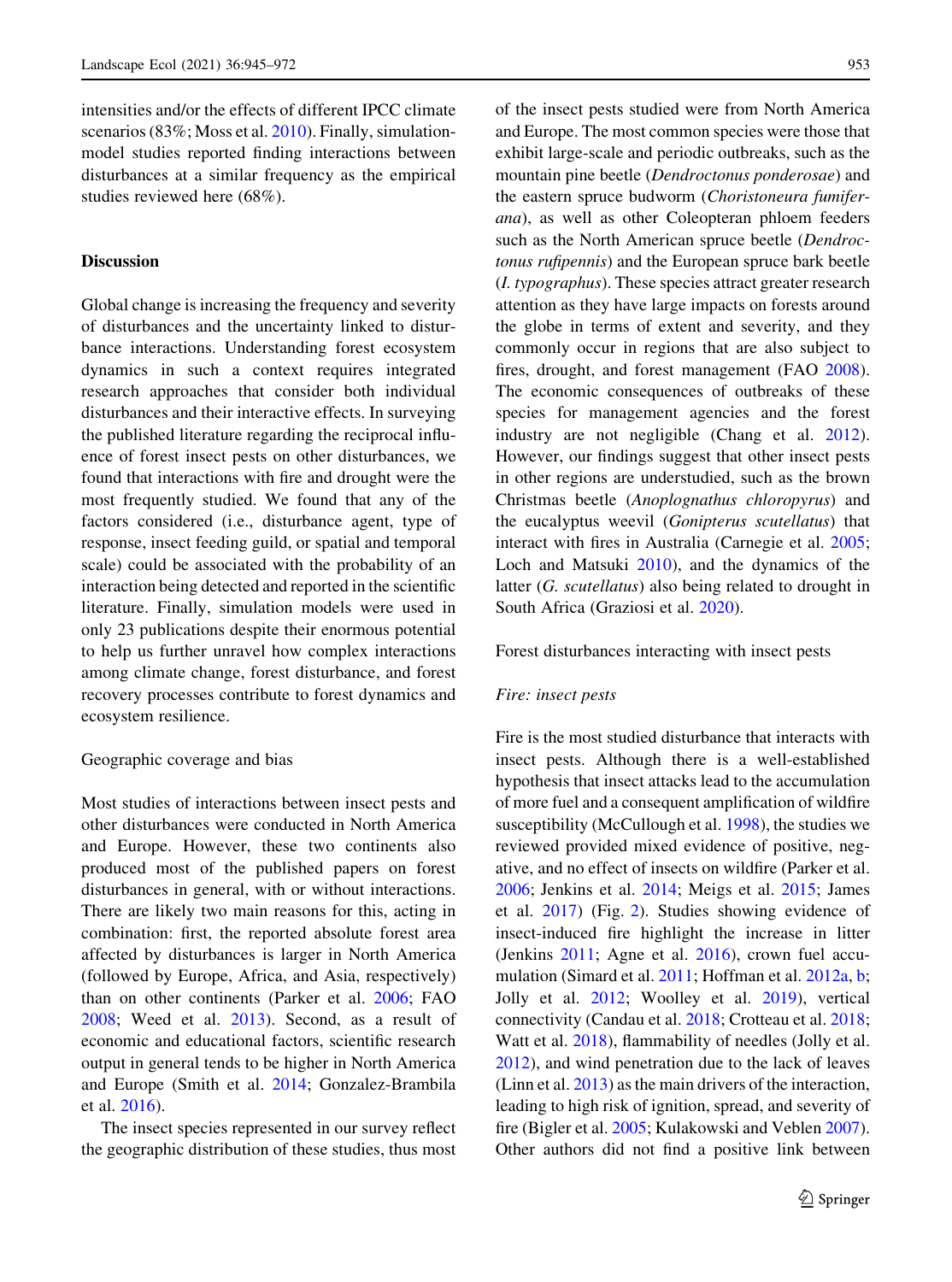| Perturbation | Interaction<br>cause                   | Ecological explanation                                                                                                                                                         | References                                                                                                                                                                                                                                                                                                                                                                                                                                                                                                                                                                                                                                                                                                                                                                                                                                                                                                                                                                                                                                                                                                                                                          |
|--------------|----------------------------------------|--------------------------------------------------------------------------------------------------------------------------------------------------------------------------------|---------------------------------------------------------------------------------------------------------------------------------------------------------------------------------------------------------------------------------------------------------------------------------------------------------------------------------------------------------------------------------------------------------------------------------------------------------------------------------------------------------------------------------------------------------------------------------------------------------------------------------------------------------------------------------------------------------------------------------------------------------------------------------------------------------------------------------------------------------------------------------------------------------------------------------------------------------------------------------------------------------------------------------------------------------------------------------------------------------------------------------------------------------------------|
| Fire         | Fuel load and<br>connectivity          | Insect-caused tree mortality or reduction of biomass<br>moisture content alter fuel amount and connectivity,<br>as well as the likelihood of subsequent wildfire<br>severity   | Andrus et al. $(2016)$ , Candau et al. $(2018)$ , Chapin and<br>Starfield $(1997)$ , Chen et al. $(2017)$ , Crotteau et al.<br>$(2018)$ , DeRose and Long $(2009)$ , Donato et al.<br>$(2013)$ , Flemin et al. $(2002)$ , Hansen et al. $(2016)$ ,<br>Hart, Schoennagel, et al. (2015), Harvey et al. (2013,<br>2014), Harvey, Donato, and Turner (2014), Hoffman<br>et al. $(2012a, b)$ , Hummel and Agee $(2003)$ , James<br>et al. $(2011a, 2017)$ , Jenkins $(2011)$ , Jolly et al.<br>$(2012)$ , Jorgensen and Jenkins $(2010)$ , Klutsch et al.<br>(2011), Kulakowski and Jarvis (2011), Kulakowski<br>and Veblen $(2007)$ , Liang et al. $(2016)$ , Linn et al.<br>$(2013)$ , Lynch and Moorcroft $(2008)$ , Makoto et al.<br>$(2012)$ , McCarley et al. $(2017)$ , Meigs et al. $(2015)$ ,<br>(2016), Mietkiewicz and Kulakowski (2016),<br>Mietkiewicz et al. (2018), Navarro et al. (2018), Page<br>and Jenkins (2007a, 2007), Perrakis et al. (2014),<br>Prichard and Kennedy (2014), Schoennagel et al.<br>$(2012)$ , Sieg et al. $(2017)$ , Simard et al. $(2011)$ ,<br>Talucci and Krawchuk (2019), Watt et al. (2018) and<br>Woolley et al. $(2019)$ |
|              | Attraction to<br>the tree              | Fire causes tree stress, leading to an increase of ethanol,<br>monoterpenes and pheromones production that attract<br>insects. Also, burned deadwood favors insect attacks     | Beh et al. (2014), Coleman et al. (2008), Kelsey and<br>Joseph $(2003)$ , Kelsey and Westlind $(2017a)$ , Liang<br>et al. $(2016)$ , Lombardero et al. $(2006)$ , Veblen et al.<br>(2006) and Westlind and Kelsey (2019)                                                                                                                                                                                                                                                                                                                                                                                                                                                                                                                                                                                                                                                                                                                                                                                                                                                                                                                                            |
|              | Tree<br>susceptibility<br>to insects   | Fire weakens the defensive system of the surviving<br>trees in terms of resins and other metabolites<br>contributing to insect pest establishment                              | Amman and Ryan (1991), Bebi et al. (2003), Bradley<br>and Tueller (2001), Chen-Charpentier and Leite<br>(2014), Davis et al. (2012), Ehnström et al. (1995),<br>Elkin and Reid (2004), Kulakowski and Jarvis (2013),<br>Loehman et al. $(2017)$ , Lombardero and Ayres<br>$(2011)$ , Lombardero et al. $9\,2006$ ), McNichol et al.<br>$(2019)$ , Pohl et al. $(2006)$ , Powell et al. $(2012)$ , Ryan<br>and Amman (1996), Santoro et al. (2001), Schwilk<br>et al. $(2006)$ and Verble and Stephan $(2009)$                                                                                                                                                                                                                                                                                                                                                                                                                                                                                                                                                                                                                                                       |
|              | Forest structure<br>and<br>composition | A first disturbance (fire or insect pest) causes changes in<br>forest structure (in terms of age, species, understory,<br>etc.) and favors a second disturbance (pest or fire) | Bakaj et al. (2016), Bebi et al. (2003), Bergeron et al.<br>$(1993)$ , Bigler et al. $(2005)$ , Boucher et al. $(2018)$ ,<br>Boulanger et al. (2013), Coleman et al. (2008), Fettig<br>et al. $(2010)$ , Hanula et al. $(2002)$ , Johansson et al.<br>(2007), Kerns and Westlind (2013), Kulakowski et al.<br>(2003, 2012, 2016), Lynch et al. (2006), Lynch and<br>Moorcroft (2008), Menges and Deyrup (2001),<br>O'Connor et al. $(2015)$ ; Perovich and Sibold $(2016)$ ,<br>Seidl et al. $(2016)$ and Stevens-Rumann et al. $(2015)$                                                                                                                                                                                                                                                                                                                                                                                                                                                                                                                                                                                                                            |
|              | Forest<br>consequences                 | Coexistence of insect pest and fire compromises forest<br>regeneration, that is species establishment and tree<br>growth                                                       | Burton and Boulanger $(2018)$ , Fettig et al. $(2008)$ ,<br>Harvey et al. (2013), 2014, Harvey, Donato, and<br>Turner 2014, Hicke et al. (2015), Kulakowski et al.<br>$(2013)$ , Land and Rieske $(2006)$ , Liang et al. $(2016)$ ,<br>Menges and Deyrup (2001), Stevens-Rumann et al.<br>(2015), Sturtevant et al. (2012) and Vepakomma et al.<br>(2010)                                                                                                                                                                                                                                                                                                                                                                                                                                                                                                                                                                                                                                                                                                                                                                                                           |

<span id="page-9-0"></span>Table 2 Summary of main perturbations interacting with insect pests, their interaction cause, and its ecological explanation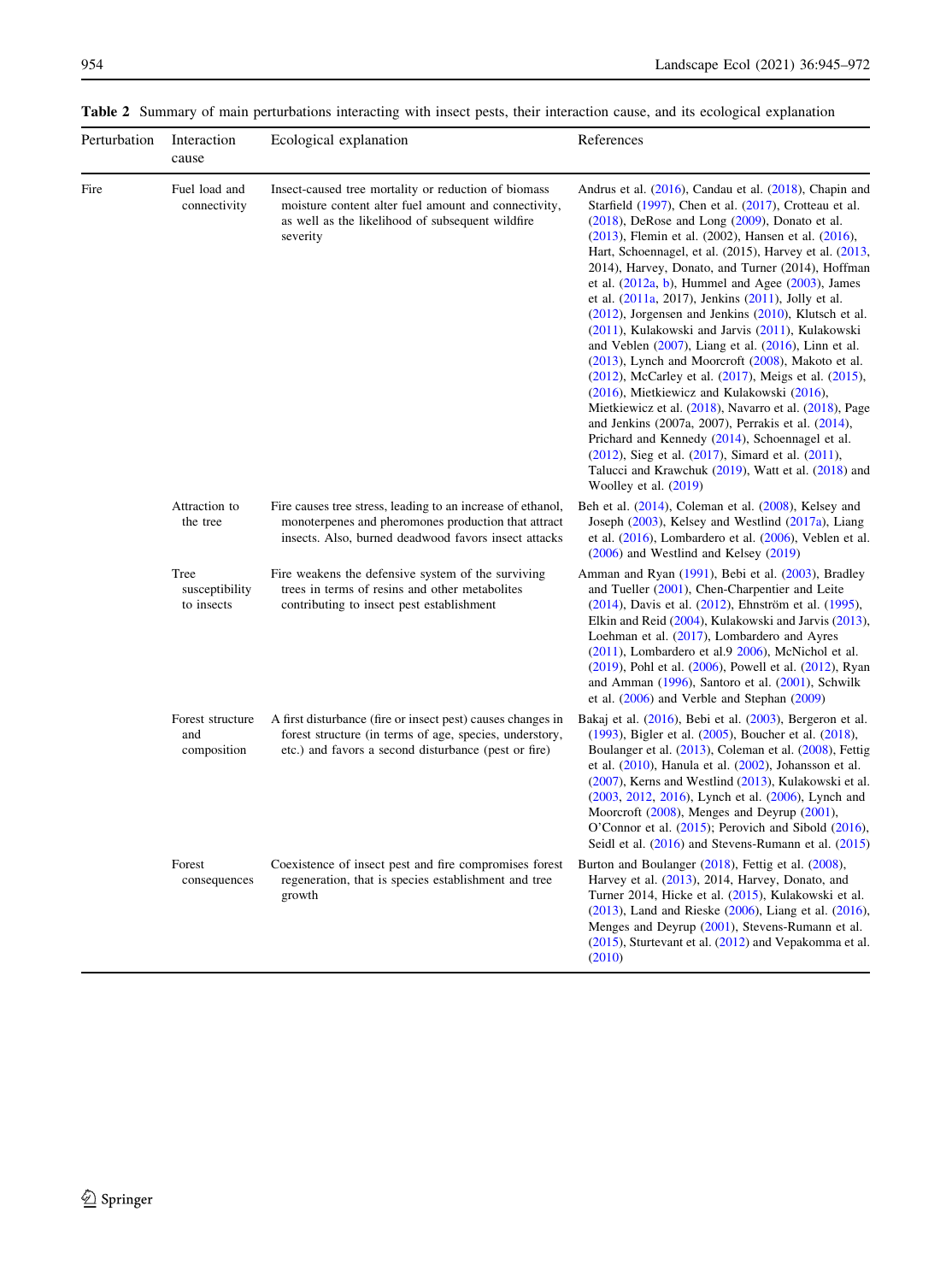Table 2 continued

| Perturbation               | Interaction<br>cause                   | Ecological explanation                                                                                                                                                                                                                                        | References                                                                                                                                                                                                                                                                                                                                                                                                                                                                                                                                                                                                                                          |
|----------------------------|----------------------------------------|---------------------------------------------------------------------------------------------------------------------------------------------------------------------------------------------------------------------------------------------------------------|-----------------------------------------------------------------------------------------------------------------------------------------------------------------------------------------------------------------------------------------------------------------------------------------------------------------------------------------------------------------------------------------------------------------------------------------------------------------------------------------------------------------------------------------------------------------------------------------------------------------------------------------------------|
| Drought                    | Attraction to<br>the tree              | Drought causes tree stress, leading to an increase of<br>ethanol, monoterpenes, sugars and pheromones<br>production that attracts insects. New climatic<br>conditions may alter leaf palatability or deadwood<br>accumulation, compromising insect attraction | Backhaus et al. (2014), Bolte et al. (2010), Caldeira<br>et al. $(2002)$ , Castagneyrol et al. $(2018)$ , Haavik et al.<br>$(2015)$ , Hale et al. $(2005)$ , Hart et al. $(2014a, b)$ , Hogg<br>et al. $(2002)$ , Itter et al. $(2019)$ , Kelsey et al. $(2014)$ ,<br>Kelsey and Joseph (2001), Klutsch et al. (2017) and<br>Ward et al. (2019)                                                                                                                                                                                                                                                                                                     |
|                            | Tree<br>susceptibility<br>to insect    | Drought weakens the defensive system of trees (e.g.<br>resins and other metabolites, water potential) and<br>reduced capacity of fixing nitrogen which contributes<br>to insect pest establishment                                                            | Anderegg et al. (2015), Arango-Velez et al. (2014),<br>Birch et al. (2019), Björkman (2000), Croise and<br>Lieutier (1993), Dunn and Lorio (1993), Durand-<br>Gillmann et al. $(2014)$ , Flake and Weisberg $(2019)$ ,<br>Flower et al. $(2014)$ , Gaylord et al. $(2013)$ , Jaime<br>et al. (2019), Larsson and Björkman (1993), Lucash<br>et al. $(2018)$ , McNulty and Boggs $(2010)$ , Moise et al.<br>$(2019)$ , Negron et al. $(2009)$ , Pohl et al. $(2006)$ ,<br>Sangüesa-Barreda et al. (2015), Scheller et al. (2018),<br>Suárez-Vidal et al. (2019), Temperli et al. (2015),<br>Wermelinger et al. (2008) and Wong and Daniels<br>(2017) |
|                            | Tree<br>susceptibility<br>to drought   | Insect pest attacks compromise tree response to later<br>drought disturbances                                                                                                                                                                                 | Altmann (2013), Bouzidi et al. (2019), Cailleret et al.<br>$(2017)$ , DeRose and Long $(2012)$ , Itter et al. $(2019)$<br>and Lloret and Kitzberger (2018)                                                                                                                                                                                                                                                                                                                                                                                                                                                                                          |
|                            | Forest structure<br>and<br>composition | Drought modifies forest structure and composition,<br>directly kills trees and following insects cannot<br>establish                                                                                                                                          | Hart, Veblen, et al. (2015)                                                                                                                                                                                                                                                                                                                                                                                                                                                                                                                                                                                                                         |
| Diseases or<br>other pests | Attraction to<br>the tree              | A first pest disturbance causes tree stress leading to an<br>increase of ethanol, monoterpenes and pheromones<br>production, which attracts a second pest disturbance                                                                                         | Aukema et al. $(2006)$ , Beh et al. $(2014)$ , Gehring et al.<br>$(2013)$ , Grégoire et al. $(2015)$ , Kelsey and Manter<br>$(2004)$ , Kenaley et al. $(2008)$ and Martini et al. $(2017)$                                                                                                                                                                                                                                                                                                                                                                                                                                                          |
|                            | Insect vector<br>and symbiosis         | Insects and other pest have a direct or indirect<br>symbiotic collaborative relationship that includes<br>insects acting as vectors for other forest diseases,<br>promoting their spread and establishment                                                    | Addison et al. (2014), Aukema et al. (2010), Ceriani-<br>Nakamurakare et al. $(2016)$ , Firmino et al. $(2017)$ ,<br>Pinna et al. (2019), Rankin and Borden (1991), Reed<br>et al. $(2015)$ , Shanahan et al. $(2016)$ and Xu et al.<br>(2018)                                                                                                                                                                                                                                                                                                                                                                                                      |
|                            | Interspecific<br>competition           | Insects compete for space, resources, or protect trees<br>from second infestations                                                                                                                                                                            | Borkowski and Skrzecz (2016), Bylund and Tenow<br>$(1994)$ , Jones et al. $(2015)$ , Kennedy and McCullough<br>(2002), Kopper et al. (2004), Maňák et al. (2013),<br>(2015), Rankin and Borden (1991), Tabacaru and<br>Erbilgin $(2015)$ and Tabacaru et al. $(2015)$                                                                                                                                                                                                                                                                                                                                                                               |
| Management                 | Forest<br>consequences                 | Landscape pattern changes due the interaction of insect<br>pests and forest management                                                                                                                                                                        | Fettig et al. (2008) and Mladenoff et al. (2000)                                                                                                                                                                                                                                                                                                                                                                                                                                                                                                                                                                                                    |
|                            | Attraction to<br>the tree              | Management causes tree stress leading to an increase of<br>monoterpenes production what attracts insects                                                                                                                                                      | Bauce and Fuentealba (2013) and Leverkus et al. (2018)                                                                                                                                                                                                                                                                                                                                                                                                                                                                                                                                                                                              |
|                            | Forest structure<br>and<br>composition | Forest management reduces insect pest attacks by<br>changing tree species, structure, and density                                                                                                                                                             | (Zhang et al. (1993), Anhold et al. (1996), Ager et al.<br>$(2007)$ , Johansson et al. $(2007)$ , Hayes et al. $(2008)$ ,<br>Berthiaume et al. $(2009)$ , Fettig et al. $(2010)$ ,<br>Gustafson et al. (2010), Rossi et al. (2011), 2018),<br>Schwab et al. $(2011)$ , D'Amato et al. $(2011)$ , James<br>et al. $(2011)$ , Temperli et al. $(2014)$ , Nowak et al.<br>$(2015)$ , Rosenberger et al. $(2017)$ , Leite et al. $(2018)$ ,<br>Cotton-Gagnon et al. (2018) and Restaino et al.<br>(2019)                                                                                                                                                |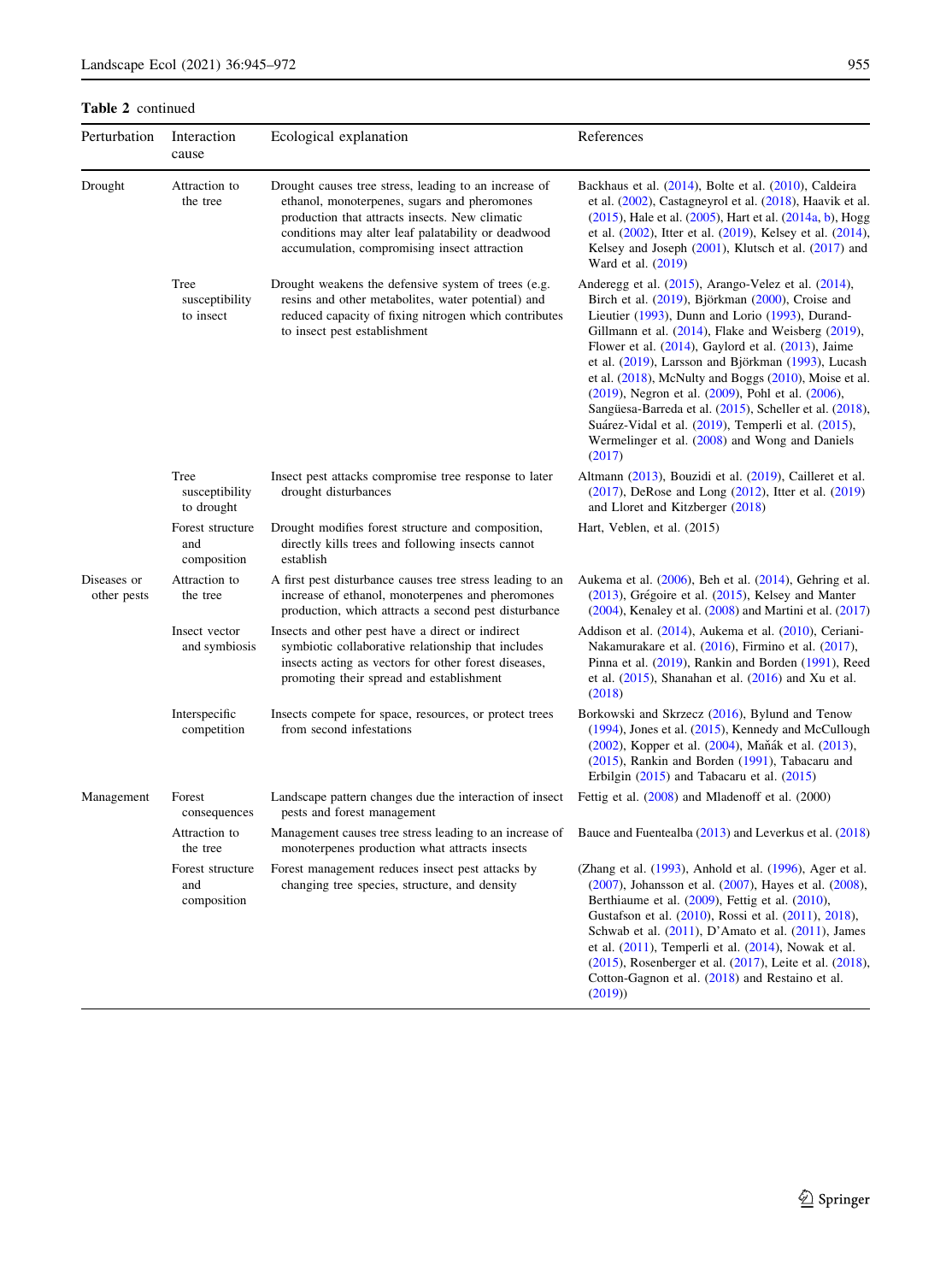Table 2 continued

| Perturbation               | Interaction<br>cause                               | Ecological explanation                                                                                                                                                        | References                                                                                                                                                                                                                                                                                                                                          |
|----------------------------|----------------------------------------------------|-------------------------------------------------------------------------------------------------------------------------------------------------------------------------------|-----------------------------------------------------------------------------------------------------------------------------------------------------------------------------------------------------------------------------------------------------------------------------------------------------------------------------------------------------|
| Pollution and<br>acid rain | Tree<br>susceptibility<br>to insects               | Host tree fitness affected by high $CO2$ , $O3$ , other<br>pollutants, or acid rain may consequently alter later<br>insect attacks                                            | Agrell et al. (2005), Awmack et al. (2004), Coviella and<br>Trumble (1999), Docherty et al. (1997), Holopainen<br>et al. (1993), Holton et al. (2003), Kidd (1990),<br>Kinney et al. (1997), Kozlov et al. (2017), Lindroth<br>et al. (1993), McDonald et al. (1999), Roth et al.<br>(1998), Roth and Lindroth (1994) and Williams et al.<br>(1994) |
|                            | Natural<br>enemies                                 | Pollution demonstrate a disrupted synchrony between<br>natural enemies and insects                                                                                            | Saikkonen and Neuvonen (1993)                                                                                                                                                                                                                                                                                                                       |
| Other<br>disturbances      | Forest structure<br>and<br>composition             | Disturbances causes changes in forest structure and<br>composition, compromising later insect attacks                                                                         | Hanewinkel et al. (2008), Radl et al. (2017), Tabacaru<br>et al. $(2016)$ and Thom et al. $(2013)$                                                                                                                                                                                                                                                  |
|                            | Tree<br>susceptibility<br>to insects               | Disturbances such snow, storms, wind, or floods<br>weakens the defensive system of trees (e.g. resins and<br>other metabolites) contributing to insect pests<br>establishment | Angulo-Sandoval et al. (2004), Howe and Baker<br>$(2003)$ , Hunter and Forkner $(1999)$ , Reyes and<br>Kneeshaw $(2008)$ and Yoneya et al. $(2014)$                                                                                                                                                                                                 |
|                            | Insect<br>dispersion                               | Wind favors insect dispersion                                                                                                                                                 | Havašová et al. (2017) and Potterf and Bone (2017)                                                                                                                                                                                                                                                                                                  |
|                            | Tree<br>susceptibility<br>to other<br>disturbances | Insect pest compromises tree root systems exposing<br>them to more susceptibility to debris slides                                                                            | Simard and Lajeunesse $(2015)$                                                                                                                                                                                                                                                                                                                      |

insect outbreaks and fire, arguing that insect attacks reduce forest fuel connectivity and therefore fire activity (DeRose and Long [2009](#page-19-0)). Still other studies have suggested that the varying responses of fire ignition to insect activity is due to the different temporal scales at which researchers have looked for these interactions: when examining the effect of spruce budworm (C. fumiferana) outbreaks on fire ignition risk in Ontario (Canada), James et al. ([2017\)](#page-21-0) found that immediately following an outbreak the risk decreased but, 9 to 10 years after the outbreak, ignition risk increased. However, at broad spatiotemporal scales, studies found that other factors such as climate, forest structure, and topography had a greater influence on fire ignition risk than did the spatial legacies of past insect outbreaks (Andrus et al. [2016](#page-17-0); Speer and Kulakowski [2017\)](#page-26-0). The specific ecology of the insect species of interest (Meigs et al. [2015;](#page-23-0) Cohen et al. [2016\)](#page-19-0), severity of the outbreak (Simard et al. [2011](#page-26-0); Meigs et al. [2015](#page-23-0), [2016\)](#page-23-0), and eco-regional context (James et al. [2017](#page-21-0)) also affect fire–insect relationships.

Fires also shape the probability of insect outbreaks, directly through their effects on tree resistance and indirectly through their effects on forest structure and succession. Interactions between fire and insects affect successional trajectories by reducing regeneration potential (Veblen et al. [2006](#page-26-0)). Alternatively, the compounded effects of fire and insects also facilitate regeneration by reducing tree competition, favoring seed dispersal (Land and Rieske [2006;](#page-22-0) Liang et al. [2016\)](#page-22-0), changing forest-age structure (Arbellay et al. [2017\)](#page-17-0), and replacing dominant species (Bergeron et al. [1993\)](#page-18-0). A study on the spruce budworm (C. fumiferana) system suggests no effect of fire–insect interactions on long-term forest composition due to rapid regeneration of its primary host (Sturtevant et al. [2012](#page-26-0)).

In terms of direct effects, non-stand-replacing fires compromise tree defenses, making them more susceptible to insect attacks, due to both a reduction in bark thickness and to stress, which reduces resin production (Ryan and Amman [1996;](#page-25-0) Bradley and Tueller [2001;](#page-18-0) Santoro et al. [2001](#page-25-0); Lombardero and Ayres [2011](#page-22-0); Davis et al. [2012;](#page-19-0) Boulanger et al. [2013](#page-18-0)). Fire-injured trees also synthesize and accumulate ethanol, monoterpenes, and hormones that, once released to the atmosphere, act as primary attractant for some insect species such as Dendroctonus valens, D. brevicomis, Gnathotrichus pilosus, or Hylurgops porosus (Kelsey and Joseph [2003](#page-21-0); Beh et al. [2014](#page-17-0); Kelsey and Westlind [2017a](#page-21-0); Westlind and Kelsey [2019\)](#page-27-0), which can promote outbreaks.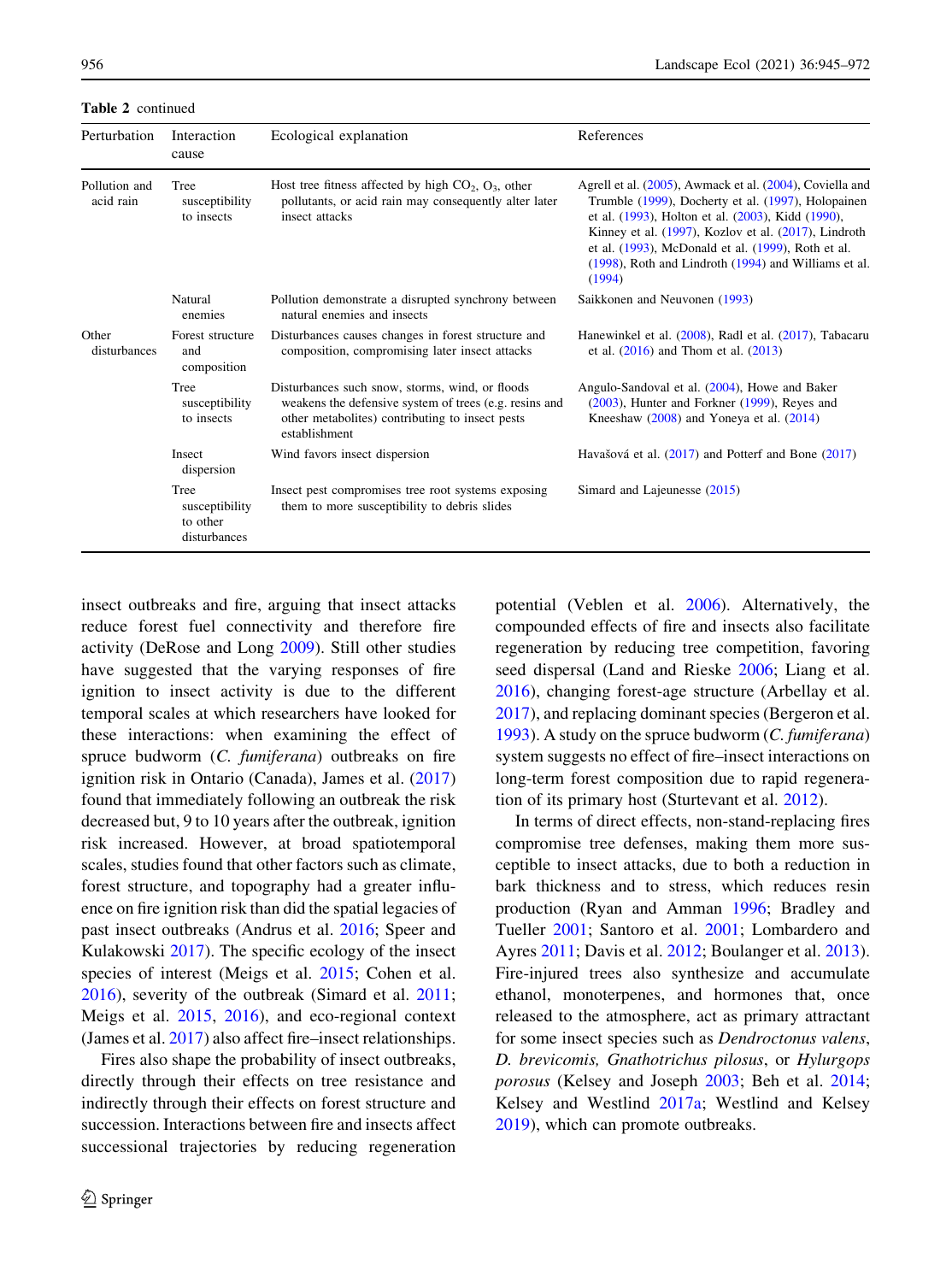#### Drought: insect pests

Much like fire-stress, drought influences insect-pest outbreaks because drought-stressed trees synthesize chemicals that act as insect attractants and, at the same time, may reduce their leaf- and stem-water potential limiting their resistance to insect attacks (Kelsey and Joseph [2001;](#page-21-0) Lusebrink et al. [2011](#page-23-0); Kelsey et al. [2014](#page-21-0); Anderegg et al. [2015;](#page-17-0) Klutsch et al. [2017](#page-22-0)). In the case of defoliators, drought stress can increase tree vulnerability as trees produce fewer palatable leaves and therefore insects need to consume more foliage to survive (Backhaus et al. [2014\)](#page-17-0). Stressed trees are also limited in their ability to capture nutrients (McNulty and Boggs [2010](#page-23-0)) and produce resins, which makes them less able to defend themselves against insect attacks and therefore more vulnerable (Sanguesa-Barreda et al. [2015;](#page-25-0) Wong and Daniels [2017](#page-27-0)).

Conversely, insect outbreaks increase tree vulnerability to water stress. When trees are attacked by insects the crown and/or roots are damaged, compromising water-regulation capacity. Thus, trees become more susceptible to later episodes of extreme drought leading to higher mortality rates (McDowell et al. [2008,](#page-23-0) [2010](#page-23-0); Allen et al. [2010](#page-17-0); DeRose and Long [2012](#page-19-0); Altmann [2013;](#page-17-0) Anderegg et al. [2015;](#page-17-0) Kolb et al. [2016\)](#page-22-0). Some authors have down-played the relevance of drought–insect interactions arguing that such interactions are secondary relative to other factors, such as tree fitness or the consequences of forest management (Hart et al. [2015a](#page-20-0), [b\)](#page-20-0). Indeed, some studies have proposed that water stress reduces trees' vulnerability to insect attack because of the less hospitable environment insects experience in a drought-stressed tree (Hart et al. [2014a,](#page-20-0) [b;](#page-20-0) Kolb et al. [2016](#page-22-0)). Yet other studies have provided evidence that defoliators can enhance tree water status by reducing canopy transpiration under drought, which is called the defoliation paradox (Bouzidi et al. [2019](#page-18-0); Itter et al. [2019\)](#page-21-0).

## Diseases or other insect pests: insect pests

Insect pests also interact with other biotic disturbances, such as diseases, pathogens, and other insects. These interactions may take the form of mutualisms, such as in the case where insects act as vectors for fungal infections such as Dutch elm disease or beech bark disease (the first caused by fungus Ophiostoma ulmi and the second by Neonectria faginata and N.

ditissima; Rankin and Borden [1991;](#page-24-0) Aukema et al. [2010;](#page-17-0) Addison et al. [2014;](#page-17-0) Reed et al. [2015;](#page-25-0) Ceriani-Nakamurakare et al. [2016](#page-18-0); Shanahan et al. [2016](#page-25-0); Firmino et al. [2017;](#page-19-0) Xu et al. [2018](#page-27-0); Pinna et al. [2019\)](#page-24-0) or vectors for other bark beetle species (Croise and Lieutier [1993\)](#page-19-0). As happens in the cases of fire and drought, when insects or fungi attack trees, they induce the production of volatile chemicals that attract other insects (Kelsey and Manter [2004](#page-21-0); Aukema et al. [2006;](#page-17-0) Grégoire et al. [2015](#page-20-0); Martini et al. [2017](#page-23-0)). However, inter-specific competition among insects or pathogens may diminish effects on host trees (Rankin and Borden [1991](#page-24-0); Kennedy and McCullough [2002](#page-21-0); Kopper et al. [2004](#page-22-0); Tabacaru and Erbilgin [2015\)](#page-26-0).

## Forest management: insect pests

Pest control through forest management is a major topic that is out of the scope of this review. However, forest management (whether focused on pest control or not) causes alterations to forest landscapes and may interact with insect pest disturbances. Forest management affects insect outbreaks both negatively and positively (Fig. [3\)](#page-5-0) and at different scales, from individual trees to landscapes (Hindmarch and Reid [2001;](#page-20-0) Ager et al. [2007;](#page-17-0) Johansson et al. [2007](#page-21-0); Temperli et al. [2014](#page-26-0)). Thinning, prescribed burning, and commercial plantations change forest composition, landscape mosaics, and tree-age distributions. The ''silvicultural hypothesis'' states that forest diversity can mitigate the effects of outbreaking insects (Miller and Rusnock [1993;](#page-23-0) Jactel and Brockerhoff [2007](#page-21-0)). This hypothesis is supported by repeated observations that more diverse forest stands comprising hardwood species tend to experience less damage than homogenous coniferous stands do (Su et al. [1996;](#page-26-0) Campbell et al. [2008](#page-18-0)). Further, in a recent long-term study, Robert et al. [\(2018](#page-25-0)) found that the legacy of forest management strategies helped to explain the frequency, intensity, and spatial synchrony of spruce budworm (C. fumiferana) outbreaks. Removing dead trees, replanting new tree species, or prescribed burns interfered with outbreak development and spread (D'Amato et al. [2011](#page-19-0); Rossi et al. [2011](#page-25-0)). Also, thinned stands were less susceptible to bark beetle species attack, likely because the plumes of pheromone the insects use for communication could not reach their targets (Thistle [2005](#page-26-0)), and because vigor and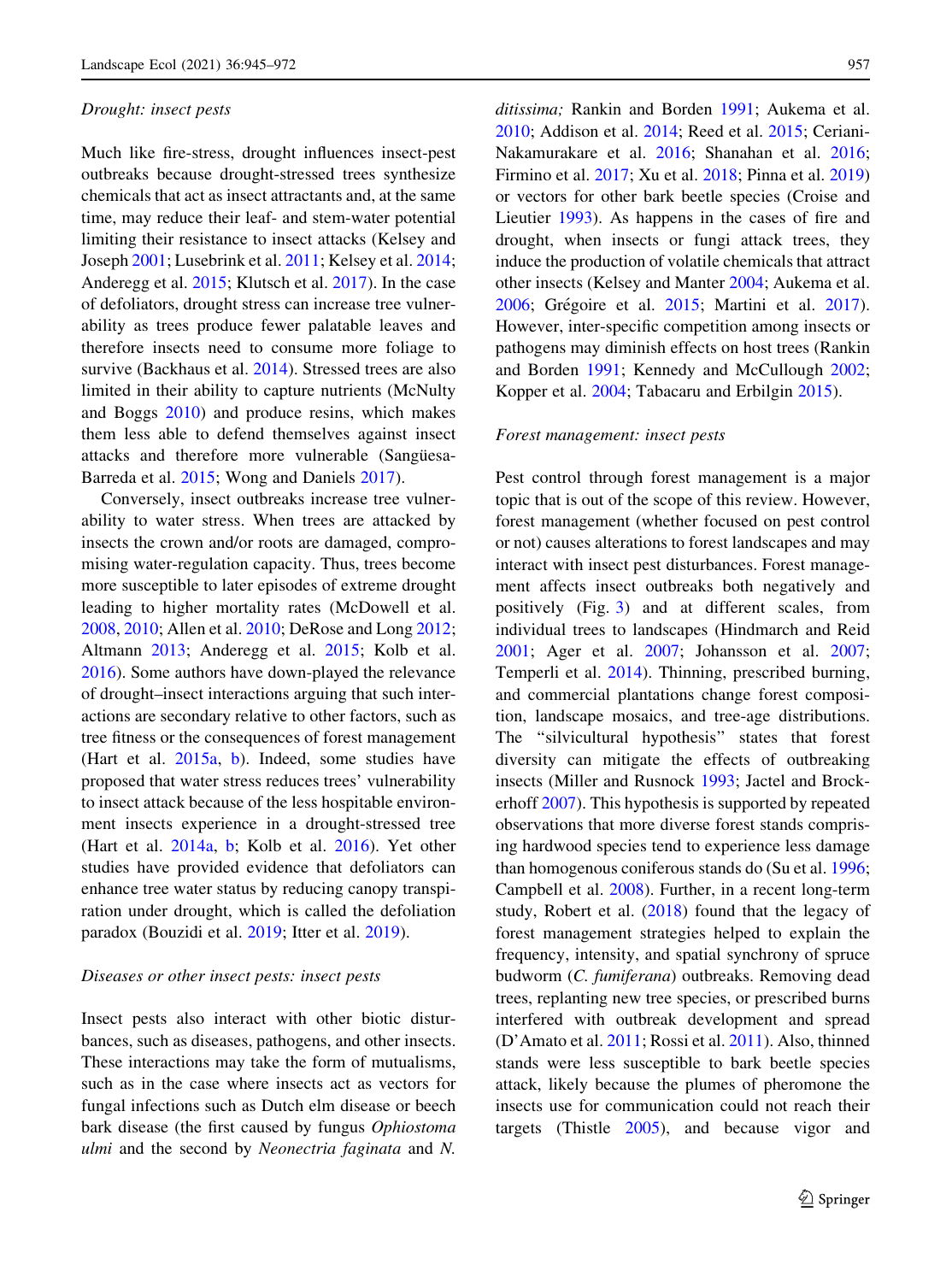resistance to insect attacks was improved in thinned trees (Anhold et al. [1996;](#page-17-0) Macquarrie and Cooke [2011\)](#page-23-0).

## Pollution: insect pests

Pollution also interacts with insect pest disturbances. Most research indicates that pollutants reduce hosttree quality as well as insect fitness, leading to a reduction in insect attacks. For instance, high ozone concentrations reduce insect fecundity and colonization rates. Increased  $CO<sub>2</sub>$  and heavy metal concentrations reduce growth, survival, development, and size of larvae and adults (Kopper and Lindroth [2003\)](#page-22-0). Acid rain negatively affects insects directly by causing mortality, or indirectly by reducing host-plant quality (Kinney et al. [1997;](#page-21-0) Butler and Trumble [2008](#page-18-0)). However, some studies find little influence of pollution on insect performance or even a positive influence (Awmack et al. [2004\)](#page-17-0). Some aphids and lepidopterans increase their growth rate and survival under high concentration of  $SO_2$ ,  $NO_2$  or  $O_3$  (Butler and Trumble [2008\)](#page-18-0). Elevated concentrations of  $CO<sub>2</sub>$  may play a role in insect interactions with pathogens (Roth and Lindroth [1994](#page-25-0); Roth et al. [1998](#page-25-0); Stiling et al. [1999\)](#page-26-0) or insects' natural enemies (Percy et al. [2002](#page-24-0)), although most common responses were negative or neutral. Some studies verified that under simulated acid rain conditions, insect attacks were more severe than in the control situation (Palokangas and Neuvonen [1995;](#page-24-0) Saikkonen et al. [1995](#page-25-0)).

## Other disturbances: insect pests

Other disturbances such as storms, windthrow, snow avalanches, and landslides influence insect outbreaks and their effects on forests. Together, these agents build a complex picture of direct, indirect, bidirectional, and multidirectional interactions. Such disturbances may cause changes in forest structure, compromising later insect attacks (Hanewinkel et al. [2008;](#page-20-0) Louis et al. [2014](#page-22-0); Perovich and Sibold [2016](#page-24-0)). Also, after severe gales, storms, or landslides, the accumulation of dead wood and hence the probability of insect attacks may increase (Howe and Baker [2003](#page-21-0); Yamazaki [2011](#page-27-0); Simard and Lajeunesse [2015](#page-25-0)). Finally, some authors have mentioned that episodes of strong winds might facilitate the spread of insect pests (Stadelmann et al. [2014](#page-26-0); Havašová et al. [2017](#page-20-0); Potterf and Bone [2017](#page-24-0)).

## Climate change: insect pests

Climate change is not a forest disturbance in itself, but it has been widely recognized as a major driver of changes in insect pest regimes (Rouault et al. [2006](#page-25-0); Bolte et al. [2010;](#page-18-0) DeRose and Long [2012](#page-19-0); Temperli et al. [2013](#page-26-0), [2015](#page-26-0); Pawson et al. [2017](#page-24-0); Rogers et al. [2017\)](#page-25-0). Like many of the disturbances we have discussed, climate change influences insect pests both directly and indirectly. In terms of direct effects, increases in temperature and changes in moisture availability may increase insect survival and development rates (van Lierop et al. [2015;](#page-26-0) Malesky et al. [2018\)](#page-23-0). These changes are likely to lead to shifts in geographic distributions (Friedenberg et al. [2008](#page-19-0); Bolte et al. [2010](#page-18-0); DeRose and Long [2012](#page-19-0); Schwartzberg et al. [2014](#page-25-0); Renwick et al. [2016;](#page-25-0) Marini et al. [2017;](#page-23-0) Pawson et al. [2017](#page-24-0); Rogers et al. [2017;](#page-25-0) Jaime et al. [2019](#page-21-0)), although such positive feedback is still under discussion (Pyšek et al. [2010\)](#page-24-0). In terms of indirect effects, climate change affects insect pests through direct and indirect influence on other agents (Pechony and Shindell [2010](#page-24-0); Temperli et al. [2013](#page-26-0); Seidl and Rammer [2017;](#page-25-0) Seidl et al. [2017](#page-25-0)).

## Sources of variation in disturbance interactions

The interactions between insect pests and other forest disturbances highlighted in this review were often significant and synergistic (Fig. [3](#page-5-0)). Disturbances disrupt the structure and composition of ecosystems, create heterogeneous landscape mosaics, and change the physical environment (White and Pickett [1985](#page-27-0); Turner [2010](#page-26-0)). In doing so, they can force ecosystem renewal, cause temporal disorganization, and alter the susceptibility of forests to new disturbances. Such synergistic interactions are especially important for the dynamics of biotic disturbances in a changing climate (Seidl et al. [2017\)](#page-25-0).

In this review, we aimed to identify the main elements that favor or limit forest disturbance interactions. Different authors emphasize the relevance of the particular insect species involved in the interaction (Joseph et al. [2001;](#page-21-0) Hanula et al. [2002](#page-20-0); Meigs et al. [2015,](#page-23-0) [2016;](#page-23-0) Kelsey and Westlind [2017a](#page-21-0)), as different species tend to have different autecologies and vary in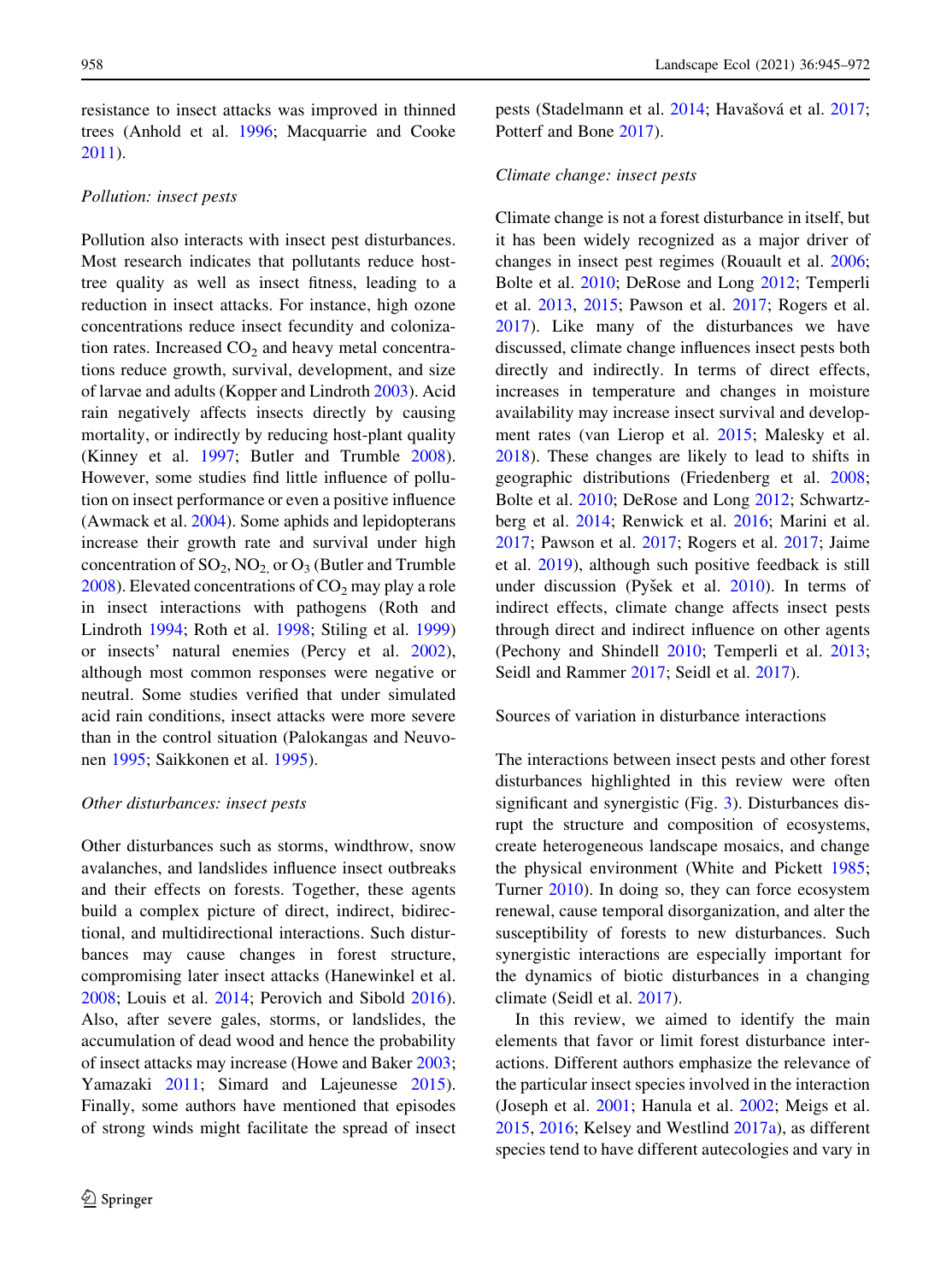terms of feeding strategies, even within feeding guilds. Further, some species were studied more than others with respect to their interactions with other disturbances (e.g., the interactions between Dendroctonus spp. and C. fumiferana with fire). We therefore hypothesized that insect feeding guild (i.e., defoliators vs. xylem/phloem feeders) might be associated with particular disturbances, but the results presented here did not support this theory. Only disturbances caused by xylem/phloem feeders tended to occur more frequently following periods of drought, probably due to the higher concentration of soluble sugars in the bark of water-stressed trees resulting in improved insect larvae performance (Caldeira et al. [2002](#page-18-0)).

We hypothesized that interactions between disturbances might be more frequent at smaller spatial (at the physiological- and tree-scale) and temporal scales (1 year or less; Fig. [4\)](#page-6-0). When larger spatiotemporal scales are considered, there may be more agents and processes that influence forest dynamics and disturbance and, therefore, it becomes more difficult to identify clear relationships between disturbances. Also, interactions at small spatiotemporal scales, such as positive attraction of insects at the physiological scale a few days after a fire or drought, are probably unlikely to translate into landscape-scale outbreaks (Kelsey and Joseph [2001,](#page-21-0) [2003;](#page-21-0) Kelsey et al. [2016](#page-21-0); Kelsey and Westlind [2017a](#page-21-0), [b\)](#page-21-0). However, although we identified differences in the frequency of interactions according to spatial and temporal scale, these were not significant. Thus, we concluded that scales are not correlated with the probability of identifying an interaction between two disturbances.

Studies of interactions between disturbances include a broad range of disturbance-specific features (e.g., fire disturbances are described with respect to size, severity, probability of ignition) that may affect the interaction. This is the case that Meigs (2015, 2016) and Harvey (2013, 2014) presented when they reported that insect attacks did not increase fire likelihood but altered its severity and spread. Thus, in this study we specified the type of response in disturbance interactions reported in every study (influences on the likelihood, severity, spread or insect fitness). Most of the reviewed papers that focused on insect–fire interactions examined how increased fuel loads caused by insect attacks (according to the duration of defoliation and time since the end of defoliation) facilitate subsequent fire ignition (e.g.,

Watt et al. [2020](#page-26-0)). In respect of severity, studies such as Derose and Long (2009) and Donato et al. ([2013\)](#page-19-0) reported a reduction in fire severity following insect attack because defoliation resulted in reduced horizontal and vertical fuel connectivity. However, our results showed that the occurrence of interactions between disturbances was not correlated with the type of response considered, either for the specific case of fire or for other disturbances. Only a small relationship between pollution and its impacts on insect fitness was found. Thus, we highlight the importance of characterizing the specific nature of disturbance interactions and the consequences on disturbed ecosystems, in addition to identifying when and where an interaction occurs.

## The role of simulation models

There is increasing interest in examining the combined effects of multiple disturbances on landscape dynamics (Chew et al. [2004](#page-18-0); Temperli et al. [2015](#page-26-0); Seidl et al. [2016;](#page-25-0) Tabacaru et al. [2016](#page-26-0); Lucash et al. [2018](#page-23-0); Scheller et al. [2018\)](#page-25-0). However, empirical approaches are limited in their ability to address such complex questions because past disturbances may provide an insufficient basis to understand potential future changes resulting from climate change, invasive species, and increasing human activity (Temperli et al. [2013](#page-26-0), [2015](#page-26-0)). Simulation modeling provides one useful approach to studying future landscape changes and exploring emergent dynamics (Perera 2015).

Nonlinear, cross-scale interactions are inherent in forest landscape dynamics (e.g., interactions at tree level may leave a footprint at the landscape level; Peters et al. [2007](#page-24-0)). Empirical approaches have limited application at broad temporal and spatial scales or when processes occur across scales. Most of the modeling studies we reviewed used spatially explicit models at the scale of the landscape or stand. These models also explored longer time frames than did empirical studies (Fig. [5\)](#page-7-0), of up to 300 years (James et al. [2011a](#page-21-0); Hoffman et al. [2012a,](#page-20-0) [b;](#page-20-0) Sturtevant et al. [2012;](#page-26-0) Loehman et al. [2017\)](#page-22-0). The ability to explore long-term dynamics is essential in the case of insect pest disturbances because of the long term spatial legacies they can create and, in some cases, the cyclical population dynamics they generate (Fig. [5](#page-7-0); Robert et al. [2020\)](#page-25-0).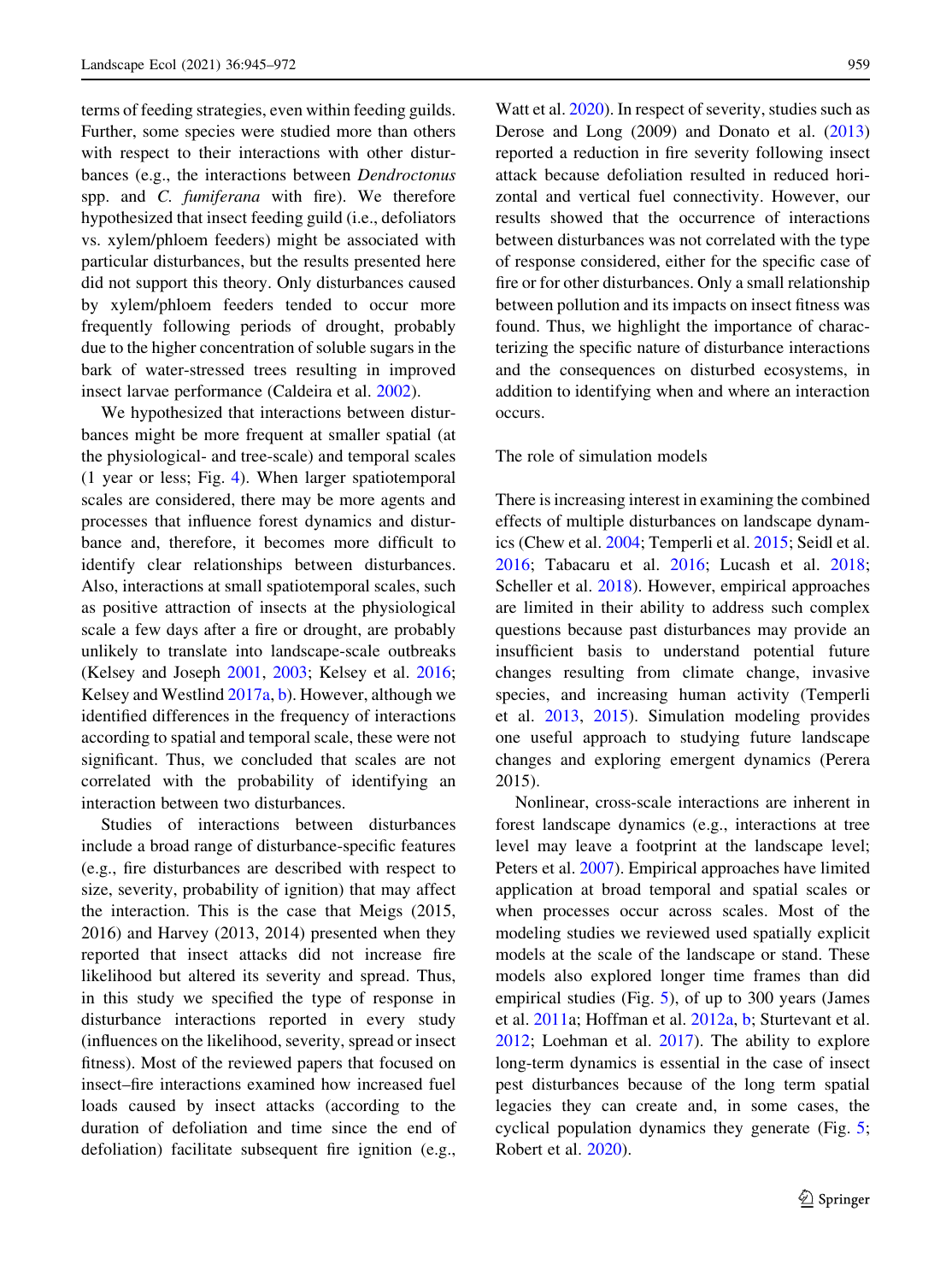Future environmental change is uncertain, as are the dynamics of stochastic disturbances. Simulation models allows for the explicit integration of this uncertainty through scenario testing. Model-mediated exploration of such uncertain parameter space is essential to improve understanding of how different sources of uncertainty might impact the target system. Most of the articles we examined here engaged in some sort of scenario testing. (Fig. [5](#page-7-0)). Scenarios were mainly used to analyze the role of climate change in forest disturbances, usually using the IPCC climate projections (Moss et al. [2010\)](#page-24-0). Other studies used scenarios to test different disturbance impacts or the response of the affected habitat (Fig. [5\)](#page-7-0). Long-term projections based on a range of plausible scenarios are also valuable in facilitating policy development (Økland et al. [2016;](#page-24-0) Morán-Ordóñez et al. [2018](#page-24-0)).

While a modeling approach has benefits relative to relying on historical empirical data (e.g., the opportunity to observe unexpected emergent phenomena), developing spatial models of forest disturbance interactions can be challenging. A central challenge relates to the acquisition of high-quality data for parameterizing complex spatially-explicit simulation models, especially at large scales. Indeed, the lack of such information often stimulates the adoption of a modeling approach. Some authors collected their own data to calibrate the model DeRose and Long [2009](#page-19-0); Simard et al. [2011;](#page-26-0) Hoffman et al. [2012a](#page-20-0), [b](#page-20-0); Nitschke et al. [2012;](#page-24-0) Linn et al. [2013;](#page-22-0) Hansen et al. [2015](#page-20-0); Økland et al. [2016\)](#page-24-0), whereas others used another approach, simulating the input data of the model based on expert knowledge (Temperli et al. [2015\)](#page-26-0). Most modeling studies we reviewed here used data from public repositories or from other publications (Fig. [5\)](#page-7-0). Longterm data monitoring and remote sensing data are particularly useful in landscape dynamics modeling because these sources offer continuous information in time and/or space (Chapin and Starfield [1997;](#page-18-0) Ager et al. [2007](#page-17-0); Gustafson et al. [2010\)](#page-20-0).

Other challenges to developing useful models of forest disturbance include integrating multiple relevant processes and their interactions at different spatiotemporal scales, as well as modeling them in a mechanistic way (Baker and Robinson [2010](#page-17-0)). Addressing these challenges requires explicit assumptions and simplifications, compromising realism while maintaining coherence, internal consistency, and plausible descriptions of modelled dynamics (Baker

and Robinson [2010;](#page-17-0) Morán-Ordóñez et al. [2018](#page-24-0)). Thus, when working with multiple disturbances, one is restricted to including only relevant landscape variables (one or a few in number) both as explanatory and response variables (e.g., stand volume, species; Clark and Gelfand [2006](#page-19-0); Gustafson et al. [2010\)](#page-20-0).

Of the 216 articles we reviewed, only 23 were based on simulation models. However, interest in using simulation modeling to explore disturbance interactions seems to be increasing: 83% of the model-based studies were published after 2010. Given the utility of simulation models mentioned above, both in scientific research and in the development of forest policies, we would emphasize the importance of the further development of simulation modeling capacity through research on how to better model complex processes and their multi-scale dynamics. To complement such model development, additional empirical information is required to improve model parameterization and model predictions, and it is the reciprocal interaction between empirical and simulation studies that will identify new challenges and opportunities and move our collective understanding forward.

Emerging disturbances and challenges to their study

Climate change, increasing global trade, and land-use change all have the potential to alter interactions between insect pests and other disturbances. Such drivers lead to an increase in invasive species that will compromise host ecosystems (Brockerhoff et al. [2006;](#page-18-0) Lovett et al. [2006](#page-22-0); Ward and Masters [2007](#page-26-0); Smith et al. [2012](#page-26-0); Dix and Britton [2014;](#page-19-0) van Lierop et al. [2015;](#page-26-0) Choi et al. [2019](#page-19-0)). Some species considered to be invasive were introduced centuries ago and their effects on ecosystems are usually considered alongside native species. That is the case with the gypsy moth (L. dispar), which is of Euro Asiatic origin but was introduced to the US at the end of the nineteenth century (Kinney et al. [1997](#page-21-0); Roth et al. [1998](#page-25-0); McDonald et al. [1999](#page-23-0)). However, impacts of recent invasive insect pests are hard to predict because there is little empirical evidence about their performance in new environments with new competitors. One such species is the box tree moth (Cydalima perspectalis) native to Asia, which has been invading European forests since 2007 (Bras et al. [2019](#page-18-0)). Its defoliating effect leads to the death of box trees (Buxus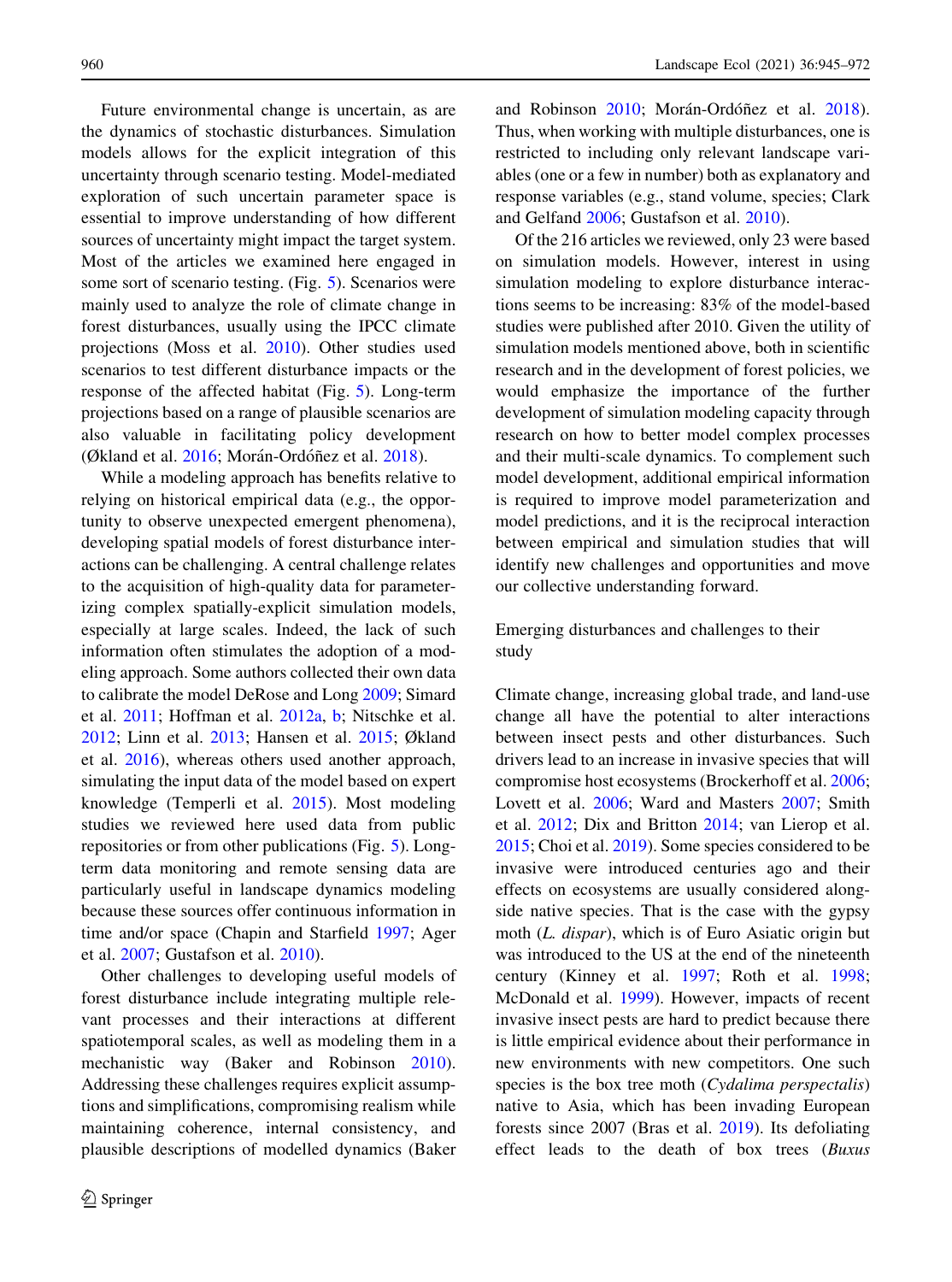sempervirens), which are abundant in the understories of European forests. This may cause an increase in fuel availability and consequently affect the severity of fire risk or, conversely, it may reduce the probability of fire spread by eliminating the main understory species and reducing fuel connectivity.

Land-use change poses another challenge to understanding interactions between insects and other forest disturbances. It is broadly assumed that the replacement of primary forests with pastures and croplands causes a reduction in insect biodiversity, as seen in different ecosystems around the world (Koh [2007](#page-22-0); Almeida et al. [2011;](#page-17-0) Meijer et al. [2011;](#page-23-0) Korasaki et al. [2013\)](#page-22-0). Moreover, Barragán et al. [\(2011](#page-17-0)) documented a loss in beetle functional diversity (based on food relocation, body size, daily activity period, and food preferences) as a result of land-use changes in Mexico. However, the study of land-use effects on insect pests is mainly focused on agriculture (Kiritani [2007](#page-22-0); van Lierop et al. [2015\)](#page-26-0), and few studies investigate forest insects in the context of land-use change (Rosenberger et al. [2017](#page-25-0)). An example may be the pine processionary moth (Thaumetopoea pityocampa), whose growth is linked to habitat type (Torres-Muros et al. [2017](#page-26-0)). Given rural abandonment and pine reforestation in the natural range of this insect species (Pausas et al. [2008](#page-24-0); Cervera et al. [2019](#page-18-0)), an increase in pine processionary moth pest risk is possible. Thus, researchers and managers should acknowledge that current dynamics and management policy effects extend beyond the short-term and local scale and should pay special attention not only to current forest pests but also to those that may have future impacts (Table [2\)](#page-9-0).

Finally, it is essential to improve theoretical knowledge of outbreaking insect species (genetics, population dynamics, species ecology, and distribution) to better understand the mechanisms behind interaction dynamics (Ayres and Lombardero [2000](#page-17-0); Loehman et al. [2017;](#page-22-0) Xu et al. [2018](#page-27-0)). Other authors have highlighted problems with obtaining high-quality data for such studies, because long-term and broadscale monitoring is needed (Hanula et al. [2002](#page-20-0); Aukema et al. [2010;](#page-17-0) Gustafson et al. [2010\)](#page-20-0). New technologies and platforms, such as data obtained using satellites or LiDAR, as well as improved demographic and population genetic data, represent enormous resources with which we can better parameterize spatially-explicit simulation models (Chou et al. [2010](#page-19-0); Hollaus and Vreugdenhil [2019\)](#page-20-0).

## **Conclusions**

Our review summarizes the current understanding of interactions between insect pest outbreaks and other forest disturbances and highlights the complexity of these processes. Such interactions are critical drivers of landscape dynamics in many forested systems. Reported interactions between disturbances were synergistic, antagonistic, or not detected. They were detected at different spatial (from tree to landscape level) and temporal (from days to century) scales and included various types of interaction (influences on the likelihood, severity, spread or insect fitness). However, we found no clear relation between such disturbance features and the occurrence of interactions.

The impacts of insect pest outbreaks are expected to increase with intensifying global change. The fitness and distribution of insect species are strongly influenced by climate. Furthermore, insect pest outbreaks can interact with pollution and land-use changes, and invasions by insect species are increasing as a result of global trade. Understanding the potential for altered interactions between insect pests and other disturbances as well as the emergence of novel interactions are major challenges in forest dynamics research. In this context, simulation models and spatially explicit simulations of potential future global-change scenarios may play an important role in the management of disturbance interactions and landscape dynamics because they can incorporate multiple drivers that operate at broad spatiotemporal scales and can be used to project possible future scenarios. Such predictions of future ecosystem conditions must be supported by appropriate theoretical knowledge and must be relevant to decision-making processes.

Acknowledgements This study was motivated, and ideas shaped thorough several inspirational talks with Garrett Meigs, Meg Krawchuk, David Shaw, Gabriela Ritokova, Rick G. Kelsey, Henry Lee, David Bell and Matthew Reilly that we deeply thank. This study was funded by the Spanish Government through the INMODES (CGL2017-89999-C2-2- R) and the European Union's H2020 Research and Innovation Program under the Marie Sklodowska-Curie Grant Agreement No. 691149 (SuFoRun). A proofreading of the manuscript was completed by Proof Reading Service.

Author contribution All authors contributed to the study. Idea for the article was originated by CQ, BL and JPMA. Study conception and design was realized by CQ and BL Literature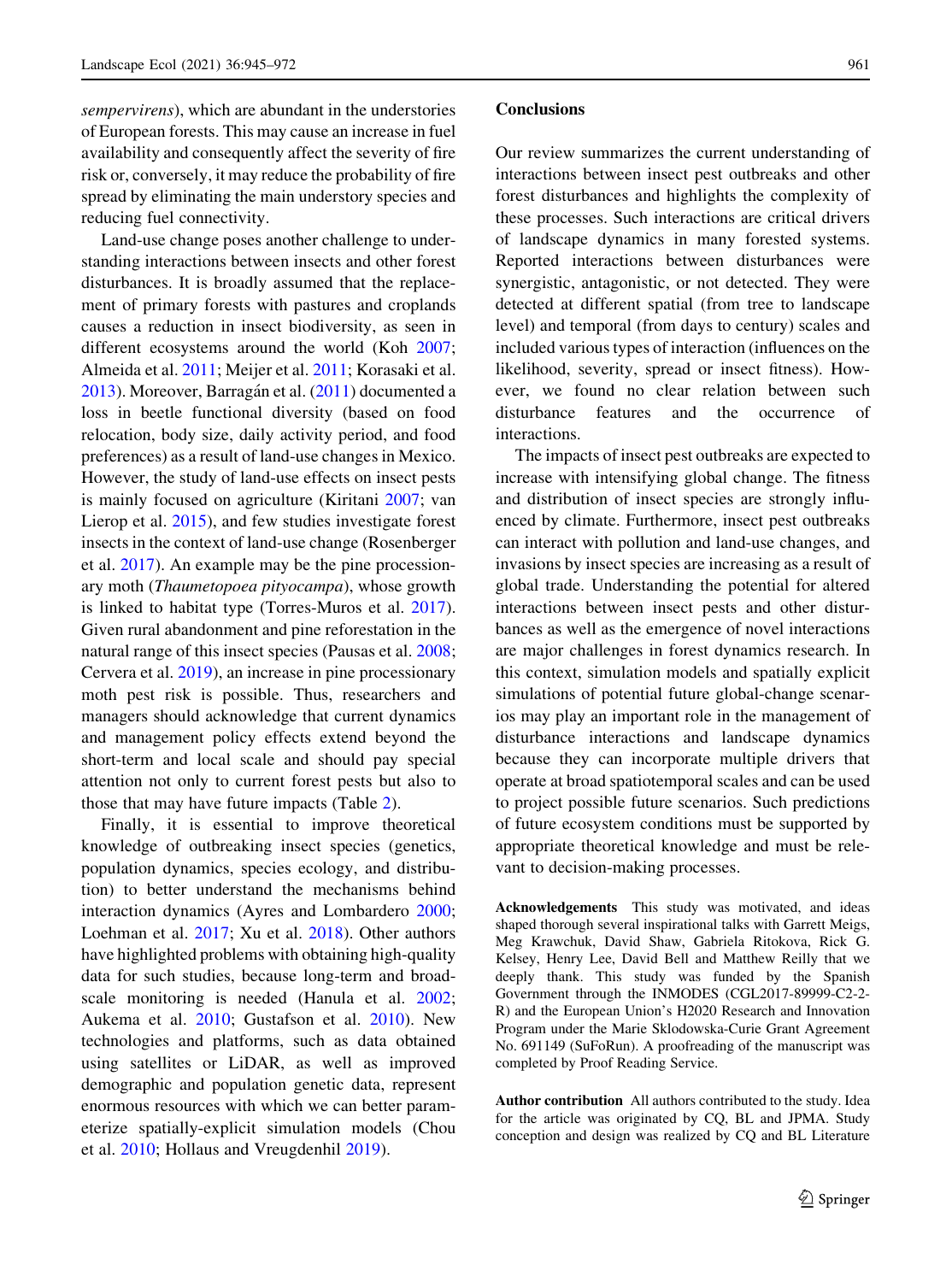<span id="page-17-0"></span>search and data analysis was performed by CQ. The first draft of the document was written by CQ and all authors (CQ, AN, LJJ, JPMA, BL) commented on previous versions of the manuscript. All authors read and approved the final manuscript.

Data availability All data generated or analysed during this study are included in this published article and its Supplementary Information files.

# References

- Addison A, Powell JA, Bentz BJ, Six DL (2014) Integrating models to investigate critical phenological overlaps in complex ecological interactions: the mountain pine beetlefungus symbiosis. J Theor Biol 368:55–66
- Ager AA, McMahan A, Hayes JL, Smith EL (2007) Modeling the effects of thinning on bark beetle impacts and wildfire potential in the Blue Mountains of eastern Oregon. Landsc Urban Plan 80:301–311
- Agne MC, Beedlow PA, Shaw DC, Woodruff DR, Lee EH, Cline SP, Comeleo RL (2018) Interactions of predominant insects and diseases with climate change in Douglas-fir forests of western Oregon and Washington, U.S.A. For Ecol Manag 409:317–332
- Agne MC, Woolley T, Fitzgerald S (2016) Fire severity and cumulative disturbance effects in the post-mountain pine beetle lodgepole pine forests of the Pole Creek Fire. For Ecol Manag 366:73–86
- Agrell J, Kopper B, McDonald EP, Lindroth RL (2005) CO<sub>2</sub> and  $O<sub>3</sub>$  effects on host plant preferences of the forest tent caterpillar (Malacosoma disstria). Glob Change Biol 11:588–599
- Allen CD, Macalady AK, Chenchouni H, Bachelet D, McDowell N, Vennetier M, Kitzberger T, Rigling A, Breshears DD, Hogg EH (Ted.), Gonzalez P, Fensham R, Zhang Z, Castro J, Demidova N, Lim JH, Allard G, Running SW, Semerci A, Cobb N (2010) A global overview of drought and heat-induced tree mortality reveals emerging climate change risks for forests. For Ecol Manag 259:660–684
- Almeida S, Louzada J, Sperber C, Barlow J (2011) Subtle landuse change and tropical biodiversity: dung beetle communities in Cerrado grasslands and exotic pastures. Biotropica 43:704–710
- Altmann SH (2013) Crown condition, water availability, insect damage and landscape features: are they important to the Chilean tree Nothofagus glauca (Nothofagaceae) in the context of climate change? Aust J Bot 61:394–403
- Amman GD, Ryan KC (1991) Insect infestation of fire-injured trees in the Greater Yellowstone Area. USDA Forest Service, Intermountain Forest and Range Experiment Station
- Anderegg WRL, Allen CD, Hicke JA, Fisher RA, Allen CD, Aukema J, Bentz B, Hood S, Lichstein JW, Macalady K, Mcdowell N, Pan Y, Raffa K, Sala A (2015) Tree mortality from drought, insects, and their interactions in a changing climate. N Phytol 208:674–683
- Andrus RA, Veblen TT, Harvey BJ, Hart SJ (2016) Fire severity unaffected by spruce beetle outbreak in spruce-fir forests in southwestern Colorado. Ecol Appl 26:700–711
- Anhold JA, Jenkins MJ, Long JN (1996) Management of lodgepole pine stand density to reduce susceptibility to mountain pine beetle attack. West J Appl For 11:50–53
- Arango-Velez A, Galindo González LM, Meents MJ, El Kayal W, Cooke BJ, Linsky J, Lusebrink I, Cooke JEK (2014) Influence of water deficit on the molecular responses of Pinus contorta  $\times$  Pinus banksiana mature trees to infection by the mountain pine beetle fungal associate, Grosmannia clavigera. Tree Physiol 34:1220–1239
- Arbellay E, Daniels LD, Mansfield SD, Chang AS (2017) Cambial injury in lodgepole pine (Pinus contorta): mountain pine beetle vs fire. Tree Physiol 37:1611–1621
- Aukema BH, Richards GR, Krauth SJ, Raffa KF (2006) Species assemblage arriving at and emerging from trees colonized by Ips pini in the Great Lakes Region: partitioning by time since colonization, season, and host species. Ann Entomol Soc Am 97:117–129
- Aukema BH, Zhu J, Møller J, Rasmussen JG, Raffa KF (2010) Predisposition to bark beetle attack by root herbivores and associated pathogens: roles in forest decline, gap formation, and persistence of endemic bark beetle populations. For Ecol Manag 259:374–382
- Awmack CS, Harrington R, Lindroth RL (2004) Aphid individual performance may not predict population responses to elevated  $CO<sub>2</sub>$  or  $O<sub>3</sub>$ . Glob Change Biol 10:1414–1423
- Ayres MP, Lombardero M (2000) Assessing the consequences of global change for forest disturbance from herbivores and pathogens. Sci Total Environ. [https://doi.org/10.1016/](https://doi.org/10.1016/S0048-9697(00)00528-3) [S0048-9697\(00\)00528-3](https://doi.org/10.1016/S0048-9697(00)00528-3)
- Backhaus S, Wiehl D, Beierkuhnlein C, Jentsch A, Wellstein C (2014) Warming and drought do not influence the palatability of Quercus pubescens Willd. leaves of four European provenances. Arthropod Plant Interact 8:329–337
- Bakaj F, Mietkiewicz N, Veblen TT, Kulakowski D (2016) The relative importance of tree and stand properties in susceptibility to spruce beetle outbreak in the mid-20th century. Ecosphere 7:1–17
- Baker PJ, Robinson A (2010) Review and comparison of treeand stand-based forest growth models for potential integration into EnSym. University of Melbourne, Melbourne
- Barbet-Massin M, Rome Q, Villemant C, Courchamp F (2018) Can species distribution models really predict the expansion of invasive species? PLoS ONE 13:1–14
- Barragán F, Moreno CE, Escobar F, Halffter G, Navarrete D (2011) Negative impacts of human land use on dung beetle functional diversity. PLoS ONE. [https://doi.org/10.1371/](https://doi.org/10.1371/journal.pone.0017976) [journal.pone.0017976](https://doi.org/10.1371/journal.pone.0017976)
- Bauce  $\hat{E}$ , Fuentealba A (2013) Interactions between stand thinning, site quality and host tree species on spruce budworm biological performance and host tree resistance over a 6 year period after thinning. For Ecol Manag 304:212–223
- Bebi P, Kulakowski D, Veblen TT (2003) Interactions between fire and spruce beetles in a subalpine Rocky Mountain forest landscape. Ecology 84:362–371
- Beh MM, Metz MR, Seybold SJ, Rizzo DM (2014) The novel interaction between Phytophthora ramorum and wildfire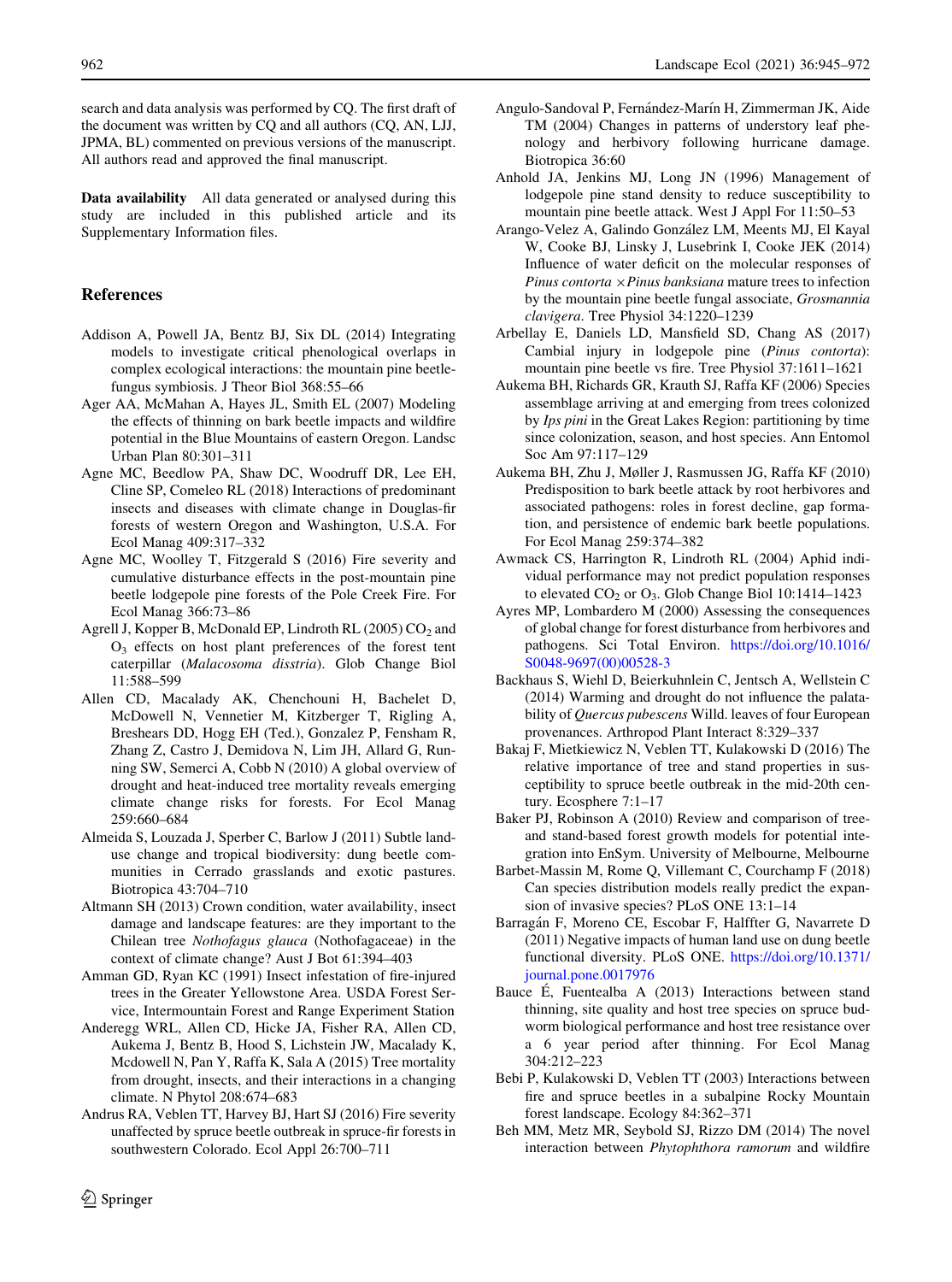<span id="page-18-0"></span>elicits elevated ambrosia beetle landing rates on tanoak, Notholithocarpus densiflorus. For Ecol Manag 318:21–33

- Bergeron Y, Pierre-Rene D, Dansereau PRP-R (1993) Predicting the composition of Canadian southern boreal forest in different fire cycles. J Veg Sci 4:827–832
- Berthiaume R, Bauce É, Hébert C, Brodeur J (2009) Host tree age as a selective pressure leading to local adaptation of a population of a polyphagous Lepidoptera in virgin boreal forest. Bull Entomol Res 99:493–501
- Bigler C, Kulakowski D, Veblen TT (2005) Multiple disturbance interactions and drought influence fire severity in Rocky Mountain subalpine forests. Ecology 86:3018–3029
- Birch JD, Lutz JA, Hogg EH, Simard SW, Pelletier R, LaRoi GH, Karst J (2019) Decline of an ecotone forest: 50 years of demography in the southern boreal forest. Ecosphere. <https://doi.org/10.1002/ecs2.2698>
- Björkman C (2000) Interactive effects of host resistance and drought stress on the performance of a gall-making aphid living on Norway spruce. Oecologia 123:223–231
- Bolte A, Hilbrig L, Grundmann B, Kampf F, Brunet J, Roloff A (2010) Climate change impacts on stand structure and competitive interactions in a southern Swedish sprucebeech forest. Eur J For Res 129:261–276
- Borkowski A, Skrzecz I (2016) Ecological segregation of bark beetle (Coleopter Curculionida Scolytinae) infested Scots pine. Ecol Res 31:135–144
- Boucher D, Boulanger Y, Aubin I, Bernier PY, Beaudoin A, Guindon L, Gauthier S (2018) Current and projected cumulative impacts of fire, drought, and insects on timber volumes across Canada. Ecol Appl 28:1245–1259
- Boulanger Y, Sirois L, Hébert C (2013) Distribution patterns of three long-horned beetles (Coleoptera: Cerambycidae) shortly after fire in boreal forest: adults colonizing stands versus progeny emerging from trees. Environ Entomol 42:17–28
- Bouzidi HA, Balducci L, Mackay J, Deslauriers A (2019) Interactive effects of defoliation and water deficit on growth, water status, and mortality of black spruce (Picea mariana (Mill.) B.S.P.). Ann For Sci. [https://doi.org/10.](https://doi.org/10.1007/s13595-019-0809-z) [1007/s13595-019-0809-z](https://doi.org/10.1007/s13595-019-0809-z)
- Bradley T, Tueller P (2001) Effects of fire on bark beetle presence on Jeffrey pine in the Lake Tahoe basin. For Ecol Manag 142:205–214
- Bras A, Avtzis DN, Kenis M, Li H, Vétek G, Bernard A, Courtin C, Rousselet J, Roques A, Auger-Rozenberg MA (2004) (2019) A complex invasion story underlies the fast spread of the invasive box tree moth (Cydalima perspectalis) across Europe. J Pest Sci 92:1187–1202
- Brockerhoff EG, Liebhold AM, Jactel H (2006) The ecology of forest insect invasions and advances in their management. Can J For Res 36:263–268
- Buma B, Wessman CA (2011) Disturbance interactions can impact resilience mechanisms of forests. Ecosphere 2:1–13
- Burton PJ, Boulanger Y (2018) Characterizing combined fire and insect outbreak disturbance regimes in British Columbia, Canada. Landsc Ecol 33:1997–2011
- Butler CD, Trumble JT (2008) Effects of pollutants on bottomup and top-down processes in insect–plant interactions. Environ Pollut 156:1–10
- Bylund H, Tenow O (1994) Long-term dynamics of leaf miners, Eriocrania spp., on mountain birch: alternate year

fluctuations and interaction with Epirrita autumnata. Ecol Entomol 19:310–318

- Cailleret M, Jansen S, Robert EMR, Desoto L, Aakala T, Antos JA, Beikircher B, Bigler C, Bugmann H, Caccianiga M, Cada V, Camarero JJ, Cherubini P, Cochard H, Coyea MR, Cufar K, Das AJ, Davi H, Delzon S, Dorman M, Gea-Izquierdo G, Gillner S, Haavik LJ, Hartmann H, Heres¸ AM, Hultine KR, Janda P, Kane JM, Kharuk VI, Kitzberger T, Klein T, Kramer K, Lens F, Levanic T, Linares Calderon JC, Lloret F, Lobo-Do-Vale R, Lombardi F, López Rodríguez R, Mäkinen H, Mayr S, Mészáros I, Metsaranta JM, Minunno F, Oberhuber W, Papadopoulos A, Peltoniemi M, Petritan AM, Rohner B, Sangüesa-Barreda G, Sarris D, Smith JM, Stan AB, Sterck F, Stojanovic´ DB, Suarez ML, Svoboda M, Tognetti R, Torres-Ruiz JM, Trotsiuk V, Villalba R, Vodde F, Westwood AR, Wyckoff PH, Zafirov N, Martínez-Vilalta J (2017) A synthesis of radial growth patterns preceding tree mortality. Glob Change Biol 23:1675–1690
- Caldeira M, Fernandéz C, Tomé V, Pereira J (2002) Positive effect of drought on longicorn borer larval survival and growth on eucalyptus trunks. Ann For Sci 59:99–106
- Campbell EM, MacLean DA, Bergeron Y (2008) The severity of budworm-caused growth reductions in balsam fir/spruce stands varies with the hardwood content of surrounding forest landscapes. For Sci 54:195–205
- Candau JN, Fleming RA, Wang X (2018) Ecoregional patterns of spruce budworm–wildfire interactions in central Canada's Forests. Forests. <https://doi.org/10.3390/f9030137>
- Carnegie AJ, Stone C, Lawson S, Matsuki M (2005) Can we grow certified eucalypt plantations in subtropical Australia? An insect pest management perspective. N Z J For Sci 35:223–245
- Castagneyrol B, Moreira X, Jactel H (2018) Drought and plant neighbourhood interactively determine herbivore consumption and performance. Sci Rep 8:1–12
- Ceriani-Nakamurakare E, Slodowicz M, Gonzalez-Audino P, Dolinko A, Carmarán C (2016) Mycobiota associated with the ambrosia beetle Megaplatypus mutatus: threat to poplar plantations. Forestry 89:191–200
- Cervera T, Pino J, Marull J, Padró R, Tello E (2019) Understanding the long-term dynamics of forest transition: from deforestation to afforestation in a Mediterranean landscape (Catalonia, 1868–2005). Land Use Policy 80:318–331
- Chang WY, Lantz VA, Hennigar CR, Maclean DA (2012) Economic impacts of forest pests: a case study of spruce budworm outbreaks and control in New Brunswick, Canada. Can J For Res 42:490–505
- Chapin FS, Starfield AM (1997) Time lags and novel ecosystems in response to transient climatic change in Arctic Alaska. Clim Change 35:449–461
- Chen G, He Y, De Santis A, Li G, Cobb R, Meentemeyer RK (2017) Assessing the impact of emerging forest disease on wildfire using Landsat and KOMPSAT-2 data. Remote Sens Environ 195:218–229
- Chen-Charpentier B, Leite MCA (2014) A model for coupling fire and insect outbreak in forests. Ecol Model 286:26–36
- Chew JD, Stalling C, Moeller K (2004) Integrating knowledge for simulating vegetation change at landscape scales. West J Appl For 19:102–108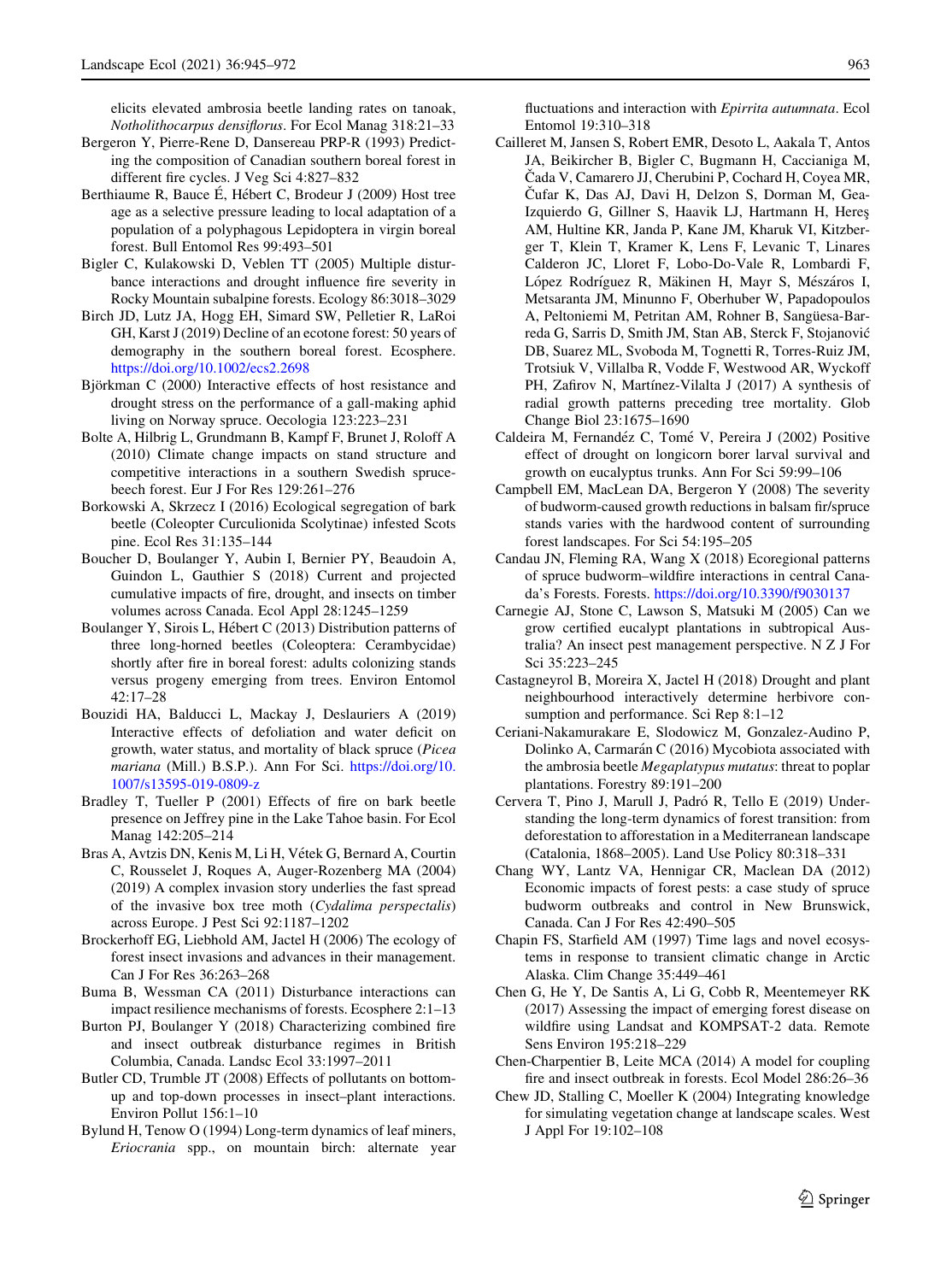- <span id="page-19-0"></span>Choi WI, Nam Y, Lee CY, Choi BK, Shin YJ, Lim JH, Koh SH, Park YS (2019) Changes in major insect pests of Pine forests in Korea over the last 50 years. Forests 10:1–15
- Chou CY, Song B, Hedden RL, Williams TM, Culin JD, Post CJ (2010) Three-dimensional landscape visualizations: new technique towards wildfire and forest bark beetle management. Forests 1:82–97
- Clark JS, Gelfand AE (2006) A future for models and data in environmental science. Trends Ecol Evol 21:375–380
- Cohen WB, Yang Z, Stehman SV, Schroeder TA, Bell DM, Masek JG, Huang C, Meigs GW (2016) Forest disturbance across the conterminous United States from 1985–2012: the emerging dominance of forest decline. For Ecol Manag 360:242–252
- Coleman TW, Meeker JR, Clarke SR, Rieske LK (2008) The suppression of Dendroctonus frontalis and subsequent wildfire have an impact on forest stand dynamics. Appl Veg Sci 11:231–242
- Colgan LJ, Erbilgin N (2010) The ecological interaction of the mountain pine beetle and jack pine budworm in the boreal forest. For Chron 86:766–774
- Cotton-Gagnon A, Simard M, De Grandpré L, Kneeshaw D (2018) Salvage logging during spruce budworm outbreaks increases defoliation of black spruce regeneration. For Ecol Manag 430:421–430
- Coviella CE, Trumble JT (1999) Effects of elevated atmospheric carbon dioxide on insect–plant interactions. Conserv Biol 13:700–712
- Croise L, Lieutier F (1993) Effects of drought on the induced defence reaction of Scots pine to bark beetle-associated fungi. Ann des Sci For 50:91–97
- Crotteau JS, Keyes CR, Hood SM, Affleck DLR, Sala A (2018) Fuel dynamics after a bark beetle outbreak impacts experimental fuel treatments. Fire Ecol 14:13
- Cullingham CI, Cooke JEK, Dang S, Davis CS, Cooke BJ, Coltman DW (2011) Mountain pine beetle host-range expansion threatens the boreal forest. Mol Ecol 20:2157–2171
- D'Amato AW, Troumbly SJ, Saunders MR, Puettmann KJ, Albers MA (2011) Growth and survival of Picea glauca following thinning of plantations affected by eastern Spruce budworm. North J Appl For 28:105–150
- Dale VH, Joyce LA, McNulty S, Neilson RP, Ayres M, Flannigan MD, Hanson PJ, Irland LC, Lugo AE, Peterson CJ, Simberloff D, Swanson FJ, Stoks BJ, Wotton M (2001) Climate change and forest disturbances. Bioscience 51:723
- Davis RS, Hood S, Bentz BJ (2012) Fire-injured ponderosa pine provide a pulsed resource for bark beetles. Can J For Res 42:2022–2036
- Day JK, Pérez DM (2013) Reducing uncertainty and risk through forest management planning in British Columbia. For Ecol Manag 300:117–124
- DeRose RJ, Long JN (2009) Wildfire and spruce beetle outbreak: simulation of interacting disturbances in the central Rocky Mountains. Ecoscience 16:28–38
- DeRose RJ, Long JN (2012) Drought-driven disturbance history characterizes a southern Rocky Mountain subalpine forest. Can J For Res 42:1649–1660
- Dix ME, Britton K (2014) A dynamic invasive species research vision: opportunities and priorities 2009-29. Invasive

Species National Research Opportunities and Priorities and Strategic Management Framework, pp 1–222

- Docherty M, Wade FA, Hurst DK, Whittaker JB, Lea PJ (1997) Responses of tree sap-feeding herbivores to elevated  $CO<sub>2</sub>$ . Glob Change Biol 3:51–59
- Donato DC, Harvey BJ, Romme WH, Simard M, Turner MG (2013) Bark beetle effects on fuel profiles across a range of stand structures in Douglas-fir forests of Greater Yellowstone. Ecol Appl 23:3–20
- Duane A, Brotons L (2018) Synoptic weather conditions and changing fire regimes in a Mediterranean environment. Agric For Meteorol 253–254:190–202
- Dunn JP, Lorio PL (1993) Modified water regimes affect photosynthesis, xylem water potential, cambial growth, and resistance of juvenile Pinus taeda L. to Dendroctonus frontalis (Coleoptera, Scolytidae). Environ Entomol 22:948–957
- Durand-Gillmann M, Cailleret M, Boivin T, Nageleisen LM, Davi H (2014) Individual vulnerability factors of Silver fir (Abies alba Mill.) to parasitism by two contrasting biotic agents: Mistletoe (Viscum album L. ssp. abietis) and bark beetles (Coleoptera: Curculionidae: Scolytinae) during a decline process. Ann For Sci 71:659–673
- Ehnström B, Långström B, Hellqvist C (1995) Insects in burned forests—forest protection and faunal conservation (preliminary results). Entomol Fenn 6:109–117
- Elkin CM, Reid ML (2004) Attack and reproductive success of mountain pine beetles (Coleoptera: Scolytidae) in firedamaged lodgepole pines. Environ Entomol 33:1070–1080
- FAO (2008) Salud y vitalidad de los bosques. FAO, Rome, pp 69–88
- Fettig C, Borys R, Dabney C (2010) Effects of fire and fire surrogate treatments on bark beetle-caused tree mortality in the Southern Cascades, California. For Sci 56:60–73
- Fettig CJ, Borys RR, McKelvey SR, Dabney CP (2008) Blacks Mountain Experimental Forest: bark beetle responses to differences in forest structure and the application of prescribed fire in interior ponderosa pine. Can J For Res 38:924–935
- Firmino PN, Calvao T, Ayres MP, Pimentel CS (2017) Monochamus galloprovincialis and Bursaphelenchus xylophilus life history in an area severely affected by pine wilt disease: implications for forest management. For Ecol Manag 389:105–115
- Flake SW, Weisberg PJ (2019) Fine-scale stand structure mediates drought-induced tree mortality in pinyon–juniper woodlands. Ecol Appl 29:1–13
- Fleming RA, Candau J-N, McAlpine RS (2002) Landscapescale analysis of interactions between insect defoliation and forest fire in Central Canada. Clim Change 55:251–272
- Flower A, Gavin DG, Heyerdahl EK, Parsons RA, Cohn GM (2014) Drought-triggered western spruce budworm outbreaks in the interior Pacific Northwest: a multi-century dendrochronological record. For Ecol Manag 324:16–27
- Friedenberg NA, Sarkar S, Kouchoukos N, Billings RF, Ayres MP (2008) Temperature extremes, density dependence, and southern pine beetle (Coleoptera: Curculionidae) population dynamics in east Texas. Environ Entomol 37:650–659
- Gaylord ML, Kolb TE, Pockman WT, Plaut JA, Yepez EA, Macalady AK, Pangle RE, Mcdowell NG (2013) Drought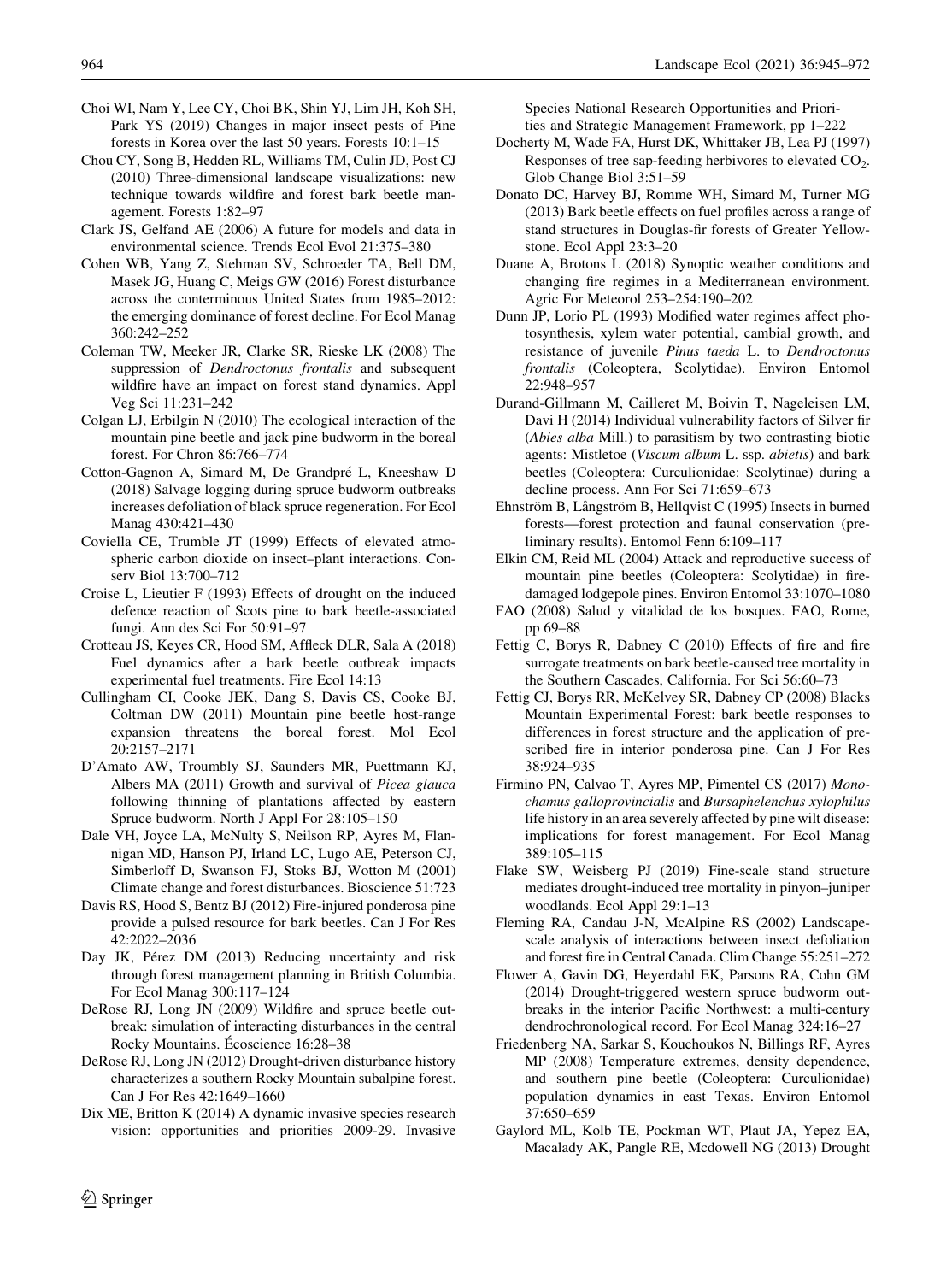<span id="page-20-0"></span>predisposes piñon-juniper woodlands to insect attacks and mortality. N Phytol 198:567–578

- Gehring CA, Cobb NS, Whitham TG (2013) The University of Chicago three-way interactions among ectomycorrhizal mutualists, scale insects, and resistant and susceptible pinyon pines reviewed work(s). Am Nat 149:824–841
- Gitau CW, Bashford R, Carnegie AJ, Gurr GM (2013) A review of semiochemicals associated with bark beetle (Coleoptera: Curculionidae: Scolytinae) pests of coniferous trees: a focus on beetle interactions with other pests and their associates. For Ecol Manag 297:1–14
- Gonzalez-Brambila CN, Reyes-Gonzalez L, Veloso F, Perez-Angón MA (2016) The scientific impact of developing nations. PLoS ONE. [https://doi.org/10.1371/journal.pone.](https://doi.org/10.1371/journal.pone.0151328) [0151328](https://doi.org/10.1371/journal.pone.0151328)
- Graziosi I, Tembo M, Kuate J, Muchugi A (2020) Pests and diseases of trees in Africa: a growing continental emergency. Plants People Planet 2:14–28
- Grégoire DM, Quiring DT, Royer L, Heard SB, Bauce E (2015) Indirect host-mediated effects of an exotic phloem-sap feeder on a native defoliator of balsam fir. For Ecol Manag 341:1–7
- Gustafson EJ, Keene R (2014) Predicting changes in forest composition and dynamics—landscape-scale process models. US Department of Agriculture, Forest Service, Climate Change Resource Center
- Gustafson EJ, Shvidenko AZ, Sturtevant BR, Scheller RM (2010) Predicting global change effects on forest biomass and composition in south-central Siberia. Ecol Appl 20:700–715
- Haavik LJ, Billings SA, Guldin JM, Stephen FM (2015) Emergent insects, pathogens and drought shape changing patterns in oak decline in North America and Europe. For Ecol Manag 354:190–205
- Hale BK, Herms DA, Hansen RC, Clausen TP, Arnold D (2005) Effects of drought stress and nutrient availability on dry matter allocation, phenolic glycosides, and rapid induced resistance of poplar to two lymantriid defoliators. J Chem Ecol 31:2601–2620
- Hanewinkel M, Breidenbach J, Neeff T, Kublin E (2008) Seventy-seven years of natural disturbances in a mountain forest area—the influence of storm, snow, and insect damage analysed with a long-term time series. Can J For Res 38:2249–2261
- Hansen EM, Johnson MC, Bentz BJ, Vandygriff JC, Munson AS (2016) Forest-landscape structure mediates effects of a spruce bark beetle (Dendroctonus rufipennis) outbreak on subsequent likelihood of burning in Alaskan boreal forest. For Ecol Manag 369:38–46
- Hansen EM, Johnson MC, Bentz BJ, James VC, Steven MA (2015) Fuel loads and simulated fire behavior in ''oldstage'' beetle-infested ponderosa pine of the Colorado Plateau. For Sci 61:644–664
- Hanula JL, Meeker JR, Miller DR, Barnard EL (2002) Association of wildfire with tree health and numbers of pine bark beetles, reproduction weevils and their associates in Florida. For Ecol Manag 170:233–247
- Hart SJ, Schoennagel T, Veblen TT, Chapman TB (2015a) Area burned in the western United States is unaffected by recent mountain pine beetle outbreaks. Proc Natl Acad Sci USA 112:4375–4380
- Hart SJ, Veblen TT, Eisenhart KS, Jarvis D, Kulakowski D (2014) Drought induces spruce beetle (Dendroctonus rufipennis) outbreaks across northwestern Colorado. Ecology 95:930–939
- Hart SJ, Veblen TT, Kulakowski D (2014b) Do tree and standlevel attributes determine susceptibility of spruce-fir forests to spruce beetle outbreaks in the early 21st century? For Ecol Manag 318:44–53
- Hart SJ, Veblen TT, Mietkiewicz N, Kulakowski D (2015b) Negative feedbacks on bark beetle outbreaks: widespread and severe spruce beetle infestation restricts subsequent infestation. PLoS ONE 10:1–17
- Harvey BJ, Donato DC, Romme WH, Turner MG (2013) Influence of recent bark beetle outbreak on fire severity and postfire tree regeneration in montane Douglas-fir forests. Ecology 94:2475–2486
- Harvey BJ, Donato DC, Romme WH, Turner MG (2014) Fire severity and tree regeneration following bark beetle outbreaks: the role of outbreak stage and burning conditions. Ecol Appl 24:1608–1625
- Harvey BJ, Donato DC, Turner MG (2014) Recent mountain pine beetle outbreaks, wildfire severity, and postfire tree regeneration in the US Northern Rockies. Proc Natl Acad Sci USA 111:15120–15125
- Havašová M, Ferenčík J, Jakuš R (2017) Interactions between windthrow, bark beetles and forest management in the Tatra National Parks. For Ecol Manag 391:349–361
- Hayes CJ, DeGomez TE, McMillin JD, Anhold JA, Hofstetter RW (2008) Factors influencing pine engraver (Ips pini Say) colonization of ponderosa pine (Pinus ponderosa Dougl. ex. Laws.) slash in Northern Arizona. For Ecol Manag 255:3541–3548
- Hessburg PF, Churchill DJ, Larson AJ, Haugo RD, Miller C, Spies TA, North MP, Povak NA, Belote RT, Singleton PH, Gaines WL, Keane RE, Aplet GH, Stephens SL, Morgan P, Bisson PA, Rieman BE, Salter RB, Reeves GH (2015) Restoring fire-prone Inland Pacific landscapes: seven core principles. Landsc Ecol 30:1805–1835
- Hicke J, Johnson MC, Hayes JL, Preisler HK (2012) Effects of bark beetle-caused tree mortality on wildfire. For Ecol Manag 271:81–90
- Hicke JA, Meddens AJH, Kolden CA (2015) Recent tree mortality in the Western United States from bark beetles and forest fires. For Sci 62:141–153
- Hindmarch TD, Reid ML (2001) Thinning of mature lodgepole pine stands increases scolytid bark beetle abundance and diversity. Can J For Res 31:1502–1512
- Hoffman CM, Morgan P, Mell W, Parsons R, Strand E, Cook S (2012) Surface fire intensity influences simulated crown fire behavior in lodgepole pine forests with recent mountain pine beetle-caused tree mortality. For Sci 59:390–399
- Hoffman C, Parsons R, Morgan P, Mell R (2012b) Numerical simulation of crown fire hazard following bark beetlecaused mortality in lodgepole pine forests. For Sci 58(2):178–188
- Hogg EH, Brandt JP, Kochtubajda B (2002) Growth and dieback of aspen forests in northwestern Alberta, Canada, in relation to climate and insects. Can J For Res 32:823–832
- Hollaus M, Vreugdenhil M (2019) Radar satellite imagery for detecting bark beetle outbreaks in forests. Curr For Rep 5:240–250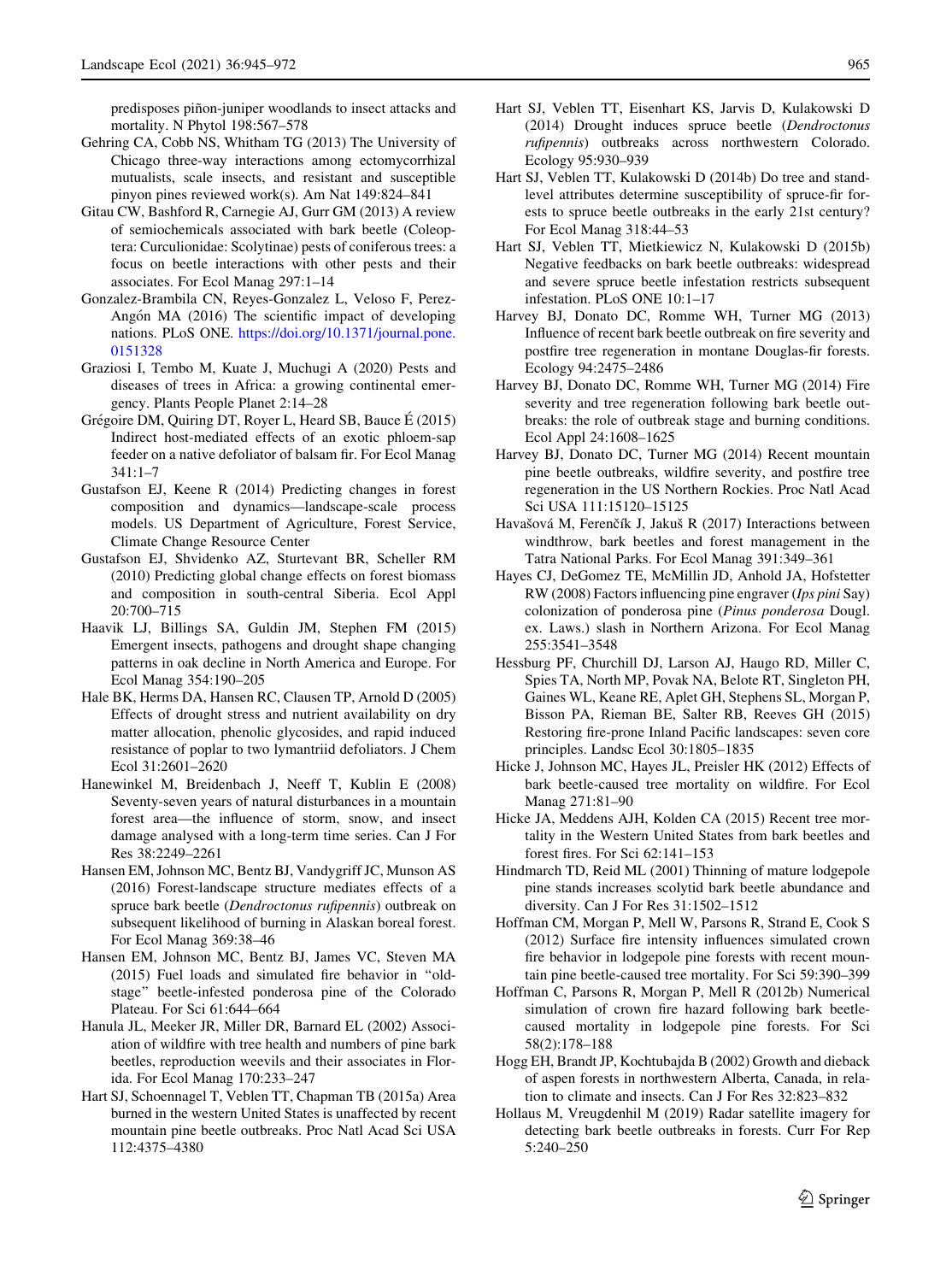- <span id="page-21-0"></span>Holopainen JK, Mustaniemi A, Kainulainen P, Satka H, Oksanen J (1993) Conifer aphids in an air-polluted environment. I. Aphid density, growth and accumulation of sulphur and nitrogen by scots pine and Norway spruce seedlings. Environ Pollut 80:185–191
- Holton MK, Lindroth RL, Nordheim EV (2003) Foliar quality influences tree–herbivore–parasitoid interactions: effects of elevated  $CO<sub>2</sub>$ ,  $O<sub>3</sub>$ , and plant genotype. Oecologia 137:233–244
- Howe E, Baker WL (2003) Landscape heterogeneity and disturbance interactions in a subalpine watershed in Northern Colorado, USA. Ann Assoc Am Geogr 93:797–813
- Hulme PE (2009) Trade, transport and trouble: managing invasive species pathways in an era of globalization. J Appl Ecol 46:10–18
- Hummel S, Agee JK (2003) Western spruce budworm defoliation effects on forest structure and potential fire behavior. Northwest Sci 77:159–170
- Hunter MD, Forkner RE (1999) Hurricane damage influences foliar polyphenolics and subsequent herbivory on surviving trees. Ecology 80:2676–2682
- Itter MS, D'Orangeville L, Dawson A, Kneeshaw D, Duchesne L, Finley AO (2019) Boreal tree growth exhibits decadalscale ecological memory to drought and insect defoliation, but no negative response to their interaction. J Ecol 107:1288–1301
- Jactel H, Brockerhoff EG (2007) Tree diversity reduces herbivory by forest insects. Ecol Lett 10:835–848
- Jaime L, Batllori E, Margalef-Marrase J, Pérez Navarro MÁ, Lloret F (2019) Scots pine (Pinus sylvestris L.) mortality is explained by the climatic suitability of both host tree and bark beetle populations. For Ecol Manag 448:119–129
- James PMA, Fortin MJ, Sturtevant BR, Fall A, Kneeshaw D (2011) Modelling spatial interactions among fire, spruce budworm, and logging in the boreal forest. Ecosystems 14(1):60–75
- James PMA, Robert LE, Wotton BM, Martell DL, Fleming RA (2017) Lagged cumulative spruce budworm defoliation affects the risk of fire ignition in Ontario, Canada. Ecol Appl 27:532–544
- Jenkins MJ (2011) Fuel and fire behavior in high-elevation fiveneedle pines affected by mountain pine beetle. In: Future of high-elevation, five-needle white pines in Western North America, pp 198–205
- Jenkins MJ, Runyon JB, Fettig CJ, Page WG, Bentz BJ (2014) Interactions among the mountain pine beetle, fires, and fuels. For Sci 60:489–501
- Johansson T, Hjältén J, Gibb H, Hilszczanski J, Stenlid J, Ball JP, Alinvi O, Danell K (2007) Variable response of different functional groups of saproxylic beetles to substrate manipulation and forest management: implications for conservation strategies. For Ecol Manag 242:496–510
- Jolly WM, Parsons RA, Hadlow AM, Cohn GM, McAllister SS, Popp JB, Hubbard RM, Negron JF (2012) Relationships between moisture, chemistry, and ignition of Pinus contorta needles during the early stages of mountain pine beetle attack. For Ecol Manag 269:52–59
- Jones ME, Hanlon CC, Paine TD (2015) Potential for interspecific competition between congeneric longhorned beetle species (Coleoptera: Cerambycidae) in an adventive environment. Environ Entomol 44:960–965
- Jorgensen CA, Jenkins MJ (2010) Fuel complex alterations associated with spruce beetle-induced tree mortality in intermountain spruce-fir forests, USA. For Sci. [https://doi.](https://doi.org/10.1093/forestscience/57.3.232) [org/10.1093/forestscience/57.3.232](https://doi.org/10.1093/forestscience/57.3.232)
- Joseph G, Kelsey RG, Peck RW, Niwa CG (2001) Response of some scolytids and their predators to ethanol and 4-allylanisole in pine forests of central Oregon. J Chem Ecol 27:697–715
- Keane RE, McKenzie D, Falk DA, Smithwick EAH, Miller C, Kellogg LKB (2015) Representing climate, disturbance, and vegetation interactions in landscape models. Ecol Model 309–310:33–47
- Kelsey RG, Gallego D, Sánchez-García FJ, Pajares J (2014) Ethanol accumulation during severe drought may signal tree vulnerability to detection and attack by bark beetles. Can J For Res 44:554–561
- Kelsey RG, Joseph G (2001) Attraction of Scolytus unispinosus bark beetles to ethanol in water-stressed Douglas-fir branches. For Ecol Manag 144:229–238
- Kelsey RG, Joseph G (2003) Ethanol in ponderosa pine as an indicator of physiological injury from fire and its relationship to secondary beetles. Can J For Res 33:870–884
- Kelsey RG, Joseph G, Westlind D, Thies WG (2016) Ethanol and acetone from Douglas-fir roots stressed by Phellinus sulphurascens infection: Implications for detecting diseased trees and for beetle host selection. For Ecol Manag 360:261–272
- Kelsey RG, Manter DK (2004) Effect of Swiss needle cast on Douglas-fir stem ethanol and monoterpene concentrations, oleoresin flow, and host selection by the Douglas-fir beetle. For Ecol Manag 190:241–253
- Kelsey RG, Westlind DJ (2017a) Ethanol and primary attraction of red turpentine beetle in fire stressed ponderosa pine. For Ecol Manag 396:44–54
- Kelsey RG, Westlind DJ (2017b) Physiological stress and ethanol accumulation in tree stems and woody tissues at sublethal temperatures from fire. Bioscience 67:443–451
- Kenaley S, Mathiasen R, Harner EJ (2008) Mortality associated with a bark beetle outbreak in dwarf mistletoe-infested ponderosa pine stands in Arizona. West J Appl For 23:113–120
- Kennedy A, McCullough DG (2002) Phenology of the larger European pine shoot beetle Tomicus piniperda (L.) (Coleoptera: Scolytidae) in relation to native bark beetles and natural enemies in pine stands. Environ Entomol 31:261–272
- Kerns BK, Westlind DJ (2013) Effect of season and interval of prescribed burn on ponderosa pine butterfly defoliation patterns. Can J For Res 43:979–983
- Kidd NAC (1990) The effects of simulated acid mist on the growth rates of conifer aphids and the implications for tree health. J Appl Entomol 110:524–529
- Kingsolver JG, Arthur Woods H, Buckley LB, Potter KA, MacLean HJ, Higgins JK (2011) Complex life cycles and the responses of insects to climate change. Integr Comp Biol 51:719–732
- Kinney KK, Lindroth RL, Jung SM, Nordheim EV (1997) Effects of  $CO<sub>2</sub>$  and NO<sub>3</sub>-availability on deciduous trees: phytochemistry and insect performance. Ecology 78:215–230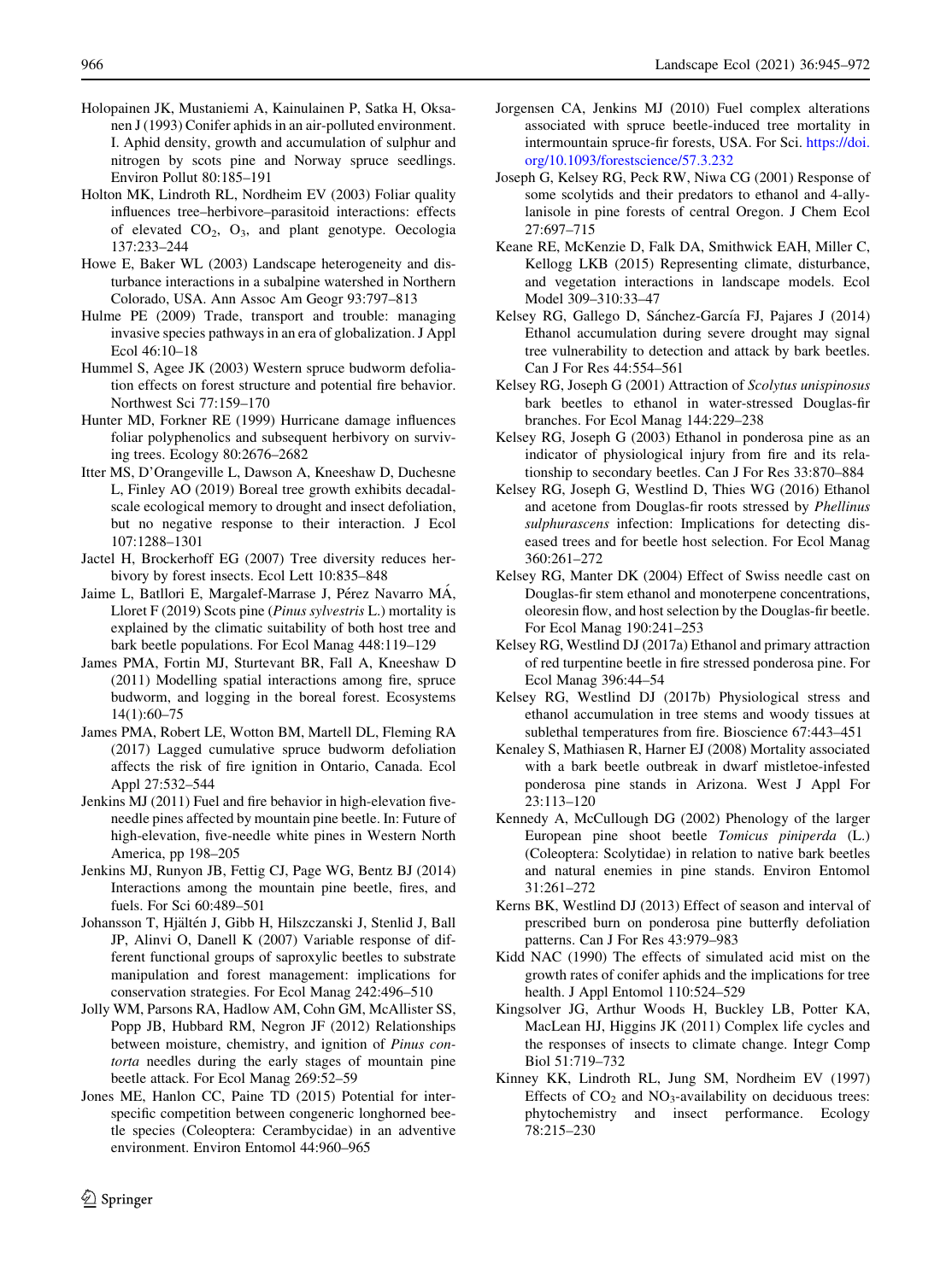- <span id="page-22-0"></span>Kiritani K (2007) The impact of global warming and land-use change on the pest status of rice and fruit bugs (Heteroptera) in Japan. Glob Change Biol 13:1586–1595
- Klutsch JG, Battaglia MA, West DR, Costello SL, Negrón JF (2011) Evaluating potential fire behavior in lodgepole pine-dominated forests after a mountain pine beetle epidemic in north-central Colorado. West J Appl For 26:101–109.
- Klutsch JG, Shamoun SF, Erbilgin N (2017) Drought stress leads to systemic induced susceptibility to a nectrotrophic fungus associated with mountain pine beetle in Pinus banksiana seedlings. PLoS ONE. [https://doi.org/10.7939/](https://doi.org/10.7939/DVN) [DVN](https://doi.org/10.7939/DVN)
- Koh LP (2007) Impacts of land use change on South-east Asian forest butterflies: a review. J Appl Ecol 44:703–713
- Kolb TE, Fettig CJ, Ayres MP, Bentz BJ, Hicke JA, Mathiasen R, Stewart JE, Weed AS (2016) Observed and anticipated impacts of drought on forest insects and diseases in the United States. For Ecol Manag 380:321–334
- Kopper BJ, Klepzig KD, Raffa KF (2004) Components of antagonism and mutualism in Ips pini–fungal interactions: relationship to a life history of colonizing highly stressed and dead trees. Environ Entomol 33:28–34
- Kopper BJ, Lindroth RL (2003) Responses of trembling aspen (Populus tremuloides) phytochemistry and Aspen blotch leafminer (Phyllonorycter tremuloidiella) performance to elevated levels of atmospheric  $CO<sub>2</sub>$  and  $O<sub>3</sub>$ . Agric For Entomol 5:17–26
- Korasaki V, Braga RF, Zanetti R, Moreira FMS, Vaz-de-Mello FZ, Louzada J (2013) Conservation value of alternative land-use systems for dung beetles in Amazon: valuing traditional farming practices. Biodivers Conserv 22:1485–1499
- Kozlov MV, Zverev V, Zvereva EL (2017) Combined effects of environmental disturbance and climate warming on insect herbivory in mountain birch in subarctic forests: results of 26-year monitoring. Sci Total Environ 601–602:802–811
- Kulakowski D, Jarvis D (2011) The influence of mountain pine beetle outbreaks and drought on severe wildfires in northwestern Colorado and southern Wyoming: a look at the past century. For Ecol Manag 262:1686–1696
- Kulakowski D, Jarvis D (2013) Low-severity fires increase susceptibility of lodgepole pine to mountain pine beetle outbreaks in Colorado. For Ecol Manag 289:544–550
- Kulakowski D, Jarvis D, Veblen TT, Smith J (2012) Standreplacing fires reduce susceptibility of lodgepole pine to mountain pine beetle outbreaks in Colorado. J Biogeogr 39:2052–2060
- Kulakowski D, Matthews C, Jarvis D, Veblen TT (2013) Compounded disturbances in sub-alpine forests in western Colorado favour future dominance by quaking aspen (Populus tremuloides). J Veg Sci 24:168–176
- Kulakowski D, Veblen TT (2007) Effect of prior disturbances on the extent and severity of wildfire in Colorado subalpine forests. Ecology 88:759–769
- Kulakowski D, Veblen TT, Bebi P (2003) Effects of fire and spruce beetle outbreak legacies on the disturbance regime of a subalpine forest in Colorado. J Biogeogr 30:1445–1456
- Kulakowski D, Veblen TT, Beb P (2016) Fire severity controlled susceptibility to a 1940s spruce beetle outbreak in Colorado, USA. PLoS ONE 11:1–16
- Labandeira CC (2013) Deep-time patterns of tissue consumption by terrestrial arthropod herbivores. Naturwissenschaften 100:355–364
- Land AD, Rieske LK (2006) Interactions among prescribed fire, herbivore pressure and shortleaf pine (Pinus echinata) regeneration following southern pine beetle (Dendroctonus frontalis) mortality. For Ecol Manag 235:260–269
- Larsson S, Björkman C (1993) Performance of chewing and phloem-feeding insects on stressed trees. Scand J For Res 8:550–559
- Leite MCA, Chen-Charpentier B, Agusto FB (2018) Maximizing tree harvesting benefit from forests under insect infestation disturbances. PLoS ONE. [https://doi.org/10.](https://doi.org/10.1371/journal.pone.0200575) [1371/journal.pone.0200575](https://doi.org/10.1371/journal.pone.0200575)
- Leverkus AB, Lindenmayer DB, Thorn S, Gustafsson L (2018) Salvage logging in the world's forests: Interactions between natural disturbance and logging need recognition. Glob Ecol Biogeogr 27:1140–1154
- Liang L, Hawbaker TJ, Zhu Z, Li X, Gong P (2016) Forest disturbance interactions and successional pathways in the Southern Rocky Mountains. For Ecol Manag 375:35–45
- Lindroth RL, Kinney KK, Platz CL (1993) Responses of deciduous trees to elevated atmospheric  $CO<sub>2</sub>$ : productivity, phytochemistry, and insect performance. Ecology 74:763–777
- Linn RR, Sieg CH, Hoffman CM, Winterkamp JL, McMillin JD (2013) Modeling wind fields and fire propagation following bark beetle outbreaks in spatially-heterogeneous pinyon-juniper woodland fuel complexes. Agric For Meteorol 173:139–153
- Lloret F, Kitzberger T (2018) Historical and event-based bioclimatic suitability predicts regional forest vulnerability to compound effects of severe drought and bark beetle infestation. Glob Change Biol 24:1952–1964
- Loch AD, Matsuki M (2010) Effects of defoliation by Eucalyptus weevil, Gonipterus scutellatus, and chrysomelid beetles on growth of Eucalyptus globulus in southwestern Australia. For Ecol Manag 260:1324–1332
- Loehman RA, Keane RE, Holsinger LM, Wu Z (2017) Interactions of landscape disturbances and climate change dictate ecological pattern and process: spatial modeling of wildfire, insect, and disease dynamics under future climates. Landsc Ecol 32:1447–1459
- Lombardero MJ, Ayres MP (2011) Factors influencing bark beetle outbreaks after forest fires on the Iberian Peninsula. Environ Entomol 40:1007–1018
- Lombardero MJ, Ayres MP, Ayres BD (2006) Effects of fire and mechanical wounding on Pinus resinosa resin defenses, beetle attacks, and pathogens. For Ecol Manag 225:349–358
- Louis M, Grégoire JC, Pélisson PF (2014) Exploiting fugitive resources: How long-lived is "fugitive"? Fallen trees are a long-lasting reward for *Ips typographus* (Coleoptera, Curculionidae, Scolytinae). For Ecol Manag 331:129–134
- Lovett GM, Canham CD, Arthur MA, Weathers KC, Fitzhugh RD (2006) Forest ecosystem responses to exotic pests and pathogens in eastern North America. Bioscience 56:395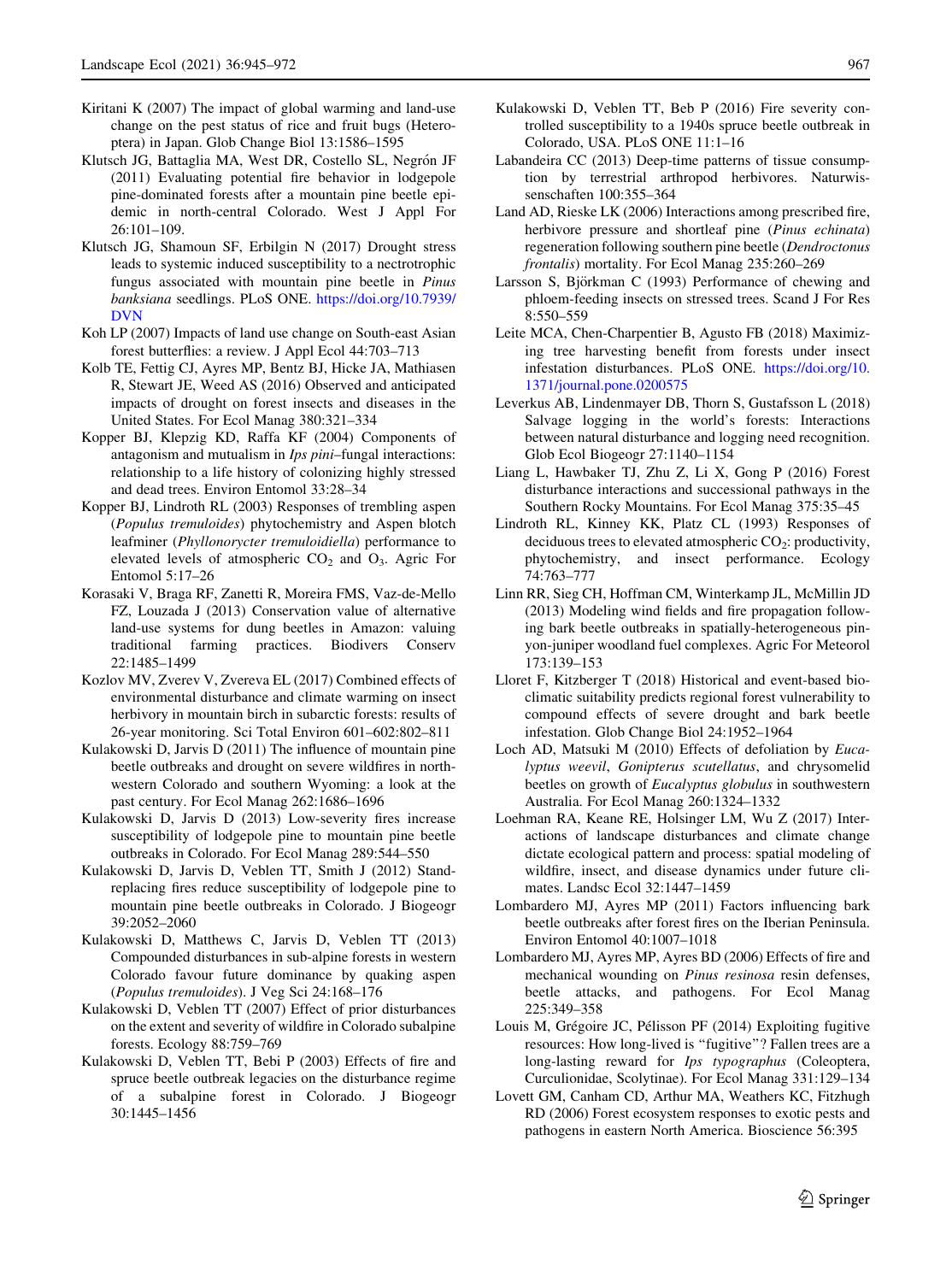- <span id="page-23-0"></span>Lucash MS, Scheller RM, Sturtevant BR, Gustafson EJ, Kretchun AM, Foster JR (2018) More than the sum of its parts: how disturbance interactions shape forest dynamics under climate change. Ecosphere. [https://doi.org/10.1002/](https://doi.org/10.1002/ecs2.2293) [ecs2.2293](https://doi.org/10.1002/ecs2.2293)
- Lusebrink I, Evenden ML, Blanchet FG, Cooke JEK, Erbilgin N (2011) Effect of water stress and fungal inoculation on monoterpene emission from an historical and a new pine host of the mountain pine beetle. J Chem Ecol 37:1013–1026
- Lynch HJ, Moorcroft PR (2008) A spatiotemporal Ripley's Kfunction to analyze interactions between spruce budworm and fire in British Columbia, Canada. Can J For Res 38:3112–3119
- Lynch HJ, Renkin RA, Crabtree RL, Moorcroft PR (2006) The influence of previous mountain pine beetle (Dendroctonus ponderosae) activity on the 1988 Yellowstone fires. Ecosystems 9:1318–1327
- Macquarrie CJK, Cooke BJ (2011) Density-dependent population dynamics of mountain pine beetle in thinned and unthinned stands. Can J For Res. [https://doi.org/10.1139/](https://doi.org/10.1139/x11-007) [x11-007](https://doi.org/10.1139/x11-007)
- Maino JL, Kong JD, Hoffmann AA, Barton MG, Kearney MR (2016) Mechanistic models for predicting insect responses to climate change. Curr Opin Insect Sci 17:81–86
- Makoto K, Kamata N, Kamibayashi N, Koike T, Tani H (2012) Bark-beetle-attacked trees produced more charcoal than unattacked trees during a forest fire on the Kenai Peninsula, Southern Alaska. Scand J For Res 27:30–35
- Malesky DM, Bentz BJ, Brown GR, Brunelle AR, Buffington JM, Chappell LM, Derose RJ, Guyon JC, Jorgensen CL, Loehman RA, Lowrey LL, Lynch AM, Matyjasik M, Mcmillin JD, Mercado JE, Morris JL, Jose F, Padgett WG, Progar RA, Randall CB (2018) Effects of climate change on ecological disturbances. In: Climate change vulnerability and adaptation in the intermountain region: Part II. Gen. Tech. Rep. RMRS-GTR-375. US Department of Agriculture, Forest Service, Fort Collins, pp 199–263
- Maňák V, Björklund N, Lenoir L, Nordlander G (2015) The effect of red wood ant abundance on feeding damage by the pine weevil Hylobius abietis. Agric For Entomol 17:57–63
- Maňák V, Nordenhem H, Björklund N, Lenoir L, Nordlander G (2013) Ants protect conifer seedlings from feeding damage by the pine weevil Hylobius abietis. Agric For Entomol 15:98–105
- Marini L, Økland B, Jönsson AM, Bentz B, Carroll A, Forster B, Grégoire JC, Hurling R, Nageleisen LM, Netherer S, Ravn HP, Weed A, Schroeder M (2017) Climate drivers of bark beetle outbreak dynamics in Norway spruce forests. Ecography (Cph) 40:1426–1435
- Maroschek M, Rammer W, Lexer MJ (2015) Using a novel assessment framework to evaluate protective functions and timber production in Austrian mountain forests under climate change. Reg Environ Change 15:1543–1555
- Martini X, Hughes MA, Killiny N, George J, Lapointe SL, Smith JA, Stelinski LL (2017) The fungus Raffaelea lauricola modifies behavior of its symbiont and vector, the redbay ambrosia beetle (*Xyleborus glabratus*), by altering host plant volatile production. J Chem Ecol 43:519–531
- McCarley TR, Kolden CA, Vaillant NM, Hudak AT, Smith AMS, Kreitler J (2017) Landscape-scale quantification of

fire-induced change in canopy cover following mountain pine beetle outbreak and timber harvest. For Ecol Manag 391:164–175

- McCullough DG, Werner RA, Neumann D (1998) Fire and insects in northern and boreal forest ecosystems of North America. Annu Rev Entomol 43:107–127
- McDonald EP, Agrell J, Lindroth RL (1999)  $CO<sub>2</sub>$  and light effects on deciduous trees: growth, foliar chemistry, and insect performance. Oecologia 119:389–399
- McDowell NG, Allen CD, Marshall L (2010) Growth, carbonisotope discrimination, and drought-associated mortality across a Pinus ponderosa elevational transect. Glob Change Biol 16:399–415
- McDowell MN, Pockman WT, Allen CD, Breshears DD, Cobb N, Kolb T, Plaut J, Sperry J, West A, Williams DG, Yepez EA (2008) Mechanisms of plant survival and mortality during drought: why do some plants survive while others succumb to drought? N Phytol. [https://doi.org/10.1111/j.](https://doi.org/10.1111/j.1469-8137.2008.02436.x) [1469-8137.2008.02436.x](https://doi.org/10.1111/j.1469-8137.2008.02436.x)
- McNichol MBH, Montes CR, Barnes BF, Nowak JT, Villari C, Gandhi KJK (2019) Interactions between southern Ips bark beetle outbreaks, prescribed fire, and loblolly pine (Pinus taeda L.) mortality. For Ecol Manag 446:164–174
- McNulty SG, Boggs JL (2010) A conceptual framework: redefining forest soil's critical acid loads under a changing climate. Environ Pollut 158:2053–2058
- Meigs GW, Campbell JL, Zald HSJ, Bailey JD, Shaw DC, Kennedy RE (2015) Does wildfire likelihood increase following insect outbreaks in conifer forests? Ecosphere 6:art118
- Meigs GW, Zald HSJ, Campbell JL, Keeton WS, Kennedy RE (2016) Do insect outbreaks reduce the severity of subsequent forest fires? Environ Res Lett. [https://doi.org/10.](https://doi.org/10.1088/1748-9326/11/4/045008) [1088/1748-9326/11/4/045008](https://doi.org/10.1088/1748-9326/11/4/045008)
- Meijer SS, Whittaker RJ, Borges PAV (2011) The effects of land-use change on arthropod richness and abundance on Santa Maria Island (Azores): unmanaged plantations favour endemic beetles. J Insect Conserv 15:505–522
- Menges ES, Deyrup MA (2001) Postfire survival in south Florida slash pine: interacting effects of fire intensity, fire season, vegetation, burn size, and bark beetles. Int J Wildl Fire 10:53–63
- Mietkiewicz N, Kulakowski D (2016) Relative importance of climate and mountain pine beetle outbreaks on the occurrence of large wildfires in the western USA. Ecol Appl 26:2523–2535
- Mietkiewicz N, Kulakowski D, Veblen TT (2018) Pre-outbreak forest conditions mediate the effects of spruce beetle outbreaks on fuels in subalpine forests of Colorado. Ecol Appl 28:457–472
- Millar CI, Stephenson NL (2015) Temperate forest health in an era of emerging megadisturbance. Science 80-:349
- Miller A, Rusnock P (1993) The rise and fall of the silvicultural hypothesis in spruce budworm (Choristoneura fumiferana) management in eastern Canada. For Ecol Manag 61:171–189
- Moise ERD, Lavigne MB, Johns RC (2019) Density has more influence than drought on spruce budworm (*Choristoneura*) fumiferana) performance under outbreak conditions. For Ecol Manag 433:170–175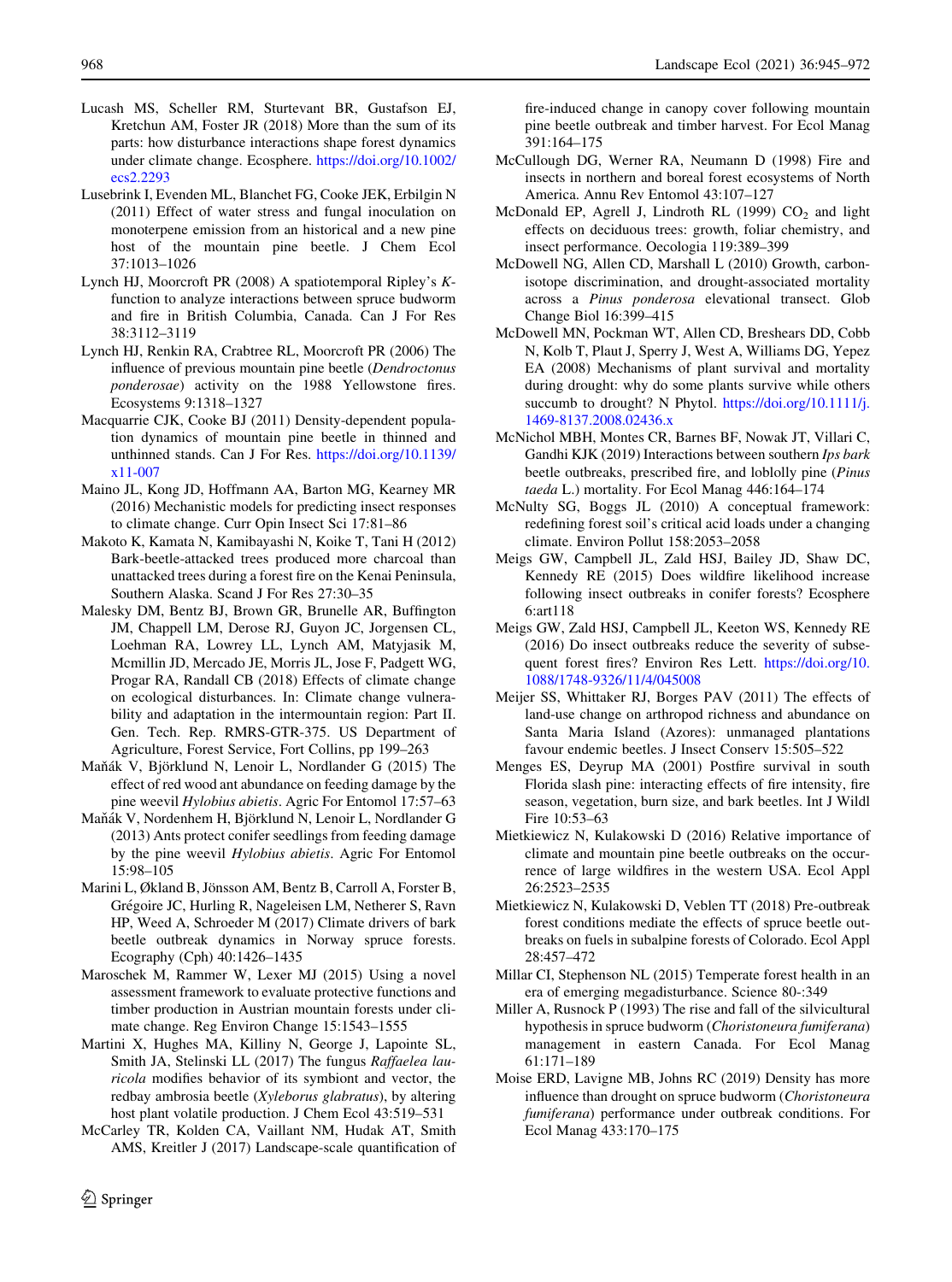- <span id="page-24-0"></span>Morán-Ordóñez A, Roces-Díaz JV, Otsu K, Ameztegui A, Coll L, Lefevre F, Retana J, Brotons L (2018) The use of scenarios and models to evaluate the future of nature values and ecosystem services in Mediterranean forests. Reg Environ Change. [https://doi.org/10.1007/s10113-018-](https://doi.org/10.1007/s10113-018-1408-5) [1408-5](https://doi.org/10.1007/s10113-018-1408-5)
- Moss RH, Edmonds JA, Hibbard KA, Manning MR, Rose SK, Van Vuuren DP, Carter TR, Emori S, Kainuma M, Kram T, Meehl GA, Mitchell JFB, Nakicenovic N, Riahi K, Smith SJ, Stouffer RJ, Thomson AM, Weyant JP, Wilbanks TJ (2010) The next generation of scenarios for climate change research and assessment. Nature 463:747–756
- Navarro L, Harvey AE, Ali A, Bergeron Y, Morin H (2018) A Holocene landscape dynamic multiproxy reconstruction: how do interactions between fire and insect outbreaks shape an ecosystem over long time scales? PLoS ONE 13:1–16
- Negron F, Mcmillin JD, Anhold JA, Coulson D (2009) Bark beetle-caused mortality in a drought-affected ponderosa pine landscape. For Ecol Manag 257:1353–1362
- Nitschke CR, Amoroso M, Coates KD, Astrup R (2012) The influence of climate change, site type, and disturbance on stand dynamics in northwest British Columbia, Canada. Ecosphere 3:art11
- Nowak JT, Meeker JR, Coyle DR, Steiner CA, Brownie C (2015) Southern pine beetle infestations in relation to forest stand conditions, previous thinning, and prescribed burning: evaluation of the southern pine beetle prevention program. J For 113:454–462
- O'Connor CD, Lynch AM, Falk DA, Swetnam TW (2015) Postfire forest dynamics and climate variability affect spatial and temporal properties of spruce beetle outbreaks on a Sky Island mountain range. For Ecol Manag 336:148–162
- Økland B, Nikolov C, Krokene P, Vakula J (2016) Transition from windfall- to patch-driven outbreak dynamics of the spruce bark beetle Ips typographus. For Ecol Manag 363:63–73
- Page W, Jenkins MJ (2007a) Predicted fire behavior in selected mountain pine beetle-infested lodgepole pine. For Sci 53:662–674
- Page WG, Jenkins MJ (2007b) Mountain pine beetle-induced changes to selected lodgepole pine fuel complexes within the intermountain region. For Sci 53:507–518
- Palokangas P, Neuvonen S (1995) The effects of simulated acid rain on growth and susceptibility to predation Phratora polaris (Col., Chrysomelidae). Environ Pollut 89:67–71
- Parker TJ, Clancy KM, Mathiasen RL (2006) Interactions among fire, insects and pathogens in coniferous forests of the interior western United States and Canada. Agric For Entomol 8:167–189
- Pausas JG, Llovet J, Anselm R, Vallejo R (2008) Are wildfires a disaster in the Mediterranean basin? A review Vegetation changes Shrublands dominated by resprouting species. Int J Wildl Fire 17:713–723
- Pawson SM, Marcot BG, Woodberry OG (2017) Predicting forest insect flight activity: a Bayesian network approach. PLoS ONE 12:1–23
- Pechony O, Shindell DT (2010) Driving forces of global wildfires over the past millennium and the forthcoming century. Proc Natl Acad Sci USA 107:19167–19170
- Percy K, Awmack C, Lindroth R, Kubiske M, Kopper B, Isebrands J, Pregitzer K, Hendrey G, Dickson R, Zak D, Oksanen E, Sober J, Harrington R, Karnosky D (2002) Altered performance of forest pests under atmospheres enriched by  $CO<sub>2</sub>$  and  $O<sub>3</sub>$ . Nature 420:403-408
- Perera AH, Sturtevant BR, Buse LJ (2015) Simulation modeling of forest landscape disturbances: an overview. In: Simulation modeling of forest landscape disturbances. Springer, Cham, pp 1–15
- Perovich C, Sibold JS (2016) Forest composition change after a mountain pine beetle outbreak, Rocky Mountain National Park, CO, USA. For Ecol Manag 366:184–192
- Perrakis DDB, Lanoville R, Taylor SW, Hicks D (2014) Modeling wildfire spread in mountain pine beetle-affected forest stands, British Columbia, Canada. Fire Ecol 10:10–35
- Peters DPC, Bestelmeyer BT, Turner MG (2007) Cross-scale interactions and changing pattern-process relationships: consequences for system dynamics. Ecosystems 10:790–796
- Pinna C, Linaldeddu BT, Deiana V, Maddau L, Montecchio L, Lentini A (2019) Plant pathogenic fungi associated with Coraebus florentinus (Coleoptera: Buprestidae) attacks in declining oak forests. Forests. [https://doi.org/10.3390/](https://doi.org/10.3390/f10060488) [f10060488](https://doi.org/10.3390/f10060488)
- Pohl K, Hadley KS, Arabas KB (2006) Decoupling tree-ring signatures of climate variation, fire, and insect outbreaks in Central Oregon. Tree-Ring Res 62:37–50
- Potterf M, Bone C (2017) Simulating bark beetle population dynamics in response to windthrow events. Ecol Complex 32:21–30
- Powell EN, Townsend PA, Raffa KF (2012) Wildfire provides refuge from local extinction but is an unlikely driver of outbreaks by mountain pine beetle. Ecol Monogr 82:69–84
- Prichard SJ, Kennedy MC (2014) Fuel treatments and landform modify landscape patterns of burn severity in an extreme fire event. Ecol Appl 24:571–590
- Pyšek P, Jarošík V, Hulme PE, Kühn I, Wild J, Arianoutsou M, Bacher S, Chiron F, Didžiulis V, Essl F, Genovesi P, Gherardi F, Hejda M, Kark S, Lambdon PW, Desprez-Loustau ML, Nentwig W, Pergl J, Poboljšaj K, Rabitschi W, Roques A, Royr DB, Shirleys S, Solarzt W, Vilàu M, Winter M (2010) Disentangling the role of environmental and human pressures on biological invasions across Europe. Proc Natl Acad Sci USA 107:12157–12162
- Radeloff VC, Mladenoff DJ, Boyce MS (2000) Effects of interacting disturbances on landscape patterns: budworm defoliation and salvage logging. Ecol Appl 10:233–247)
- Radl A, Lexer MJ, Vacik H (2017) A Bayesian belief network approach to predict damages caused by disturbance agents. Forests. <https://doi.org/10.3390/f9010015>
- Raffa KF, Aukema BH, Bentz BJ, Carroll AL, Hicke JA, Turner MG, Romme WH (2008) Cross-scale drivers of natural disturbances prone to anthropogenic amplification: the dynamics of bark beetle eruptions. Bioscience 58:501–517
- Rankin LJ, Borden JH (1991) Competitive interaction between the mountain pine beetle and the pine engraver in lodgepole. Can J For Res 21:1029–1036
- R Core Team (2019) R: A language and environment for statistical computing. R Foundation for Statistical Computing, Vienna, Austria. <https://www.R-project.org/>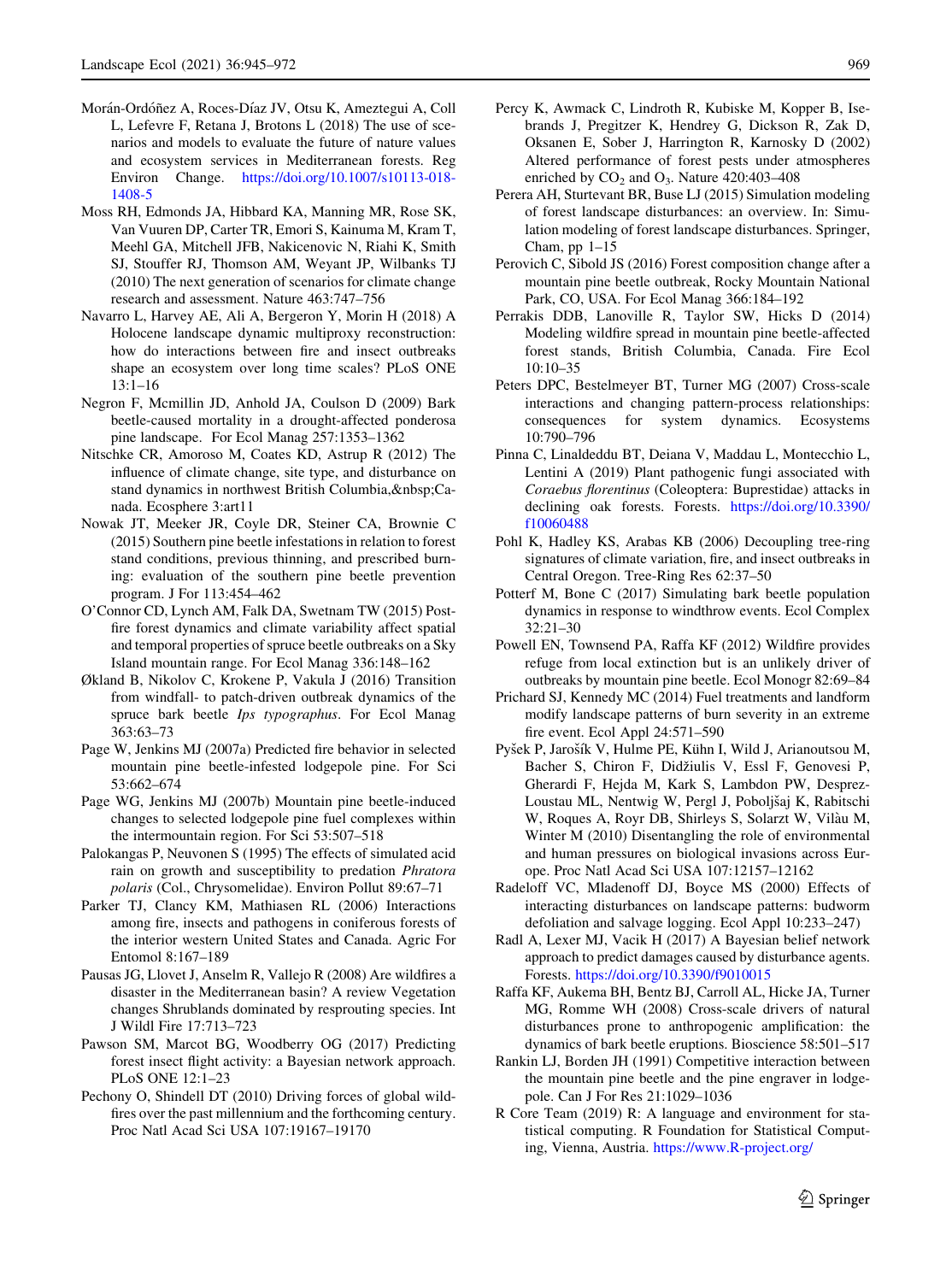- <span id="page-25-0"></span>Reed SE, Juzwik J, English JT, Ginzel MD (2015) Colonization of artificially stressed black walnut trees by ambrosia beetle, bark beetle, and other weevil species (Coleoptera: Curculionidae) in Indiana and Missouri. Environ Entomol 44:1455–1464
- Renwick KM, Rocca ME, Stohlgren TJ (2016) Biotic disturbance facilitates range shift at the trailing but not the leading edge of lodgepole pine's altitudinal distribution. J Veg Sci 27:780–788
- Restaino C, Young DJN, Estes B, Gross S, Wuenschel A, Meyer M, Safford H (2019) Forest structure and climate mediate drought-induced tree mortality in forests of the Sierra Nevada, USA. Ecol Appl 29:1–14
- Reyes GP, Kneeshaw D (2008) Moderate-severity disturbance dynamics in Abies balsamea–Betula spp. forests: the relative importance of disturbance type and local stand and site characteristics on woody vegetation response. Écoscience 15:241–249
- Robert LE, Sturtevant BR, Cooke BJ, James PMA, Fortin MJ, Townsend PA, Wolter PT, Kneeshaw D (2018) Landscape host abundance and configuration regulate periodic outbreak behavior in spruce budworm Choristoneura fumiferana. Ecography (Cph) 41:1556–1571
- Robert LE, Sturtevant BR, Kneeshaw D, James PMA, Fortin MJ, Wolter PT, Townsend PA, Cooke BJ (2020) Forest landscape structure influences the cyclic-eruptive spatial dynamics of forest tent caterpillar outbreaks. Ecosphere. <https://doi.org/10.1002/ecs2.3096>
- Rogers BM, Jantz P, Goetz SJ (2017) Vulnerability of eastern US tree species to climate change. Glob Change Biol 23:3302–3320
- Rosenberger DW, Venette RC, Aukema BH (2017) Development of an aggressive bark beetle on novel hosts: implications for outbreaks in an invaded range. J Appl Ecol 55:1526–1537
- Rossi FJ, Carter DR, Alavalapati JRR, Nowak JT (2011) Assessing landowner preferences for forest management practices to prevent the southern pine beetle: an attributebased choice experiment approach. For Policy Econ 13:234–241
- Rossi S, Plourde P-Y, Krause C (2018) Does a spruce budworm outbreak affect the growth response of black spruce to a subsequent thinning? Front Plant Sci 9:1–8
- Roth SK, Lindroth RL (1994) Effects of  $CO_2$ -mediated changes in paper birch and white pine chemistry on gypsy moth performance. Oecologia 98:133–138
- Roth S, Lindroth RL, Volin JC, Kruger EL (1998) Enriched atmospheric  $CO<sub>2</sub>$  and defoliation: effects on. Glob Change Biol. <https://doi.org/10.1046/j.1365-2486.1998.00164.x>
- Rouault G, Candau J-N, Lieutier F, Nageleisen L-M, Martin J-C, Warzée N (2006) Effects of drought and heat on forest insect populations in relation to the 2003 drought in Western Europe. Ann For Sci 63:613–624
- Ryan KC, Amman GD (1996) Bark beetle activity and delayed tree mortality in the greater Yellowstone area following the 1988 Fires. In: Ecological implications of fire in Greater Yellowstone proceedings. International Association of Wildland Fire, Fairland, pp 151–158
- Saikkonen KT, Neuvonen S (1993) Effects of larval age and prolonged simulated acid rain on the susceptibility of

European pine sawfly to virus infection. Oecologia 95:134–139

- Saikkonen K, Neuvonen S, Kainulainen P (1995) Oviposition and larval performance of European pine sawfly in relation to irrigation, simulated acid rain and resin acid concentration in Scots pine. Oikos 74:273–282
- Sangüesa-Barreda G, Linares JC, Camarero JJ (2015) Reduced growth sensitivity to climate in bark-beetle infested Aleppo pines: connecting climatic and biotic drivers of forest dieback. For Ecol Manag 357:126–137
- Santoro AE, Lombardero MJ, Ayres MP, Ruel JJ (2001) Interactions between fire and bark beetles in an old growth pine forest. For Ecol Manag 144:245–254
- Scheller RM, Kretchun AM, Loudermilk EL, Hurteau MD, Weisberg PJ, Skinner C (2018) Interactions among fuel management, species composition, bark beetles, and climate change and the potential effects on forests of the Lake Tahoe basin. Ecosystems 21:643–656
- Schoennagel T, Veblen TT, Negron JF, Smith JM (2012) Effects of mountain pine beetle on fuels and expected fire behavior in lodgepole pine forests, Colorado, USA. PLoS ONE. <https://doi.org/10.1371/journal.pone.0030002>
- Schwab O, Maness T, Bull G, Welham C, Seely B, Blanco J (2011) Modeling the timber supply impact of introducing weevil-resistant spruce in British Columbia with cellular automata. For Policy Econ 13:61–68
- Schwartzberg EG, Jamieson MA, Raffa KF, Reich PB, Montgomery RA, Lindroth RL (2014) Simulated climate warming alters phenological synchrony between an outbreak insect herbivore and host trees. Oecologia 175:1041–1049
- Schwilk DW, Knapp EE, Ferrenberg SM, Keeley JE, Caprio AC (2006) Tree mortality from fire and bark beetles following early and late season prescribed fires in a Sierra Nevada mixed-conifer forest. For Ecol Manag 232:36–45
- Seidl R, Donato DC, Raffa KF, Turner MG (2016) Spatial variability in tree regeneration after wildfire delays and dampens future bark beetle outbreaks. Proc Natl Acad Sci USA 113:13075–13080
- Seidl R, Rammer W (2017) Climate change amplifies the interactions between wind and bark beetle disturbances in forest landscapes. Landsc Ecol 32:1485–1498
- Seidl R, Schelhaas MJ, Lexer MJ (2011) Unraveling the drivers of intensifying forest disturbance regimes in Europe. Glob Change Biol 17:2842–2852
- Seidl R, Thom D, Kautz M, Martin-Benito D, Peltoniemi M, Vacchiano G, Wild J, Ascoli D, Petr M, Honkaniemi J, Lexer MJ, Trotsiuk V, Mairota P, Svoboda M, Fabrika M, Nagel TA, Reyer CPO (2017) Forest disturbances under climate change. Nat Clim Change 7:395–402
- Shanahan E, Irvine KM, Thoma D, Wilmoth S, Ray A, Legg K, Shovic H (2016) Whitebark pine mortality related to white pine blister rust, mountain pine beetle outbreak, and water availability. Ecosphere. <https://doi.org/10.1002/ecs2.1610>
- Sieg CH, Linn RR, Pimont F, Hoffman CM, McMillin JD, Winterkamp J, Baggett LS (2017) Fires following bark beetles: factors controlling severity and disturbance interactions in ponderosa pine. Fire Ecol 13:1–23
- Simard M, Lajeunesse P (2015) The interaction between insect outbreaks and debris slides in a glacial valley of the Eastern Canadian Shield. Ecosystems 18:1281–1289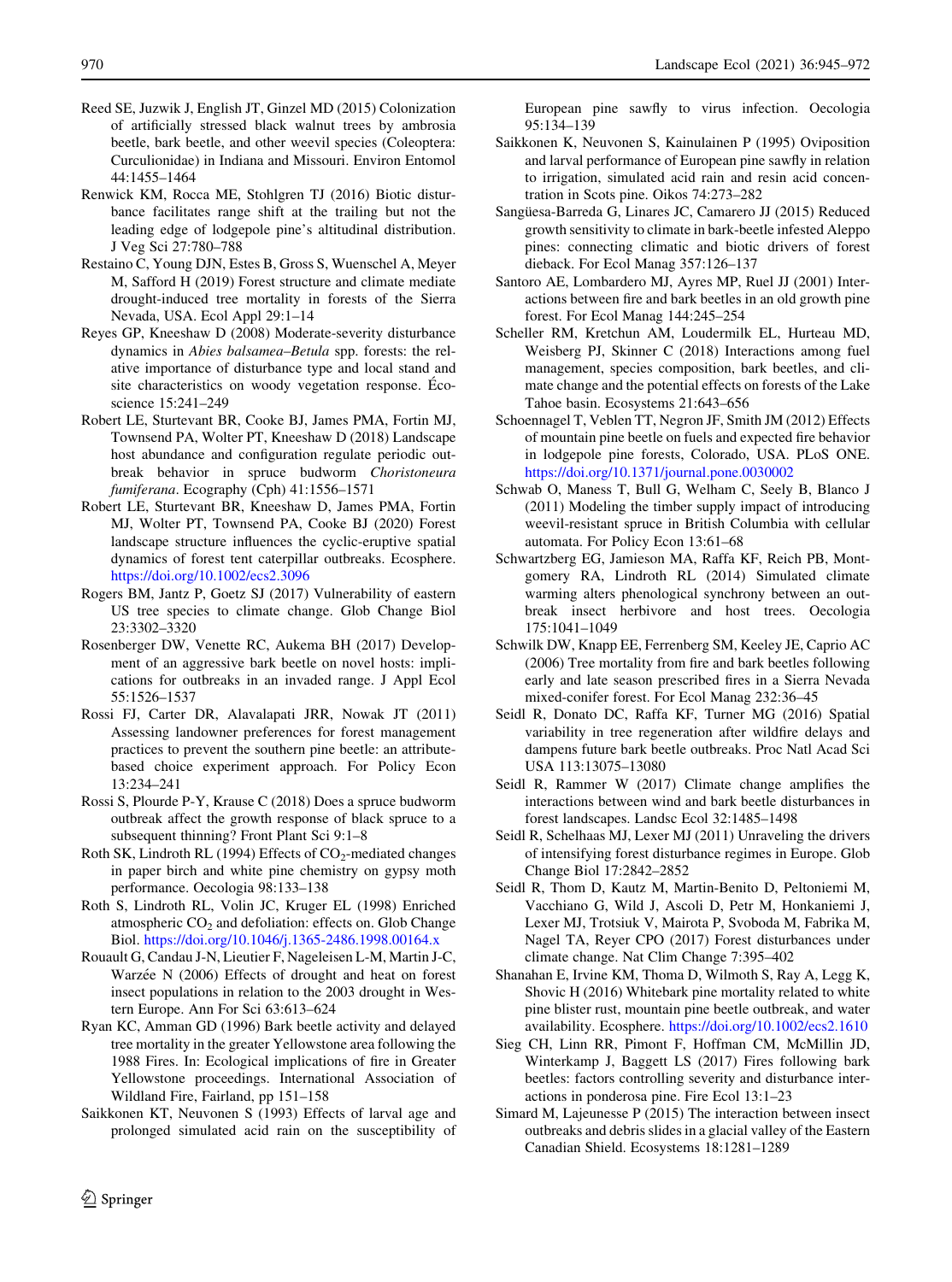- <span id="page-26-0"></span>Simard M, Romme WH, Griffin JM, Turner MG (2011) Do mountain pine beetle outbreaks change the probability of active crown fire in lodgepole pine forests? Ecol Monogr 81:3–24
- Smith AL, Hewitt N, Klenk N, Bazely DR, Yan N, Wood S, Henriques I, MacLellan JI, Lipsig-Mummé C (2012) Effects of climate change on the distribution of invasive alien species in Canada: a knowledge synthesis of range change projections in a warming world. Environ Rev 20:1–16
- Smith MJ, Weinberger C, Bruna EM, Allesina S (2014) The scientific impact of nations: journal placement and citation performance. PLoS ONE 9:1–6
- Speer JH, Kulakowski D (2017) Creating a buzz: insect outbreaks and disturbance interactions. Dendroecology: <https://doi.org/10.4135/9781446247501.n1010>
- Stadelmann G, Bugmann H, Wermelinger B, Bigler C (2014) Spatial interactions between storm damage and subsequent infestations by the European spruce bark beetle. For Ecol Manag 318:167–174
- Stevens-Rumann C, Morgan P, Chad H (2015) Bark beetles and wildfires: how does forest recovery change with repeated disturbances in mixed conifer forests? Ecosphere 6:art100
- Stiling P, Rossy AM, Hungate B, Dukstra P, Hinkle CR, Knott WM, Drake B (1999) Decreased leaf-miner abundance in elevated  $CO<sub>2</sub>$ : reduced leaf quality and increased parasitoid attack. Ecol Appl 9:240–244
- Sturtevant BR, Miranda BR, Shinneman DJ, Gustafson EJ, Wolter PT, Sturtevant B, Miranda BR, Shinneman DJ, Gustafson EJ, Wolter PT (2012) Comparing modern and presettlement forest dynamics of a subboreal wilderness: does spruce budworm enhance fire risk? Ecol Appl 22:1278–1296
- Su Q, NacLean DA, Needham TD (1996) The influence of hardwood content on balsam fir defoliation by spruce budworm. Can J For Res 26:1620–1628
- Suárez-Vidal E, Sampedro L, Voltas J, Serrano L, Notivol E, Zas R (2019) Drought stress modifies early effective resistance and induced chemical defences of Aleppo pine against a chewing insect herbivore. Environ Exp Bot 162:550–559
- Tabacaru CA, Erbilgin N (2015) Competitors and natural enemies may cumulatively mediate Dendroctonus ponderosae colonization of burned Pinus forests. For Ecol Manag 337:98–109
- Tabacaru CA, McPike SM, Erbilgin N (2015) Fire-mediated interactions between a tree-killing bark beetle and its competitors. For Ecol Manag 356:262–272
- Tabacaru CA, Park J, Erbilgin N (2016) Prescribed fire does not promote outbreaks of a primary bark beetle at low-density populations. J Appl Ecol 53:222–232
- Talucci AC, Krawchuk M (2019) Dead forests burning: the influence of beetle outbreaks on fire severity and legacy structure in sub-boreal forests. Ecosphere 10:e02744
- Taylor AR, Chen HYH, VanDamme L (2009) A review of forest succession models and their suitability for forest management planning. For Sci 55:23–36
- Temperli C, Bugmann H, Elkin C (2013) Cross-scale interactions among bark beetles, climate change, and wind disturbances: a landscape modeling approach. Ecol Monogr 83:383–402
- Temperli C, Hart SJ, Veblen TT, Kulakowski D, Hicks JJ, Andrus R (2014) Are density reduction treatments effective at managing for resistance or resilience to spruce beetle disturbance in the southern Rocky Mountains? For Ecol Manag 334:53–63
- Temperli C, Veblen TT, Hart SJ, Kulakowski D, Tepley AJ (2015) Interactions among spruce beetle disturbance, climate change and forest dynamics captured by a forest landscape model. Ecosphere 6:1–20
- Thistle HW, Peterson HG, Allwine G, Edburg SL, Lamb BK, Strom BL (2005) Pheromone movement in four stand thinning scenarios: high frequency plume observations. Pap. 051002. American Society of Agricultural Engineers, St. Joseph, Mich
- Thom D, Rammer W, Seidl R (2017) Disturbances catalyze the adaptation of forest ecosystems to changing climate conditions. Glob Change Biol 23:269–282
- Thom D, Seidl R, Steyrer G, Krehan H, Formayer H (2013) Slow and fast drivers of the natural disturbance regime in Central European forest ecosystems. For Ecol Manag 307:293–302
- Torres-Muros L, Hódar JA, Zamora R (2017) Effect of habitat type and soil moisture on pupal stage of a Mediterranean forest pest (Thaumetopoea pityocampa). Agric For Entomol 19:130–138
- Turner MG (2010) Disturbance and landscape dynamics in a changing world. Ecology 91:2833–2849
- van Lierop P, Lindquist E, Sathyapala S, Franceschini G (2015) Global forest area disturbance from fire, insect pests, diseases and severe weather events. For Ecol Manag 352:78–88
- Veblen TT, Hadley KS, Nel EM, Kitzberger T, Reid M, Villalba R (2006) Disturbance regime and disturbance interactions in a Rocky Mountain subalpine forest. J Ecol 82:125
- Vepakomma U, Kneeshaw D, St-Onge B (2010) Interactions of multiple disturbances in shaping boreal forest dynamics: a spatially explicit analysis using multi-temporal LiDAR data and high-resolution imagery. J Ecol 98:526–539
- Verble RM, Stephan FM (2009) Occurrence of carpenter ants in Ozark forests in relation to prescribed fire and stand variables. South J Appl For 33:42–45
- Ward SF, Kees AM, Maddox MP, Montgomery RA, Aukema BH (2019) The role of simulated spring water stress in interactions between eastern larch and larch casebearer. Arthropod Plant Interact 13:621–633
- Ward NL, Masters GJ (2007) Linking climate change and species invasion: an illustration using insect herbivores. Glob Change Biol 13:1605–1615
- Watt GA, Fleming RA, Smith SM, Fortin MJ (2018) Spruce budworm (Choristoneura fumiferana Clem.) defoliation promotes vertical fuel continuity in Ontario's boreal mixedwood forest. Forests. [https://doi.org/10.3390/](https://doi.org/10.3390/f9050256) [f9050256](https://doi.org/10.3390/f9050256)
- Watt GA, Stocks BJ, Fleming RA, Smith SM (2020) Stand breakdown and surface fuel accumulation due to spruce budworm (Choristoneura fumiferana) defoliation in the boreal mixedwood forest of central Canada. Can J For Res 9:1–9
- Weed AS, Ayres MP, Hicke JA, Weed AS, Ayres MP, Hicke JA (2013) Consequences of climate change for biotic